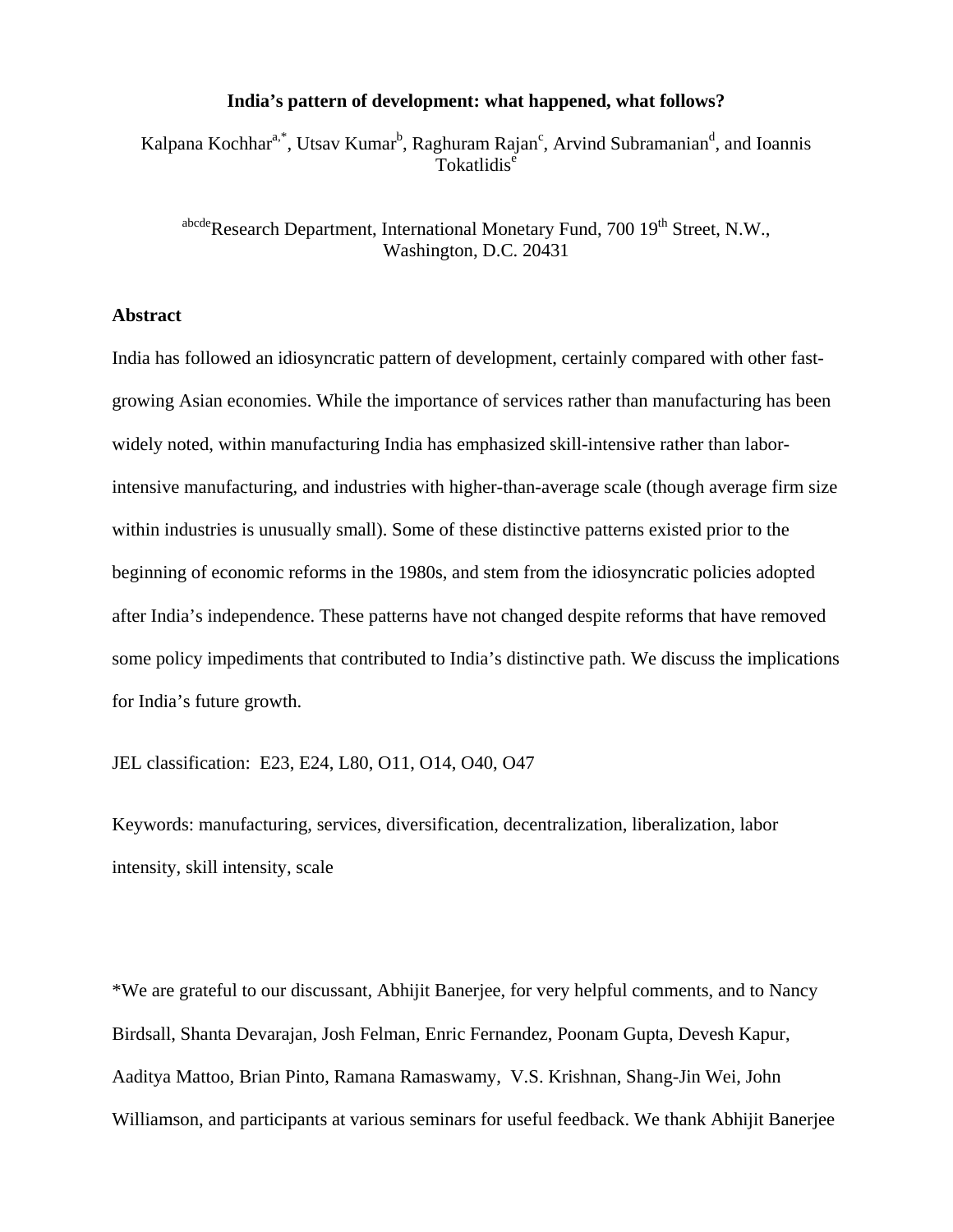and Lakshmi Iyer, Tim Besley, Poonam Gupta, Jean Imbs and Romain Wacziarg, Andrei Levchenko, Romain Ranciere, and Catriona Purfield for allowing us to use their data for this study.

\*Corresponding author: Tel.: + 1 202 623 8770; fax: + 1 202 589 8770

E-mail addresses: kkochhar@imf.org; ukumar@imf.org; rrajan@imf.org; asubramanian@imf.org; itokatlidis@imf.org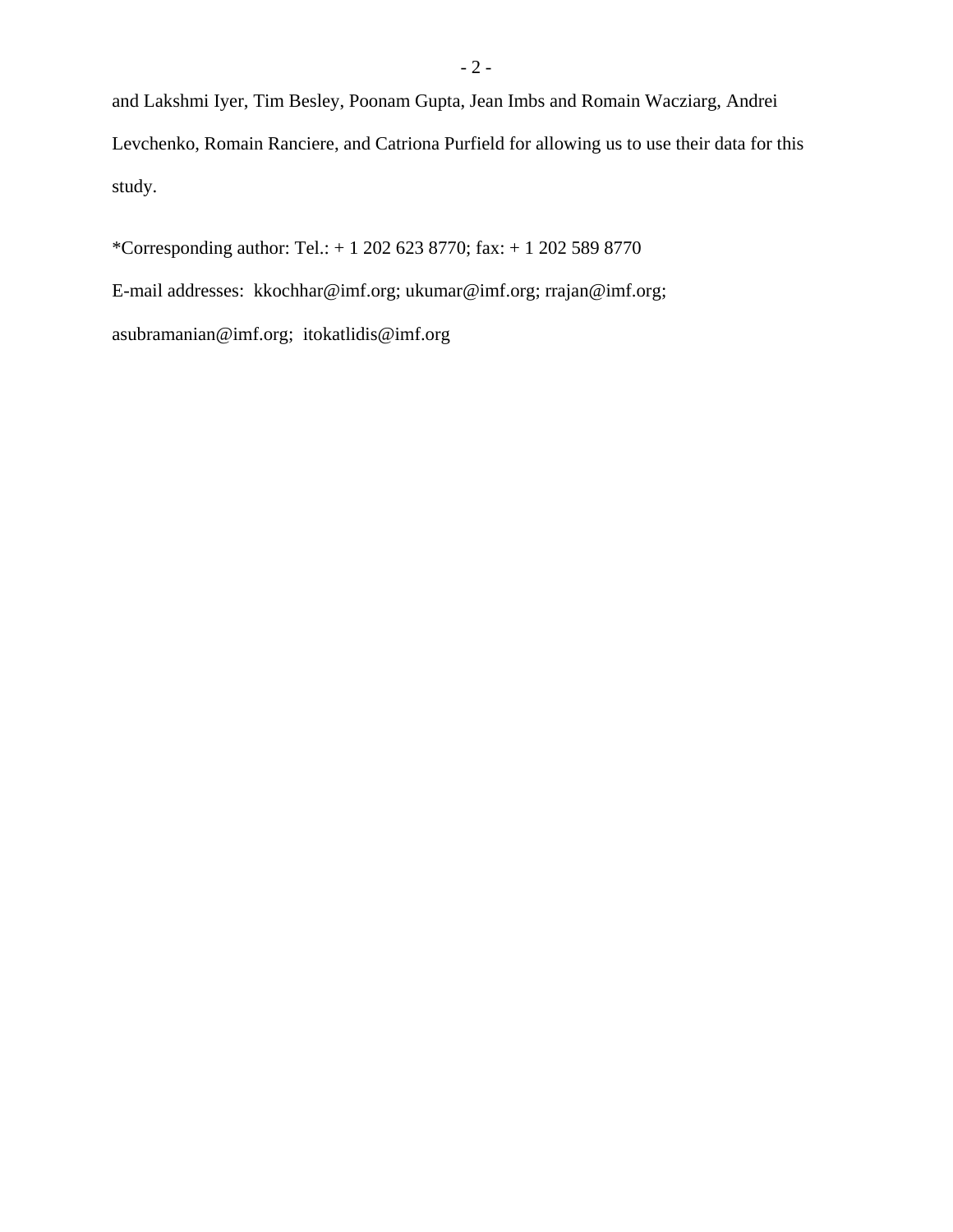## **1. Introduction**

With an average of 13 million people expected to enter India's labor force each year for the next four decades, many have expressed concerns about the relatively jobless growth of the last fifteen years (see, for example, Acharya 2006, Mehta, 2005). While China, the world's manufacturing powerhouse, appears to be absorbing surplus labor from agriculture into manufacturing, there is growing concern that India has failed to match its neighbor in this process. To many, India's emergence as a world-class services hub offers scant comfort because of the relatively limited prospects of such skill-based development for employment growth. In addition, worries are mounting about the uneven distribution of opportunities across states (the fast–growing peninsula versus the slow-moving hinterland), sectors (services versus manufacturing or agriculture), and skill and education levels. Will India foster growth in laborintensive manufacturing? If yes, how? If not, how can jobs be provided for India's vast, growing, pool of low-skilled labor? These are some of the questions addressed in this paper.

To preview the answers, we argue that the nature of the policies India followed after independence in 1947 created unique specializations prior to the economic reforms that started in the 1980s. Relative to other comparable poor countries, India's manufacturing was concentrated in skill-intensive industries rather than in labor-intensive manufacture, the usual specialization in a populous developing country. India had a greater presence in industries that required scale (and capital) than other developing countries, though within industries, the average size of enterprise was abnormally small compared to other countries. Perhaps because of the policy distortions, India had a far more diversified presence across manufacturing industries than the typical developing country. Interestingly, it had a lower-than-normal presence in services in the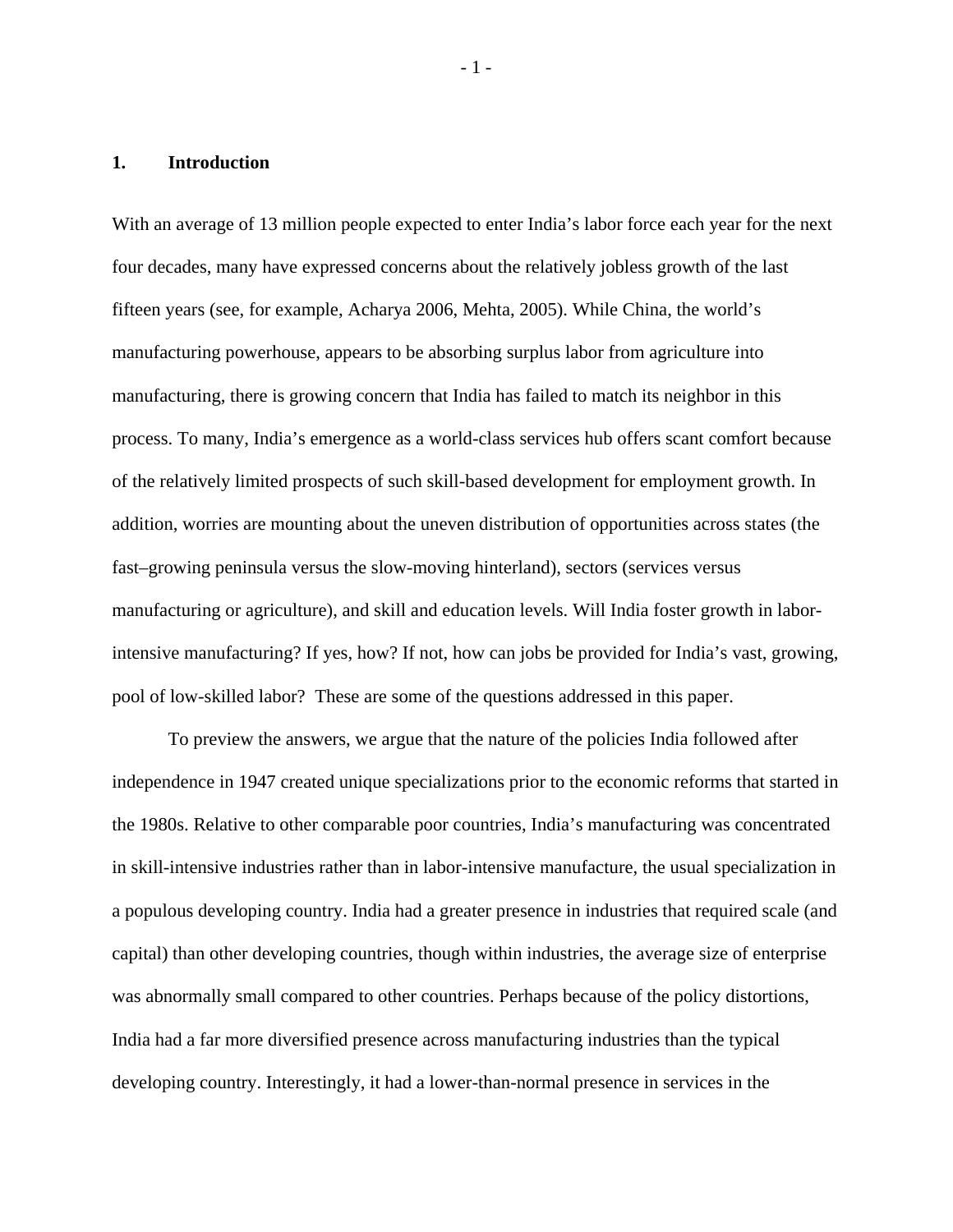early 1980s, where the skill-intensive segments such as telecommunications were still dominated by the slow-moving public sector.

Recent trends reflect a continuation of some of the patterns that existed prior to economic reforms in the 1980s, especially in the continuing movement away from labor- intensive industries and towards skill-intensive industries. The big change has been in services, which have grown substantially for a variety of reasons – for example, telecommunication perhaps because the private sector has been allowed in, software and business process outsourcing because of the opening of the economy, and construction perhaps because of the growth of retail finance. Nevertheless, even here growth has been in skill intensive areas.

We then look ahead, using the growth of fast-moving Indian states as a crystal ball. Despite economic reforms that have removed some of the policy impediments that sent India down its idiosyncratic path, it appears unlikely that India will revert to the pattern followed by other poor countries. States are not increasing their presence in labor-intensive industries. In part, this may be because not all the policies have been reformed – for example, there has been little effective change in labor laws. In part, though, valuable capabilities may have been built up during the period of heavy policy intervention. Instead of reverting to the development norm, the advanced Indian states seem to be taking advantage of the freeing up of the economy to utilize fully their acquired capabilities.

On the one hand, this freedom has increased India's overall growth rate. On the other, it has led to a considerable divergence between states in growth and incomes and in the pattern of specialization. The fast-growing peninsular states are starting to resemble industrial countries in their specialization, moving towards skill-intensive services and manufacturing. But the populous, institution- and infrastructure-poor states of the hinterland have fallen behind. Whether

- 2 -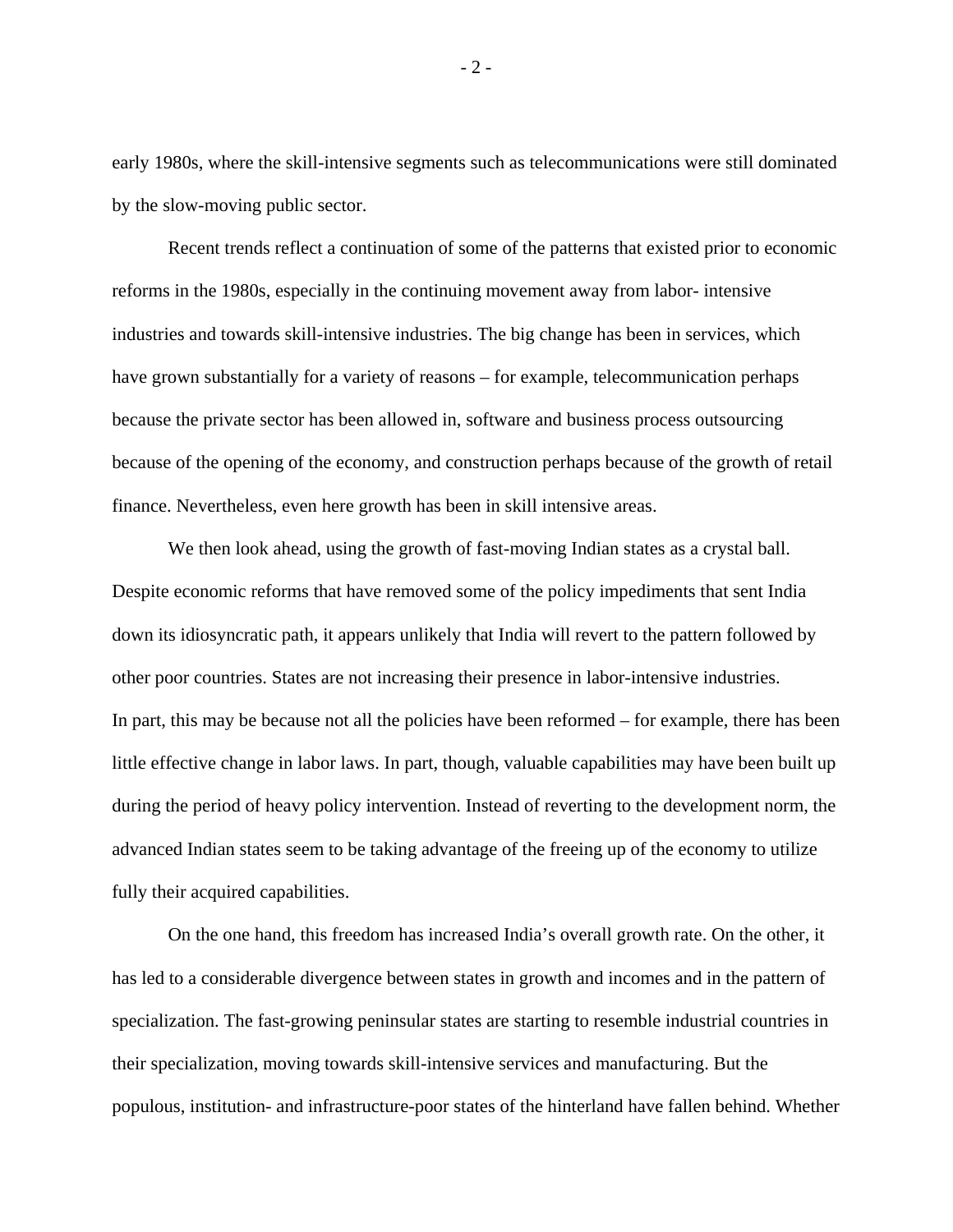these states can develop appropriate growth strategies and whether these strategies will be impeded or helped by the growth of the more advanced states is a central question for India's economic future. We offer some conjectures and discuss policy implications.

The structure of the paper is as follows. We first examine India's pattern of development circa 1980 on the grounds that a snap shot at this point reflects the legacy of India's unique and much-commented-upon development strategy: a curious combination of simultaneously favoring and disfavoring domestic entrepreneurship with a rich overlay of arcane rules and procedures. We then examine what happened between 1980 and 2001 to see how the shift in policies from dirigisme to greater reliance on the market affected the pattern of development, especially for fast-moving states. We then use this post-1980s' experience as a basis to speculate about the future.

## **2. India circa 1980**

1

How should India's development strategy since Independence in 1947 and until the early 1980s be characterized? Many excellent books and papers have been written about this, and we refer the reader to them for details.<sup>1</sup> A (perhaps overly) simplified view of the main aspects, however, would include:

(i) Indian planners emphasized self-sufficiency to avoid excessive external influence on domestic affairs, an understandable view in a country emerging from colonialism. This translated into an emphasis on rapid industrialization, especially the creation of industries producing capital

<sup>&</sup>lt;sup>1</sup> The canonical references are Bhagwati and Desai (1970), Bhagwati and Srinivasan (1993), Joshi and Little (1994), and Krueger (1975).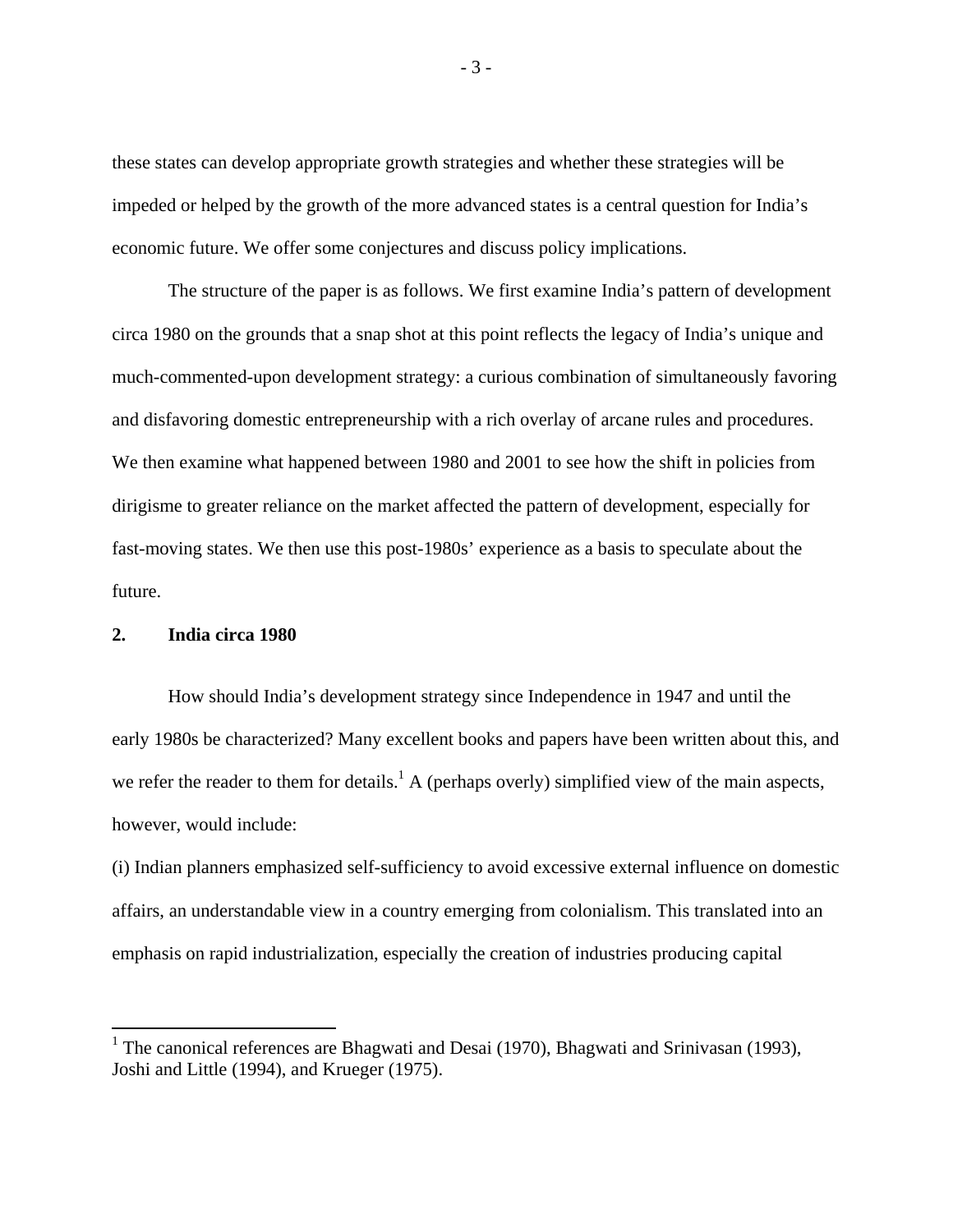goods.<sup>2</sup> An additional focus was to reduce dependence on foreign exchange through import substitution. Trade restrictions were the inevitable side effect of these policies.

(ii) Given that India was capital poor, and given Indian planners distrusted market forces, they devised a combination of heavy public sector involvement in production (with some industries the "commanding heights"—being reserved only for the public sector) and controlled private sector involvement. Licenses were required for investment, production, and imports, while foreign exchange, credit allocation, and even prices were controlled. Also, the government reserved the right to enter even those industries which were not explicitly reserved for the public sector (the threat was realized in 1969 when Indira Gandhi nationalized a number of private banks).

(iii) A separate reason to control the private sector was to avoid undue concentration of economic power. Additional mechanisms to enforce this objective included the Monopoly and Restrictive Trade Practices act (MRTP)—which imposed severe constraints on expansion by large firms and groups, and the Foreign Exchange Regulation Act (FERA).

(iv) Geographically balanced development was also an objective, so investment was directed towards underdeveloped areas, even if these areas were not near markets or even if scale was inefficiently small. The rents generated by the controls probably helped paper over inefficiencies. (v) In order to encourage labor-intensive manufacture in the private sector, significant benefits were given to small-scale firms (these included tax concessions and holidays, preferential access

 $\overline{a}$ 

 $2^2$  Recall that Soviet Russia was a successful example of development around the time of India's independence, and many of India's leaders, including Jawaharlal Nehru, were greatly influenced by it. P.C. Mahalanobis, the father of Indian planning viewed the capacity to "make machines that make machines" as crucial to the economy's long-term rate of growth.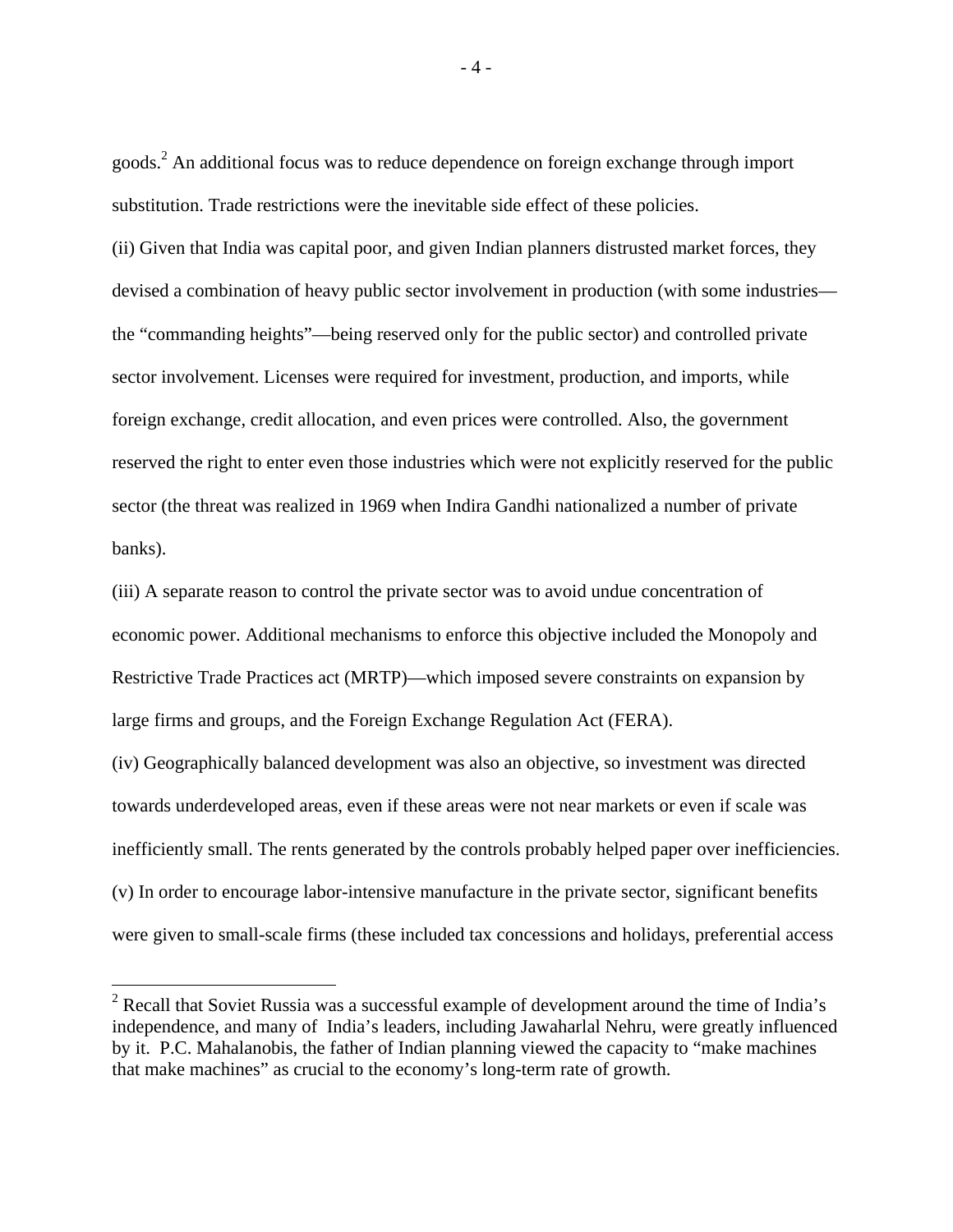to credit, subsidized interest rates, and preferential treatment in procurement by the government). In addition, some goods were exclusively reserved for production by the small-scale sector.<sup>3</sup> (vi) At the same time, however, significant protections for labor, especially in large firms, were enacted. For example, an amendment to the Industrial Disputes Act (1947) in 1976 made it compulsory for firms with 300 or more workers to seek the permission of the relevant government to dismiss workers. In 1982, the ceiling for seeking permission to dismiss workers was lowered to 100 workers.

(vii) Also, for a variety of reasons (see Wiener (1990) for one view), for a poor country India spent, and still spends, relatively far more resources on higher education than on primary education. For example, India spent 86 percent of per capita GDP on each student in tertiary education in 2000 while it spent 14 percent of per capita GDP per student in primary education. By contrast, China spent 10.7 percent and 12.1 percent, respectively, of per capita GDP per student in tertiary and primary education. Put another way, India spent substantially more in purchasing-power-parity (PPP) adjusted dollars per student in tertiary education than China, and even Korea or Indonesia in 2000.

In the next section , we examine the legacy of this complex web of policies on the pattern of development. But before we do that, a caveat. Historically, India has been gifted with many clever theorists and statisticians. Unfortunately, the quality of Indian data has not matched the quality of its users (see, for example, Srinivasan (2003)). As a result, much extant work focuses on deploring the quality of Indian data, and attempting to correct problems through careful econometrics. Unfortunately again, this focus has also dampened the quantum of empirical work,

 $\overline{a}$ 

- 5 -

 $3$  See Mohan (2002) for more details.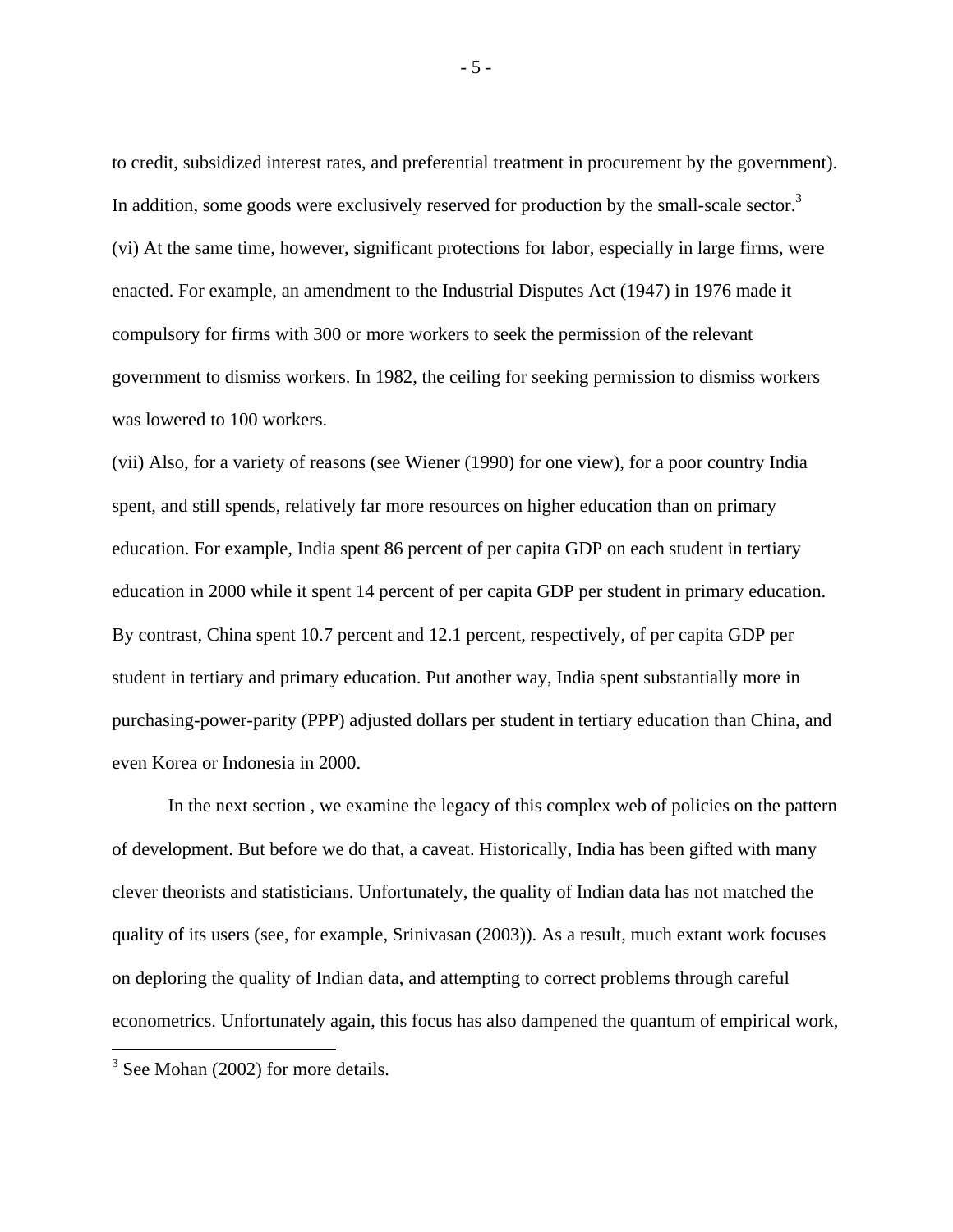especially policy relevant empirical work. While acknowledging problems with the data, we will not dwell on their inadequacies. Instead, we will attempt to tease out broad patterns, and in a variety of ways, both of which might make the work less susceptible to concerns about the data. That said, all findings are subject to the caveat that the data are what they are.

2.1 Value-added shares in  $1981<sup>4</sup>$ 

Did 30 years of dirigisme post-independence distort manufacturing? In Table 1, we present the share of output in the different sectors in India in 1981 and compare it with that in a number of developing and developed countries. At a little over 16 percent of GDP, India's share in manufacturing seems low, especially when compared with a number of East Asian countries and China. But from the work of Kuznets and Chenery, we know that the manufacturing share varies with the level of development, rising and then falling off once a country approaches a high level of income. So one way to check whether India's share of manufacturing is too low is to see if it is "too low" correcting for its level of income and its square (to account for non-linearities).<sup>5</sup>

In Table 2, we report the results of cross-section regressions of a country's sectoral share in total output on these variables and an indicator for India. We also present a specification which includes, in addition, country size (proxied for by land area). Correcting only for the

<sup>&</sup>lt;sup>4</sup> That the data are what they are does not mean we ignore problems. For example, there are aberrations in the Indian data for 1980 that do not appear in subsequent years. This is why we use data from 1981.

<sup>&</sup>lt;sup>5</sup> Of course, other factors also affect sectoral shares (see, for example, Chenery and Taylor (1968)), but our intent here is primarily to see whether India is an outlier after controlling for obvious factors, rather than to do an exhaustive study of the sectoral composition of growth per se. Also, we report results for the largest sample of countries, though the results are qualitatively similar, when not specifically noted, for a smaller cross-section restricted to non-OECD countries.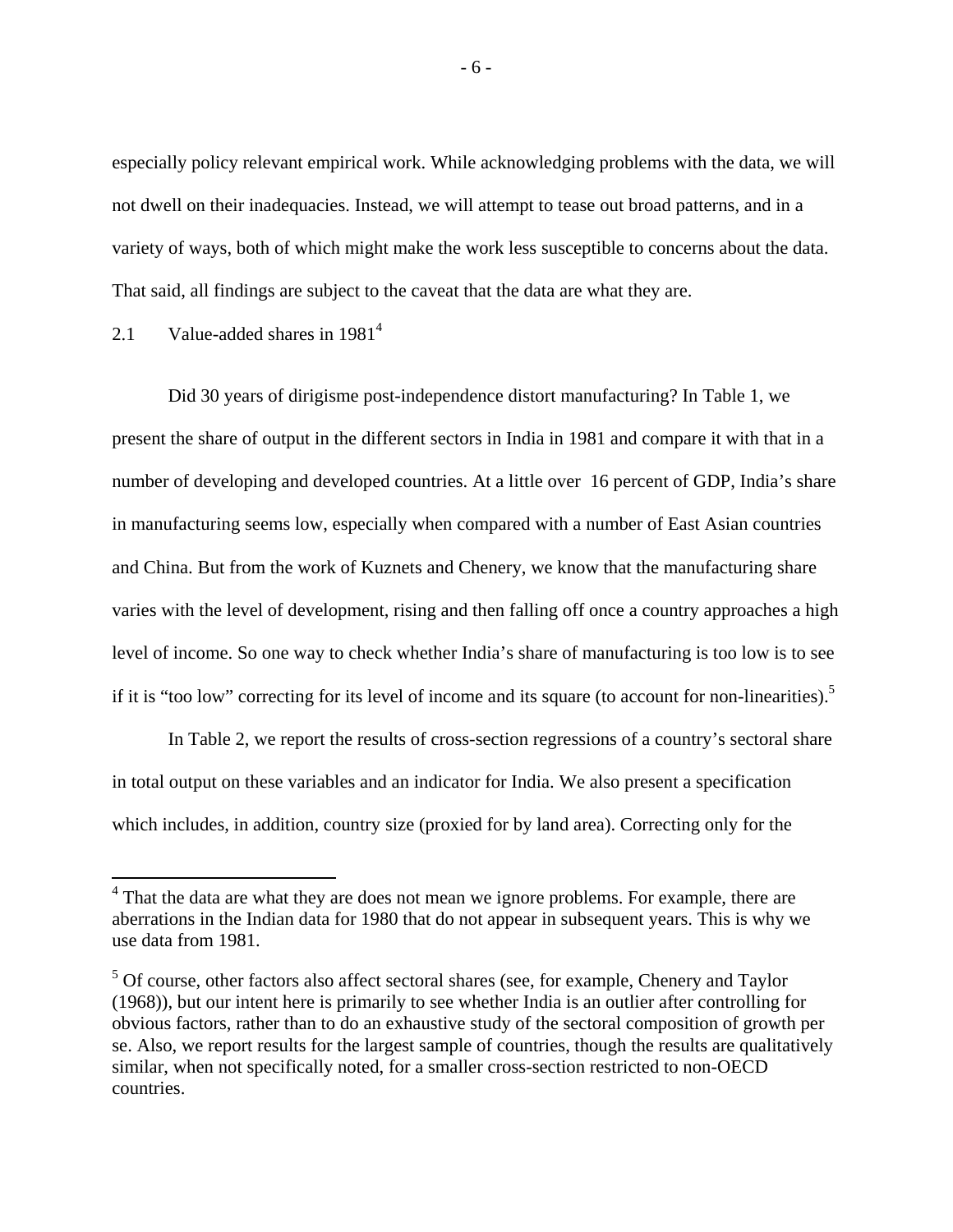income terms, India is a *positive* outlier among countries in its share of value added in manufacturing in 1981. Its share significantly exceeds the norm by 4.6 percentage points (see Table 2, column 1). However, after correcting for country size, the coefficient on the India indicator declines to 2.3 percentage points in 1981 which is not statistically significant (column  $2)$ .<sup>6</sup> We focus in what follows on estimates from specifications including country size.

Given that India is not an outlier in manufacturing share in 1981, the conventional wisdom that India is underweight in manufacturing could either be because it underperfomed over the next 20 years, or because it is typically compared with China. The coefficient for the China indicator suggests that China's share of manufacturing in 1981 was an astonishing 29 percentage points of GDP greater than that for the average country.<sup>7</sup>

Finally, India is an outlier in services in 1981 (columns 3 and 4), and a *negative* one at that. India's share of services in value added is significantly below that for other countries in 1981 (about 3.6 percentage points lower in column 4).

2.2. Employment shares in 1981 and productivity

 $\overline{a}$ 

When we compare the shares of industrial sector employment in total employment across countries, India is again not an outlier (Table 2, columns 5 and 6).**<sup>8</sup>** In the case of services

<sup>&</sup>lt;sup>6</sup> The picture is slightly different when one looks at the share of value added in the industrial sector—which includes manufacturing, mining, construction and core infrastructure industries like electricity, water, and gas. We find that the coefficient on the India indicator is *negative* 3 percentage points, although it is not statistically significant.

 $<sup>7</sup>$  By contrast, China was a large negative outlier in services in 1981, with a share in GDP about</sup> 15 percentage points less than for the typical country, controlling for income and size.

<sup>&</sup>lt;sup>8</sup> Comparable cross-country data on employment shares are not available separately for the manufacturing sector, only for industry (manufacturing, mining, and core infrastructure sectors), and services. Thus the analysis of employment shares is conducted for industry and services.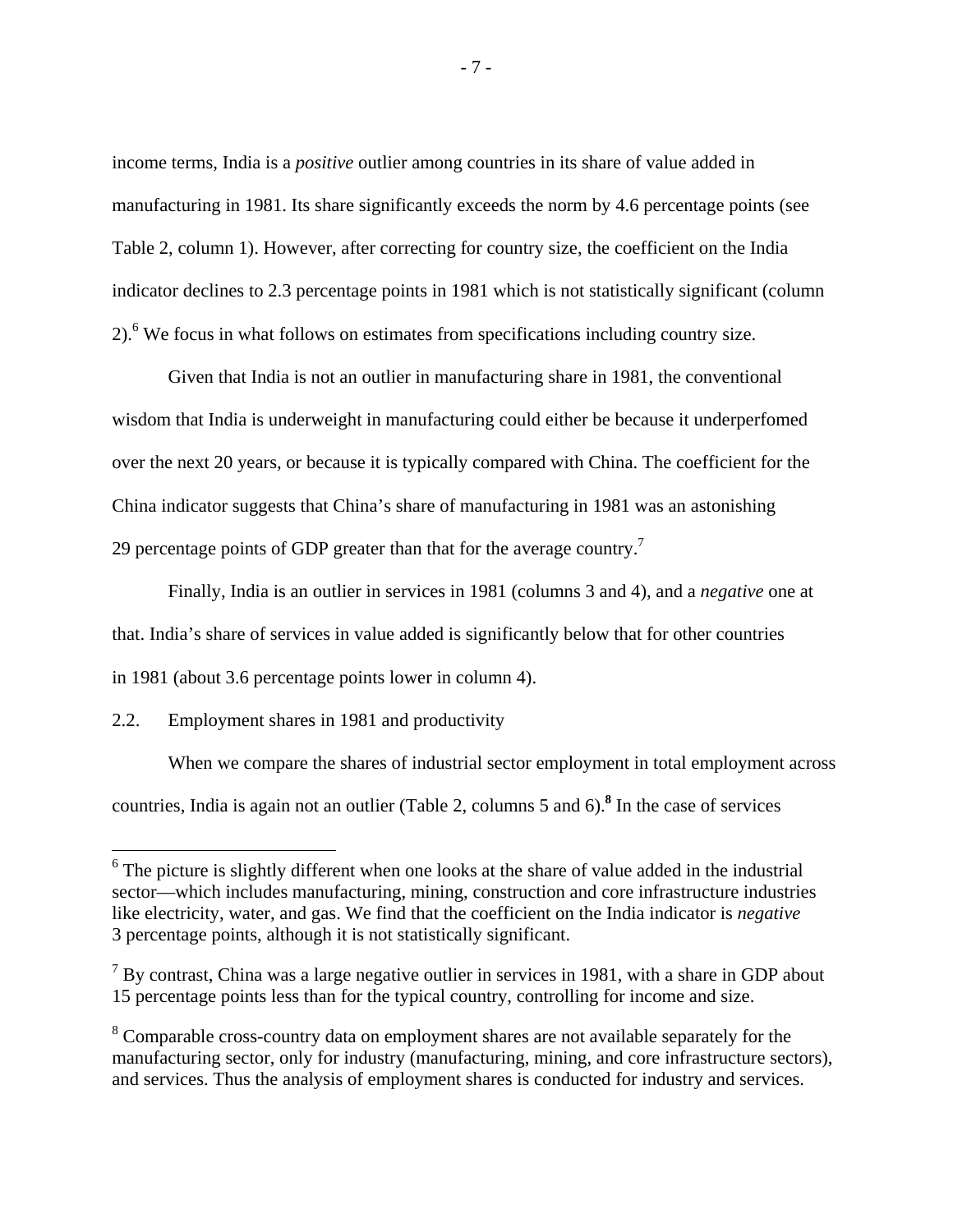(columns 7 and 8), however, India has a significant 7.5 percentage point lower employment share than other countries, after controlling for income and size.

In estimates that are not reported, we find that India was a significant positive outlier with respect to relative labor productivity in industry and services in the cross-section in 1981, suggesting productivity in agriculture was low.

2.3. Use of factors: labor intensity, skill intensity

What did the policies do in terms of industry specialization? We look at the manufacturing sector where we have comparable cross country data from the UNIDO. The first industry characteristic we examine is labor intensity, for which we use as a proxy the share of wages in value added for the industry in a country, averaged across a broad group of developing countries. Examples of industries that score highest on labor intensity are clothing, printing and publishing, and non-electrical machinery, while those that score lowest are beverages, tobacco, and petroleum refineries (Table 3).

For each country, we calculate the ratio of value added in above-median-labor-intensity industries to the value added in below-median-labor-intensity industries. If Indian manufacturing generated relatively more value added in labor intensive industries in 1981, then in a crosscountry regression of this ratio against log per capita GDP, its square, and an indicator for India, the India indicator should be positive and significant (see Table 4, Panel A, column 1). However, the coefficient is insignificant.

The coefficient on the India indicator is moderately negative when the dependent variable is the ratio of employment (see Table 4, Panel B, column 1). Finally, the India indicator is positive and significant when the dependent variable is the ratio of labor productivity in above

- 8 -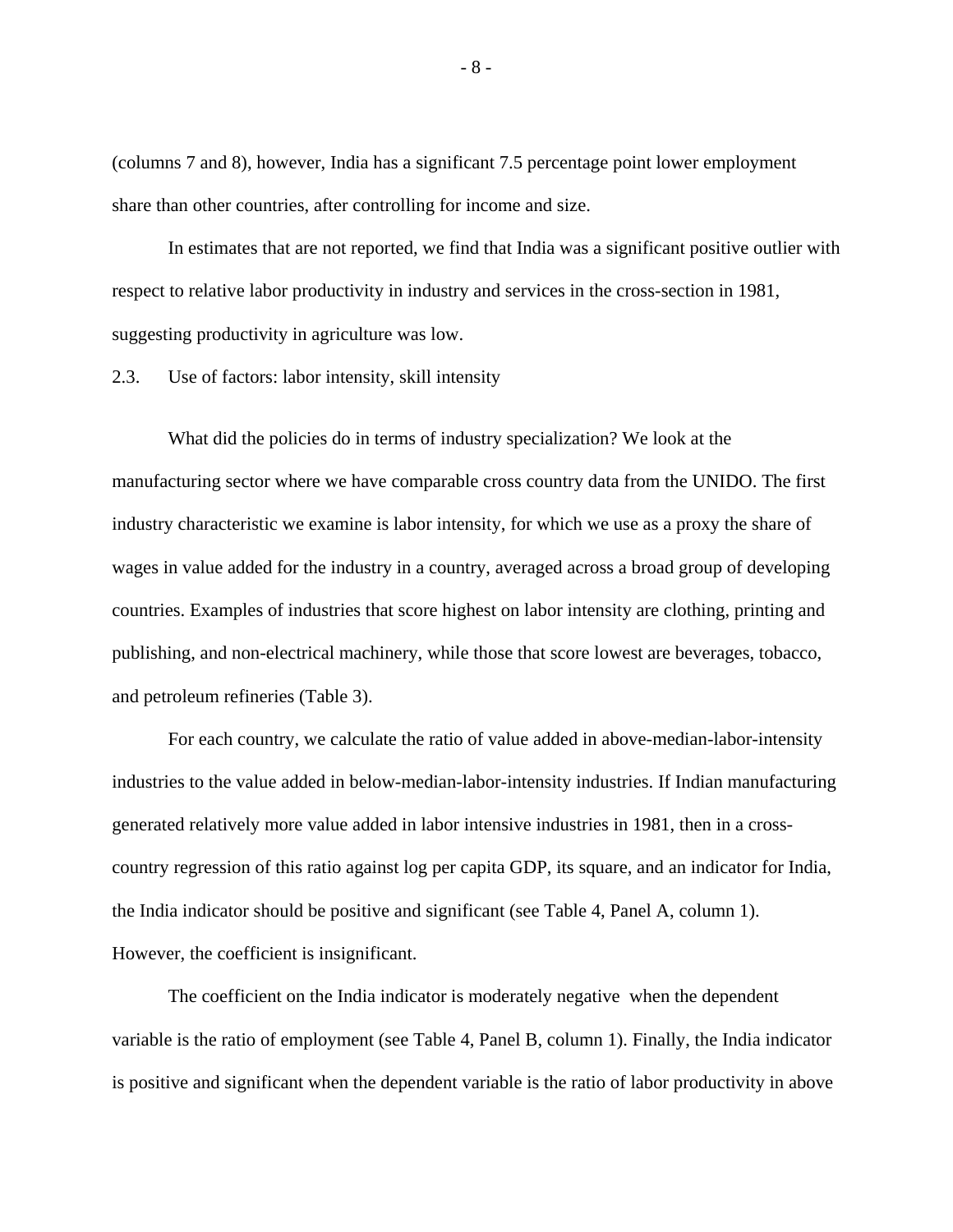median labor-intensive industries to that in below median industries in 1981 (Table 4, Panel C, column  $1$ ).<sup>9</sup>

Let us now turn to skill intensity. The input-output matrix for South Africa contains data on 45 sectors and five primary factors of production—capital plus four categories of labor: highly skilled, skilled, unskilled, and informal sector (see Alleyne and Subramanian, 2001). We use the share of remuneration of the highly skilled and skilled categories of workers in total value as a proxy for the skill intensity of an industry.10 The categorization of industries according to skill is in Table 3. The most skill-intensive industries are printing, other chemicals, and professional and scientific equipment. The least skill intensive include textiles, leather, footwear, and wood products. The correlation between an industry's labor intensity and its skill intensity is positive but small and not statistically significant (see Table 3), suggesting they capture different things.

The dependent variable in Table 4, Panel A, column (2) is the ratio of the total value added by above-median-skill-intensity manufacturing industries to the total value added by below-median-skill-intensity industries. It is striking that even by 1981, India specialized in skill-

 $\overline{a}$ 

 $9<sup>9</sup>$  In a number of places in this paper, we use the median to divide industries. As a robustness check, we also grouped them into the top and bottom third, excluding the middle third to avoid possible misclassification of industries. Our results remained qualitatively unchanged using this alternative classification.

 $10$  The choice of South Africa was dictated primarily by data availability. Our results are robust to alternative definitions of skill intensity, including restricting the definition to the highly skilled category and defining skill intensity in terms of share of remuneration in output rather than value added. We also checked the correlation of our measures of skill intensity with that compiled for the U.S. by Rajan and Wulf (2004). It is 0.66, for the highly skilled category, and 0.5 when skill intensity includes highly skilled and skilled workers.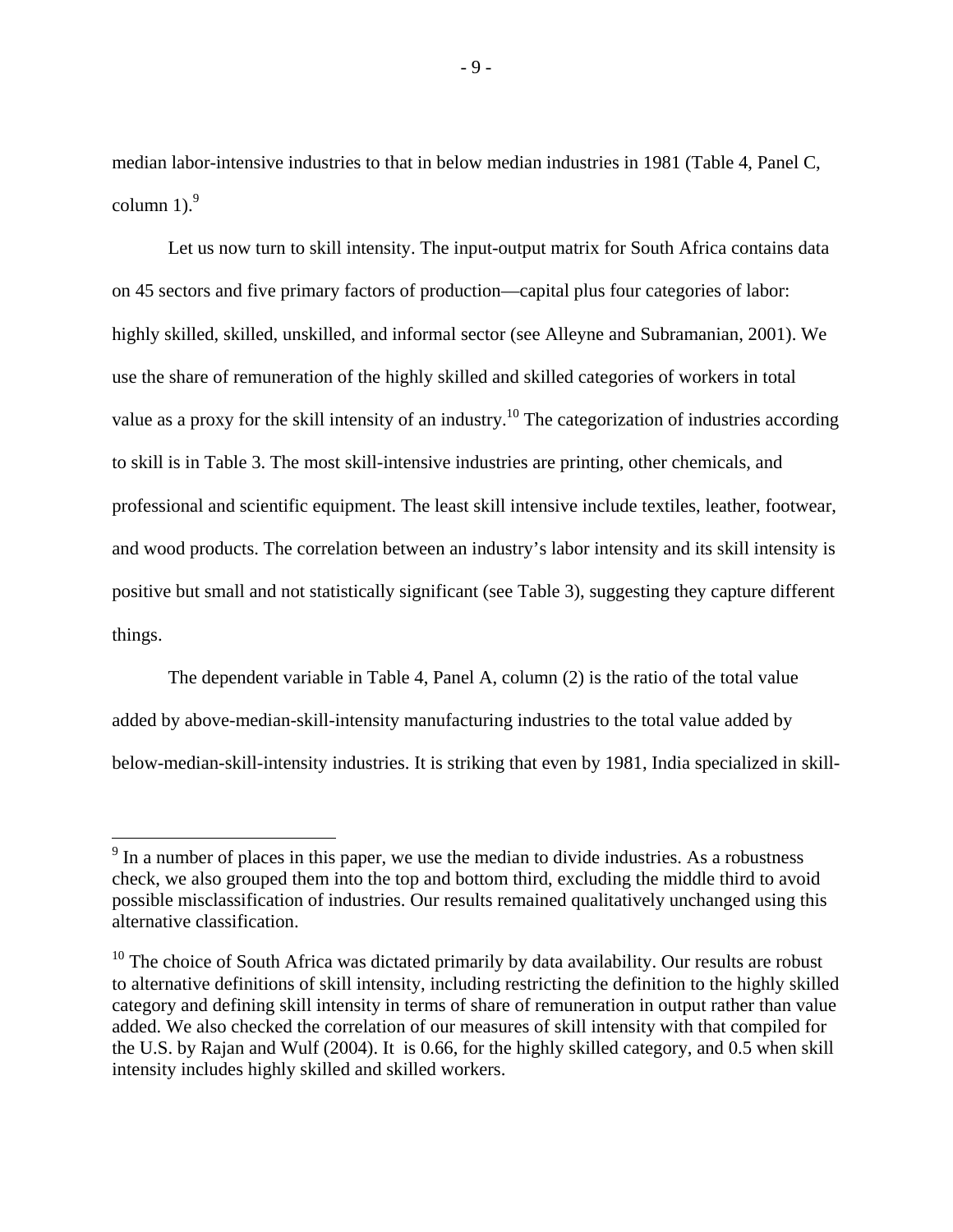intensive industries. Also, relative labor productivity in skilled industries was higher in India (Panel C, column 2).

2.4. Industry scale and firm size

 $\overline{a}$ 

Next, we establish two facts about the "scale" of Indian enterprise. First, manufacturing was unusually concentrated in industries that typically require large scale. Second, within industries however, the array of policies that discouraged large firms appear to have had their intended effect, with Indian firms unusually small relative to firms in the same industry in other countries.

It is not immediately obvious how we would approximate the typical scale of an industry. If the size of the domestic market matters, a larger country would have larger establishments (see the evidence in Kumar, Rajan, and Zingales (2000), for example). Also, as the coverage of manufacturing data varies across countries, the smallest firms may be covered in some countries but not in others.

For these reasons, we cannot simply take the value added per establishment (or employees per establishment) in an industry averaged across countries to get a measure of scale for the industry.<sup>11</sup> Instead, we focus on relative size, that is, we find the relative size of establishments in an industry in a country by dividing the value added (or employment ) per establishment in the industry by the value added (or employment) per establishment in the

 $11$  We would be mixing industries represented in large countries or countries with extensive coverage with industries represented in small countries or countries with little coverage, reducing comparability.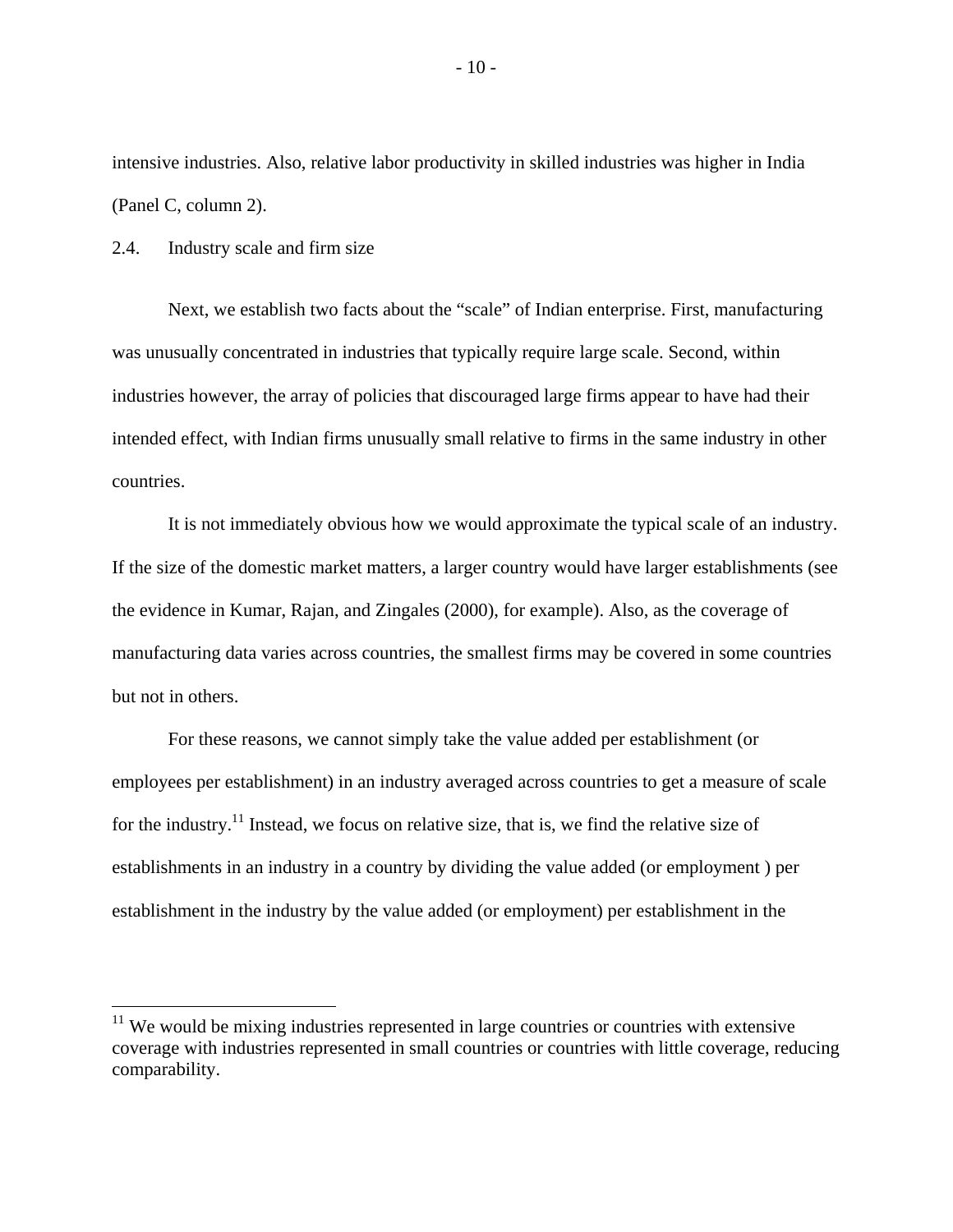country. It is this relative size that we average across countries for each industry to find a measure of the scale of establishments in that industry.

The industries with the largest scale across countries are petroleum refineries, tobacco, and iron and steel, while that with the smallest scale is furniture (Table 3). The ranking of industries differs only marginally across our two measures of establishment size, so we will use the measure based on value added per establishment. The results do not differ qualitatively if we use the other measure.

We find that the ratio of value added in above-median-scale industries to below-medianscale industries is significantly higher in India (Table 4, Panel A, column 3). Interestingly, relative employment shares in above-median scale industries is also significantly higher in India relative to other countries (see Panel B, column 3). As a result relative productivity is somewhat lower for above-median-scale industries in India, but not significantly so (Panel C, column 3).

The correlation between scale and labor intensity is strongly negative and significant (- 0.59), while the correlation between scale and skill intensity is small (-0.01) and insignificant (see Table 3). This suggests that our measure of scale proxies for capital intensity, which in turn may explain why production is concentrated in the large-scale sectors in India; Indian planners laid emphasis on building capital-intensive, large-scale, heavy industries because of their belief that "machines that made machines" would boost savings and hence long-run growth. They commandeered these sectors for the public sector, and many of the impediments to scale that were faced by the private sector simply did not apply to the public sector. Moreover, employment was an implicit objective in the public sector. As a result, a capital scarce country was overrepresented, both in terms of value added and employment, in the capitalintensive/large-scale segments of industry.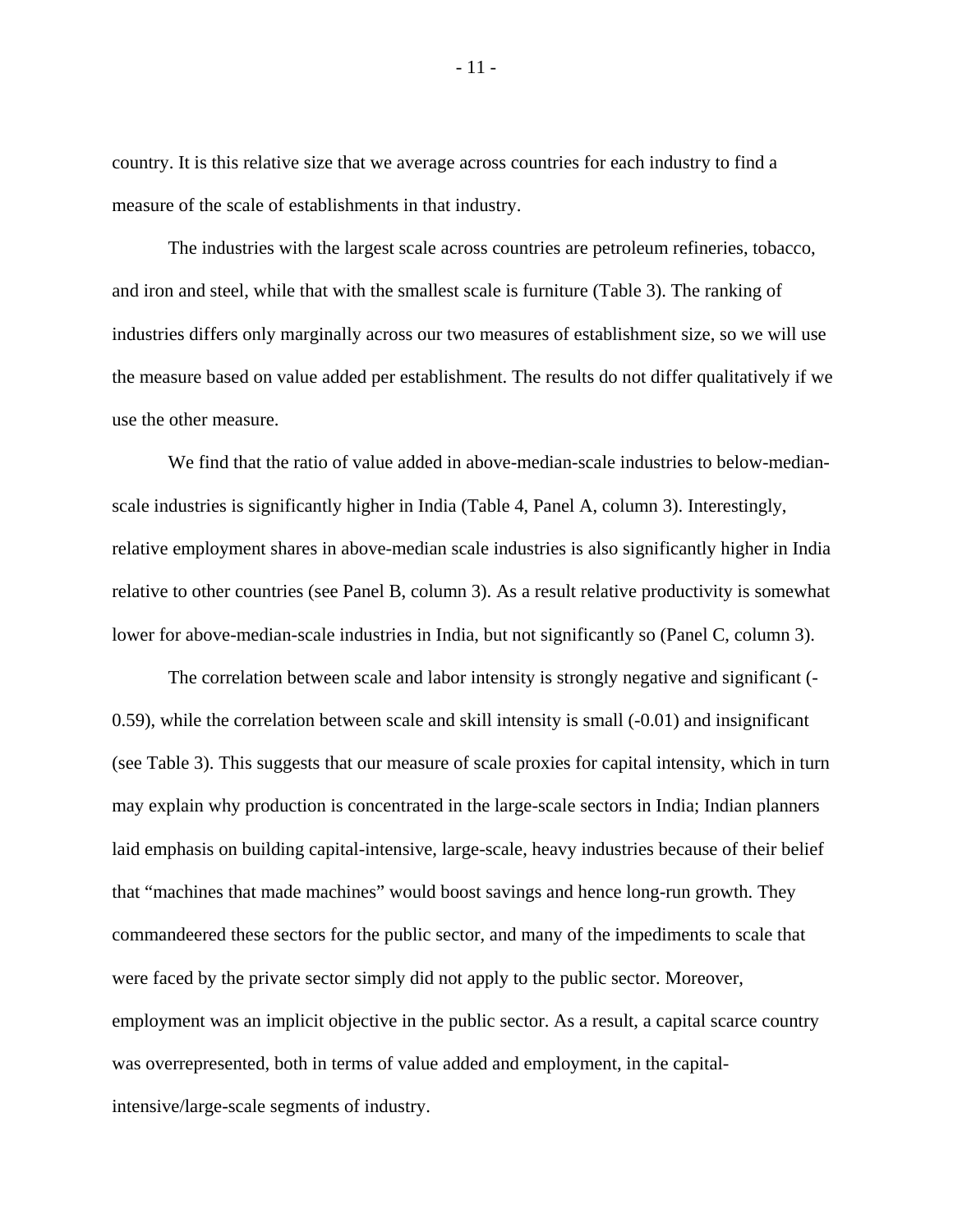The real impact of the discriminatory policy regime against private sector scale (industrial licensing, forced geographic distribution of production, reservation and other incentives for small-scale sectors, and the anti-monopoly MRTP Act) may then have been felt within industry rather than between industries.<sup>12</sup> With the caveats about cross-country comparisons of establishment size noted above, and some attempt at correcting for them, we find that the average size of firms in India is substantially below that in other countries—this is true in the aggregate and in almost every industry**.** In Figure 1, we compare the average firm size in India with the average firm size in 10 emerging market countries for manufacturing as a whole and for the nine largest industries in India.<sup>13</sup> The contrast is striking: for example, the average firm size in manufacturing in India is about US\$300,000 per firm, whereas it is about US\$4 million in the comparator countries—a multiple exceeding 10. Parenthetically, note that in the figure, the pattern of size across industries in India matches the pattern in comparator countries (with, for example, iron and steel or industrial chemicals being large and food products small), albeit at a much lower level, verifying that relative size is a distinctive characteristic of an industry that holds across countries.

1

 $12$  Even though some industries were reserved for the public sector, firms even there may have been inefficiently small because of the felt need to distribute production across the country. Moreover, our industries are broad enough that they typically include many private firms.

 $13$  In presenting this stylized fact, we attempt to avoid possible biases. We first compared manufacturing output from UNIDO and the World Bank's World Development Indicators (WDI). The UNIDO database only covers the registered manufacturing sector in India, defined as firms not using power and employing 20 or more people, or firms using power and employing 10 or more people. Hence, the UNIDO data are biased toward larger firms in India. The UNIDO data cover about 60 percent of the data reported in the WDI. For the purposes of comparison with other countries, we eliminated countries where the UNIDO data had a lower share of total value added in manufacturing than in India. This would bias our test towards finding that India had relatively larger firms.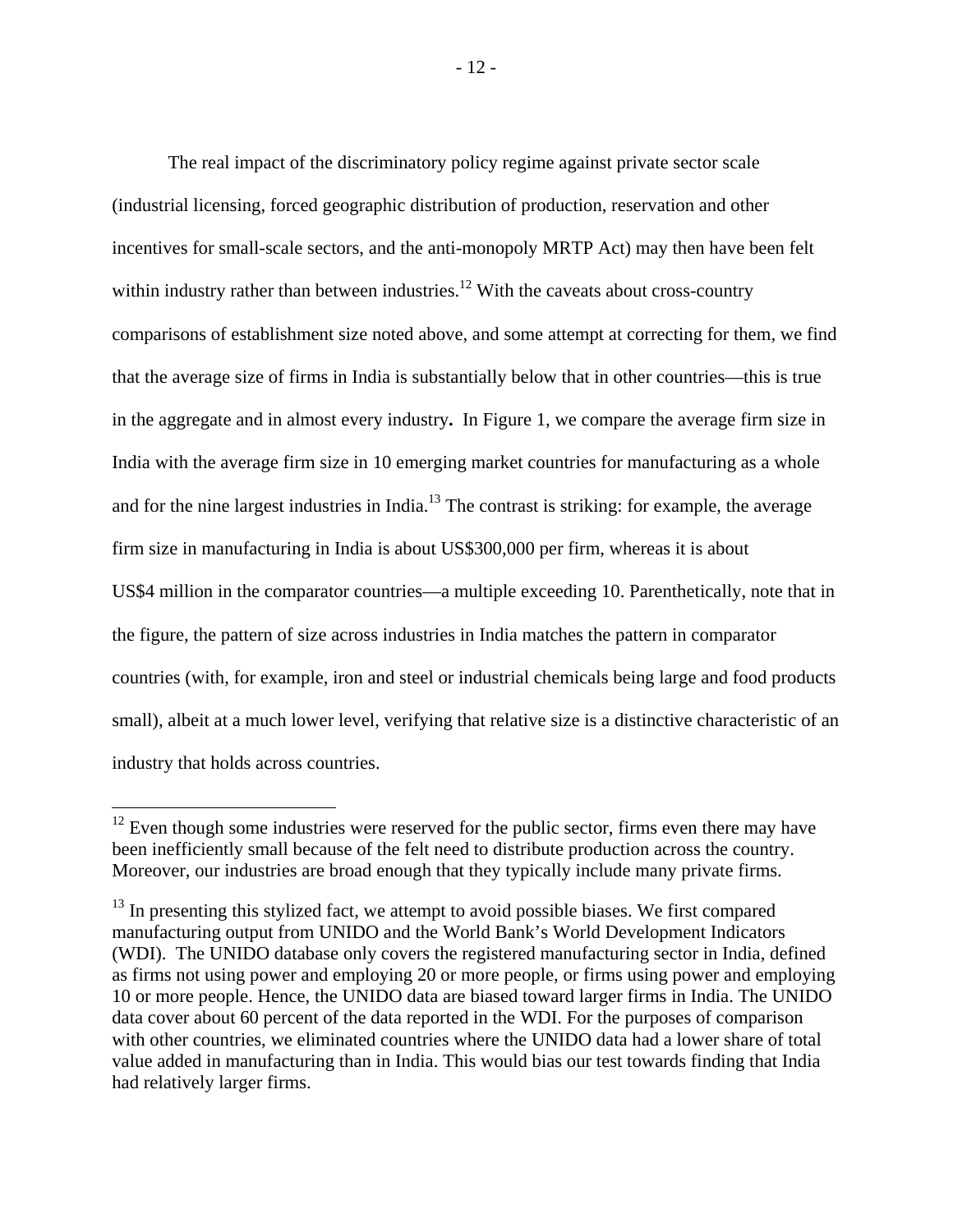We have argued that regulations, especially those pertaining to labor, might partly account for why firms in India are typically small because they applied only to registered firms that exceeded a certain size. If labor laws matter, we should see relatively more activity in laborintensive industries done by unregistered firms. Using data from unregistered manufacturing, we find the ratio of value added in above-median labor-intensive industries to that in below-median labor-intensive industries in unregistered manufacturing (obtained from the Central Statistical Organization) is significantly higher (by about 2 times in 1980) than in registered manufacturing.<sup>14</sup> By contrast, labor laws were less applicable to non-unionized, highly skilled workers—for example, to professionals. So we should find the ratio of value added in abovemedian skill- intensive industries to that in below-median skill-intensive industries in unregistered manufacturing should not be significantly higher than in registered manufacturing. It is not—quite the opposite, the ratio of above-to below-median skill-intensive industries in the unregistered sector is about  $\frac{1}{4}$  of that in the registered sector.<sup>15</sup>

2.5. Diversification

 $\overline{a}$ 

Before we discuss these findings, let us add one more fact, which follows from the facts on labor-intensity, skill, and scale. Imbs and Wacziarg (2003) show that in the course of development, countries first diversify within manufacturing, producing many things, and then after a certain level of income, start specializing, producing fewer things. Technically, the

<sup>&</sup>lt;sup>14</sup> Recall that what we have reported thus far are figures from registered manufacturing using UNIDO data.

 $15$  The fact that the ratio is so much lower in the unregistered sector suggests that skill-intensive sectors might require a larger scale of operation for technological reasons.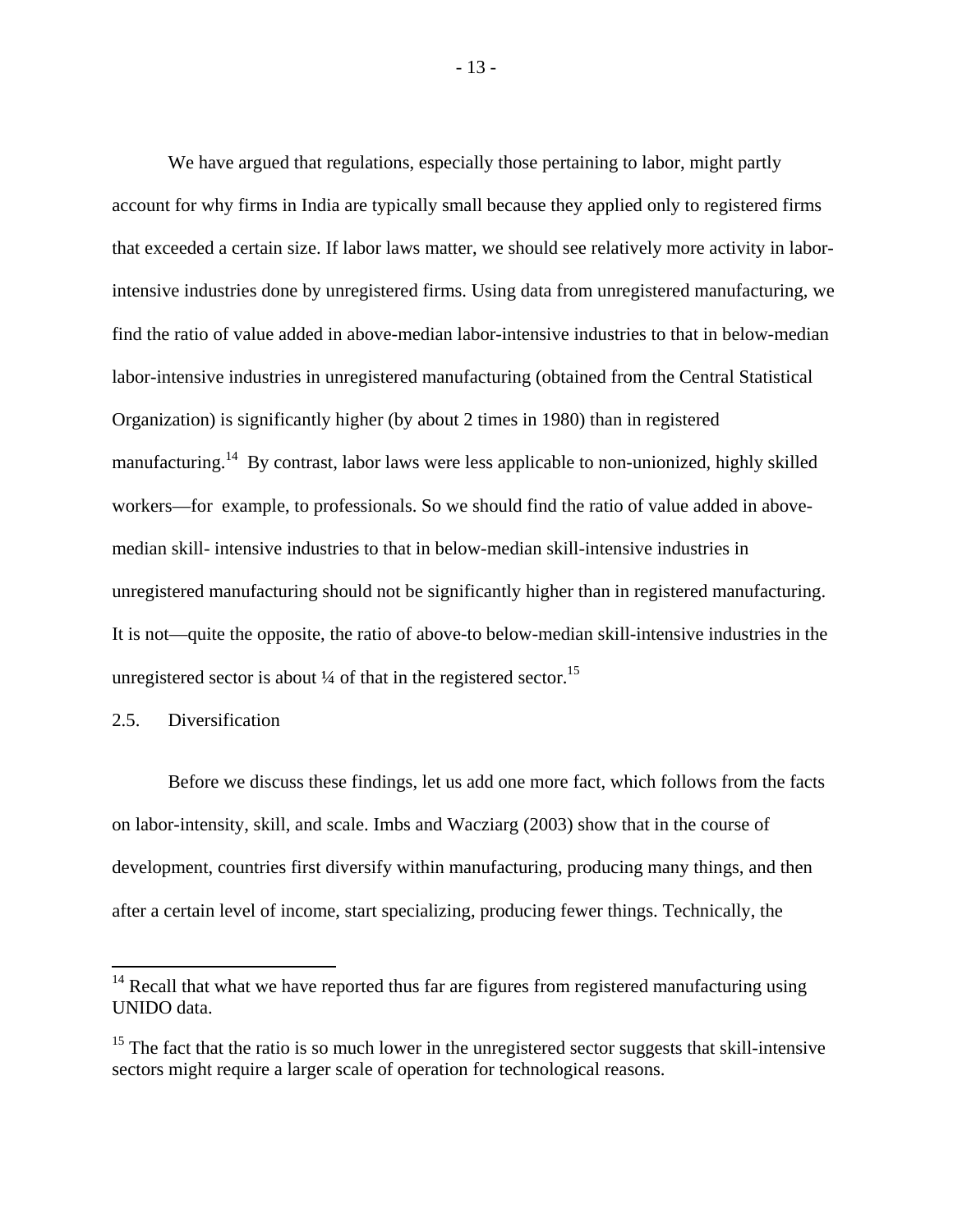relationship between the concentration of value added across industries (the Gini coefficient or the Herfindahl index), and income is U-shaped, with the turning point occurring at about US\$10,000 per capita.

Given that India has more of a presence in skill-intensive and large scale industries, the presumption would be that it has specialized in more areas than the typical developing country, and hence it should exhibit a more diverse pattern of production. When we examine the concentration of Indian industry compared to the average country pattern, we find that India is significantly less concentrated (or more diversified), not just in terms of the distribution of valueadded across industries, but also when concentration is measured in terms of employment (Table 4, panels A and B, column 4). The coefficient on the India indicator when the dependent variable is the concentration of value-added is a significant -0.07, and it is -0.06 when the dependent variable is the concentration of employment**.** In other words, India has an output and employment profile across industries that is approximately one standard deviation less concentrated than that for the average country, suggesting a broader array of skills/capabilities in the labor force.  $16$ 

The contrast with China is interesting. At first blush, China's index which is close to that for India would suggest that China too is an outlier in terms of diversification. It turns out,

 $\overline{a}$ 

 $16$  It is possible that the highly restrictive and distorted trade regime was a key reason that the Indian economy was unusually diversified. To examine this possibility, we included various measures of trade openness in the cross-country comparisons. Although the measures of trade openness have some explanatory power, the finding that India is unusually diversified still stands—the coefficient on the India indicators is smaller in this case, but retains its statistical significance.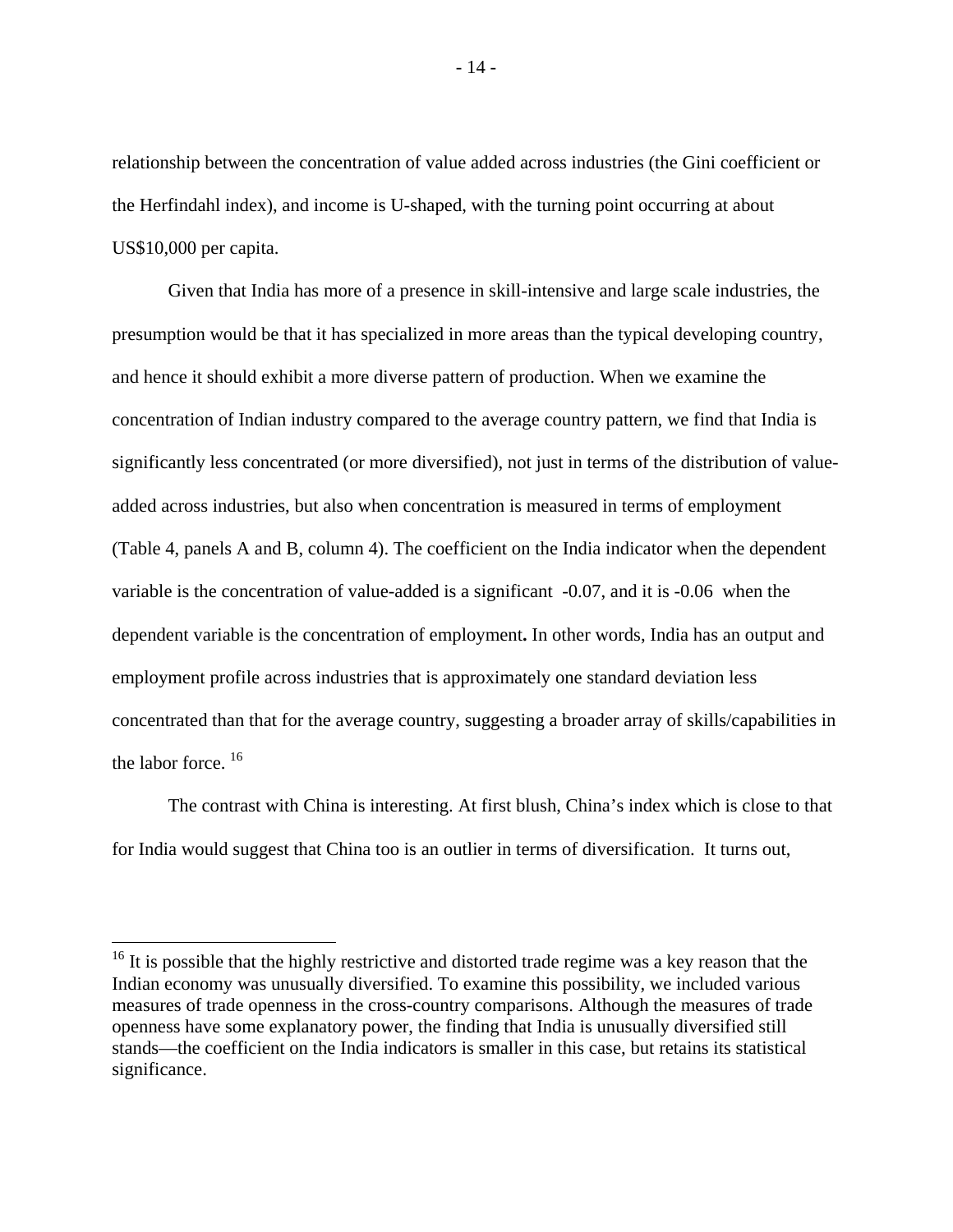however, that after controlling for size, China is not unusually diversified in the cross-section whereas India is.

2.6. The effects of pre-1980s policies: summary and discussion

To summarize, compared with countries at a similar level of development and size, in 1981 India had approximately the normal share of output and employment in manufacturing. Output in services was below the norm, as was employment in services. Manufacturing output and employment appeared to be above the norm in industries that typically are skill intensive or have larger scale. Average establishment size within industries, though, was substantially smaller than in comparable countries. And finally, Indian manufacturing was significantly more diversified both in terms of output and employment than countries of comparable income and size.

One seemingly anomalous finding is the high relative labor productivity observed in the labor-intensive sectors in India. Why did this not, for example, translate into exports of laborintensive goods? We offer three possible explanations. First, the high relative labor productivity could simply be the converse of the low labor productivity in the large-scale capital-intensive industries, which were probably dominated by state-owned firms where over-staffing was a common phenomenon and even an objective. Second, the stringent labor laws that make it hard to lay off labor and the consequent hesitancy to hire (and to drive down marginal labor productivity to the value maximizing level) could also explain why productivity is moderately higher in labor-intensive industries. Third, the discrimination against size that we have noted above may well have limited the labor-intensive sector's incentive and ability to exploit economies of scale and generate large volumes of exports.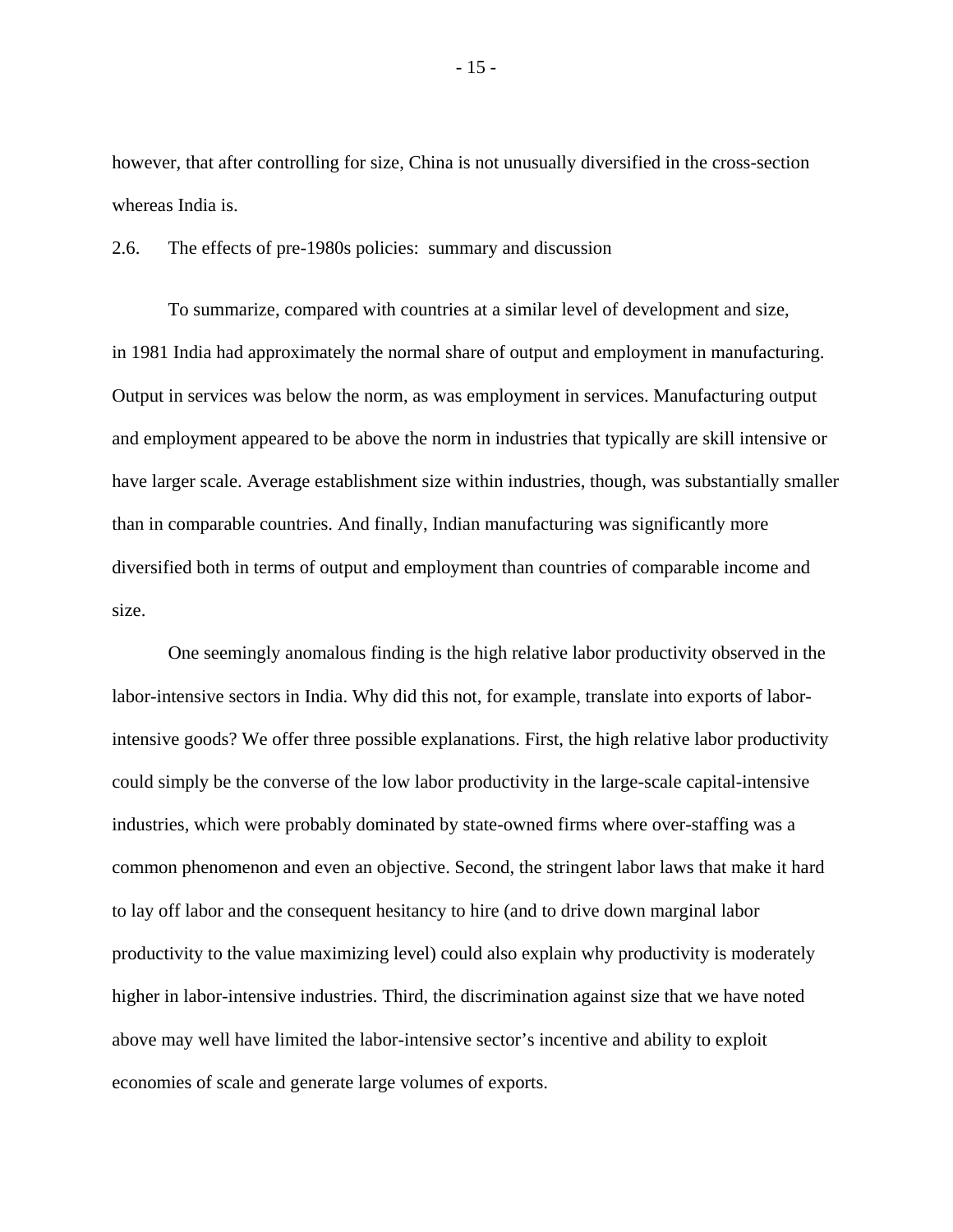The paradox of Indian manufacturing in the early 1980s is thus that of a labor-rich, capital-poor economy using too little of the former, and using the latter very inefficiently.<sup>17</sup> The reason, most likely, was perverse policy. Unlike the East Asian economies, which drew employment from agriculture into manufacturing at a rapid pace, India did not.

The one area where Indian manufacturing appears to have thrived is in the industries using highly skilled labor. The far greater investment in tertiary education for a country of its per capita income—of which the Indian Institutes of Technology and the Indian Institutes of Management are just the best-known examples—resulted in the plentiful availability of highly skilled, cheap labor. In addition, labor laws afforded much less protection to skilled labor. These factors are likely to have contributed to India generating relatively greater value added and employment in skill-intensive industries as compared to the typical poor country. India was a significant negative outlier in services in 1981. In part, this may have been because the slow-moving public sector again dominated areas like telecommunications and business services where India's advantage in skills (as evidenced by the pattern of specialization in manufacturing) might have been used. By contrast, sectors like retail and construction were left to the private sector, where the limited access to finance (both for the service provider and the customer) kept businesses small and growth limited.

 $\overline{a}$ 

 $17$  It may well be, of course, that India's labor-intensive production was concentrated in the unregistered sector, for which we do not have comparable data from other countries. To the extent that firms in the unregistered sector have inefficiently small scale, total production would still be smaller and less competitive than it could be without the spectrum of regulations. Also, unregistered labor-intensive production has been falling considerably over time, suggesting that this explanation for India's lack of concentration in labor-intensive manufacturing is less applicable today.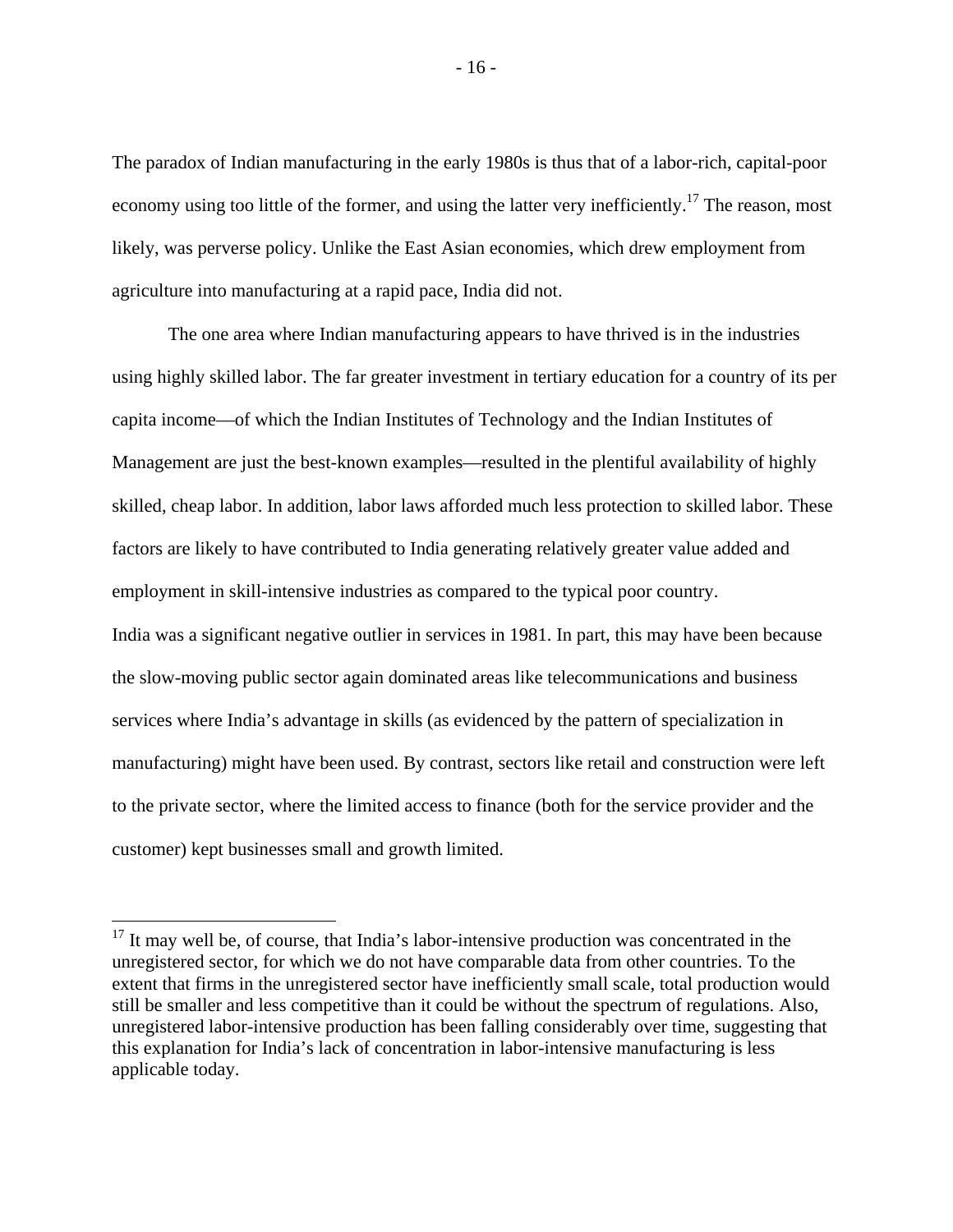Finally, the greater diversification of Indian manufacturing could be explained as a consequence of all the policy distortions. The import substitution strategy, the skewed pattern of education, as well as the encouragement given to the public sector to invest in areas that are typically not a poor country's comparative advantage, may well have driven India into industries that other countries at comparable income levels shy away from.

## **3. How has India changed since the early 1980s?**

## 3.1. Policy changes since the 1980s

A number of observers (see, for example, Kohli (2005), Rodrik and Subramanian (2005), Virmani (2005)) noted the tilt of the Indian economy, beginning in the early 1980s, away from controls and repression of the domestic private sector. The pace of reforms accelerated in earnest the early 1990s, in the wake of the external payments crisis. The reforms have been attributed to various causes ranging from a realization that the panoply of controls were self-defeating, to a realization by the Congress Party that given the growing challenges to its power, it had to woo business (see Kohli (2005)).

The key features of reforms in the 1980s were (i) the liberalization of imports especially of capital goods and intermediate inputs; (ii) the extension of export incentives through the tax system, and more liberal access to credit and foreign exchange; (iii) the significant relaxation of industrial licensing requirements through direct "delicensing" of some industries and through "broad banding", which permitted firms in some industries to switch production between similar product lines; (iv) the decontrol of administered prices of key intermediate inputs. Kohli (2005) and Rodrik and Subramanian (2005) characterized the reforms of the 1980s as "pro-business" in orientation.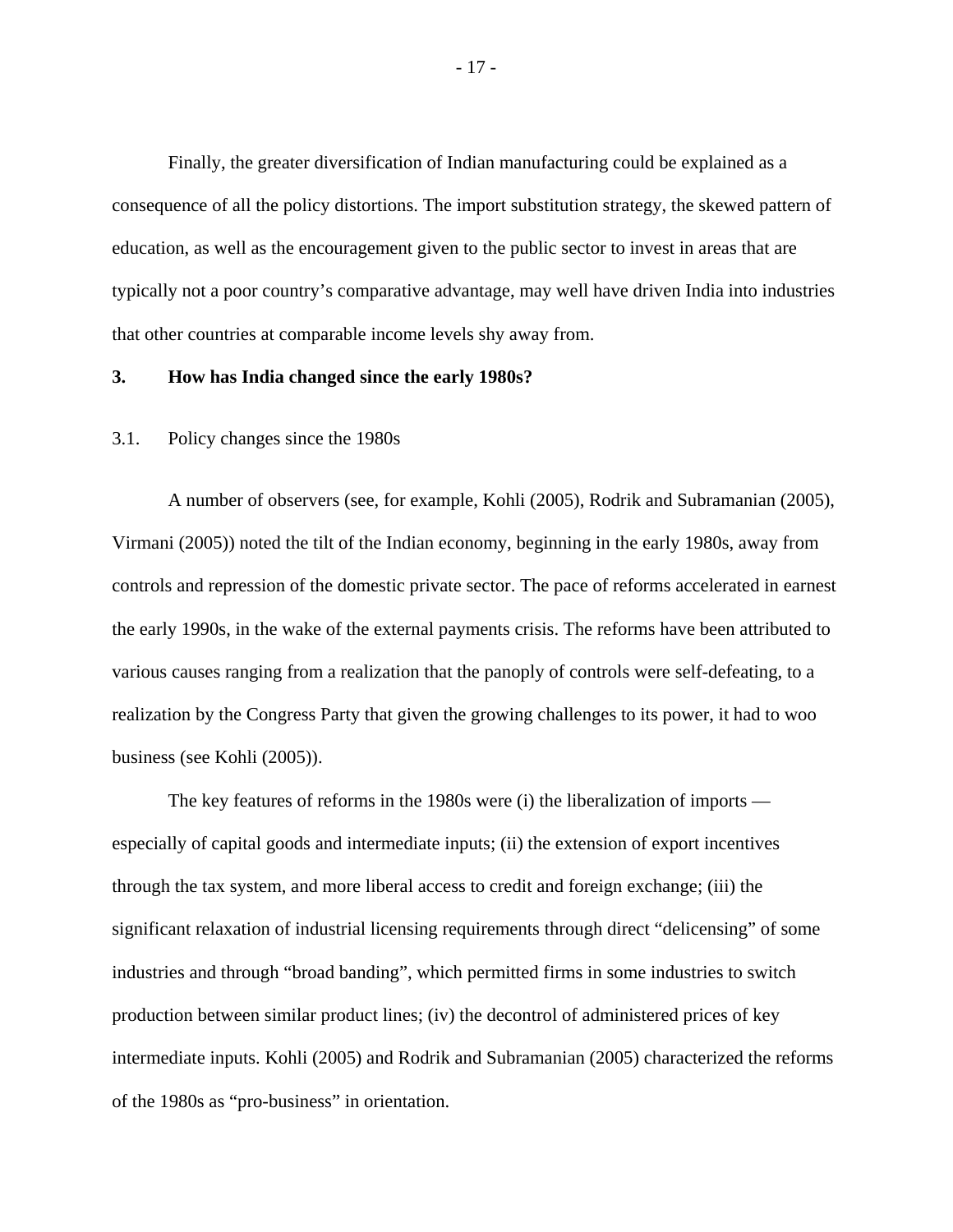The reforms of the 1990s—which some have distinguished from the reforms of the 1980s as "pro-market" in orientation—included (i) the abolition of industrial licensing and the narrowing of the scope of public sector monopolies to a much smaller number of industries; (ii) the liberalization of inward foreign direct and portfolio investment; (iii) the sweeping liberalization of trade which included the elimination of import licensing and the progressive reduction of non-tariff barriers; (iv) financial sector liberalization, including the removal of controls on capital issues, freer entry for domestic, and foreign, private banks and the opening up of the insurance sector; (v) and the liberalization of investment in important services, such as telecommunications. Areas that remained largely untouched by reforms in the 1990s were the labor market; small-scale reservations (where there has been some movement only in the last 4-5 years); privatization both of non-financial enterprises and of banks; and further agricultural sector reforms.

How have these twenty years of slow but steady reforms affected the pattern of development, if at all? We first look at the evolution in the variables discussed above—sectoral shares, factor intensities, size and diversification, between the early 1980s and early 2000s. Our prior is that given the distinct turn towards business and markets and away from controls, any anomalies in the pattern of development or in their underlying trend should have been corrected or at least arrested. The data, as we will see, do not support this hypothesis.

3.2. Manufacturing versus services in the cross-section

The traditional perspective of Kuznets or Chenery would predict a rapid increase in the share of manufacturing, a decline in agriculture and an uncertain or modest effect on services. However, between 1980 and 2002, India's share of services in value added exploded from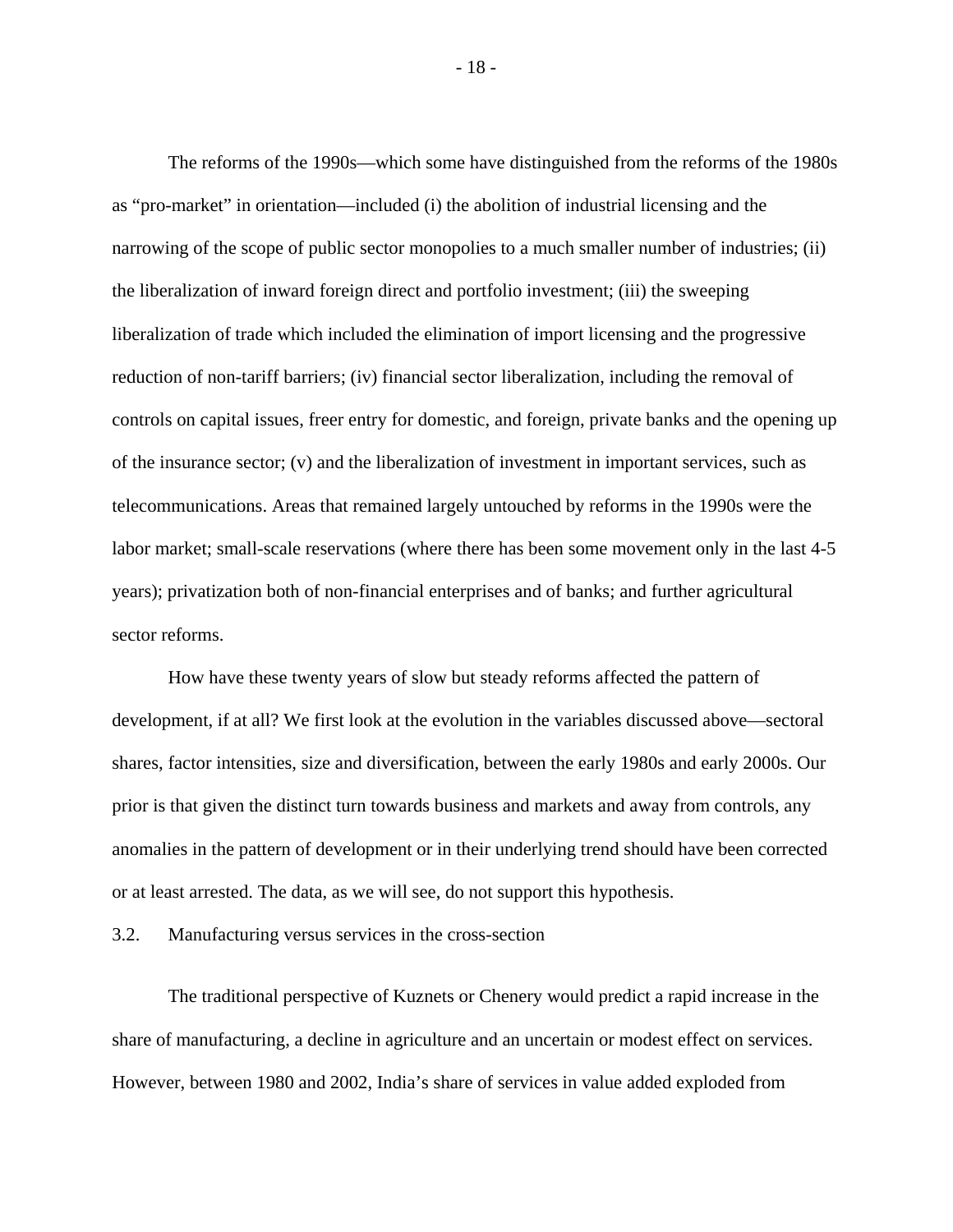37 percent to 49 percent. Its share of manufacturing in value added remained broadly unchanged at 16 percent, while the decline in agriculture mirrored the performance of services.18 The corresponding numbers for employment were 19 percent to 22 percent and 14 percent to 18 percent (Table 1).

Is this evolution in sectoral shares unusual when compared with that of other countries? In the level regressions for 2000 (Table 5, columns 1 and 2, panel A), the coefficient of the India indicator is still positive but smaller than in the corresponding specification for  $1981$ <sup>19</sup> Furthermore, in the regressions using the change in the share of manufacturing value-added to overall growth (column 1, Panel B), the India indicator is negative. Thus, the data suggest a relative slowing in manufacturing growth.

What is indisputable is the performance of services over this period. India has been unusual in this regard. India's share in services is a significant 3.8 percent higher than in other countries in 2000 (Table 5, panel A, column 4). This is broadly confirmed in the change regressions (panel B), where India records an increase in the size of the services sector that is 10 percentage points of GDP *greater* than that of the average country.

Finally, note in Table 5 (column 8, panel A), that India is again a negative outlier in terms of the employment share in services, falling below other countries by a huge 17 percentage points in 2000. Gordon and Gupta (2004) have also observed that, unlike other countries, Indian

 $\overline{a}$ 

<sup>&</sup>lt;sup>18</sup> This development contradicts the Kuznets-Chenery hypothesis. Kongsamut, Rebelo, and Xie (2001), however, argued based on an analysis of 123 countries over the period 1970-89 that the share of services rises with development more than anticipated by the Kuznets-Chenery view.  $19$  However, we find that industry (that is, manufacturing, mining and core infrastructure industries) was a significant negative outlier in 2000, possibly related to the much worse than average performance of India's infrastructure sector.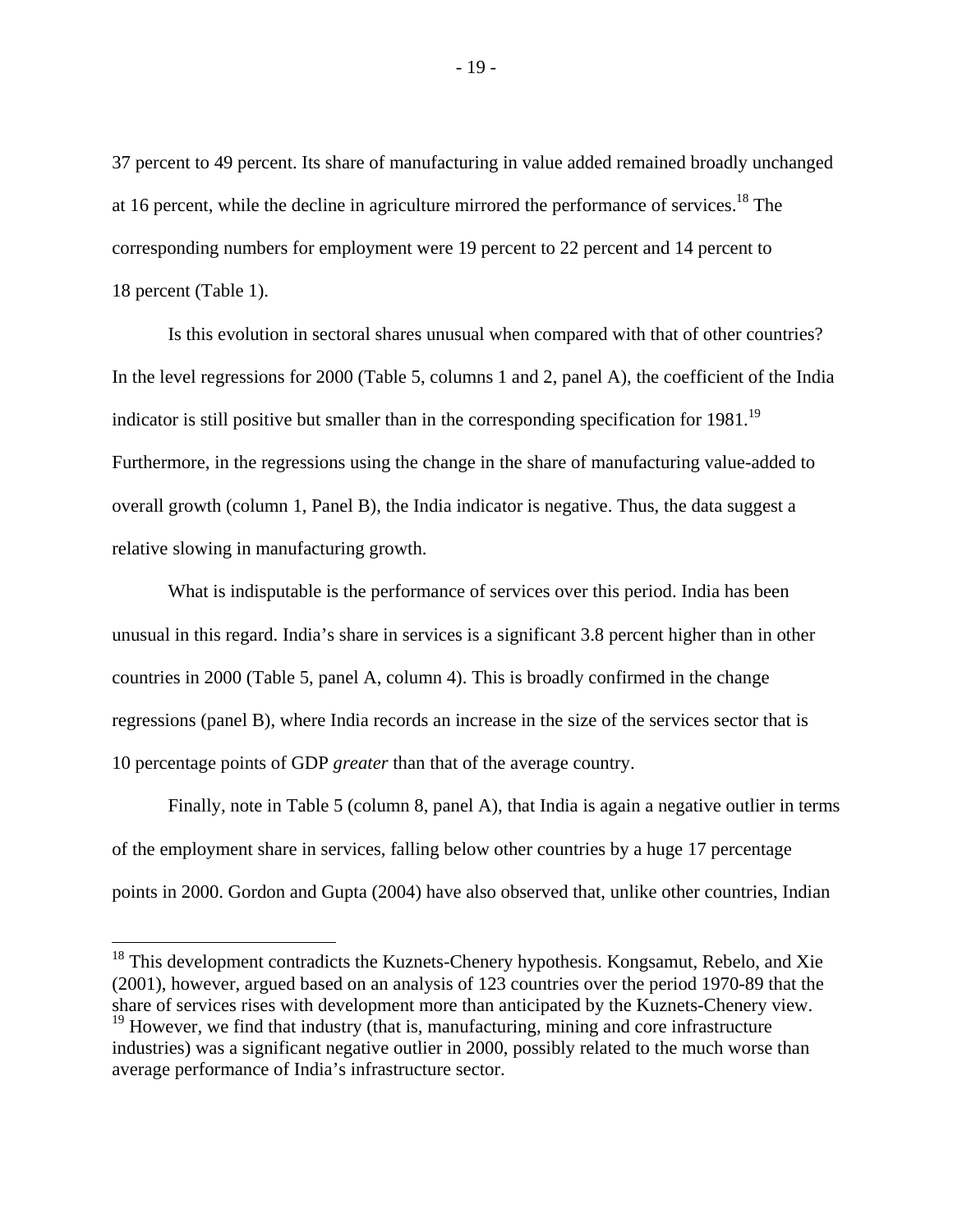labor's share in services employment has been flat rather than growing with income. The huge increase in value added in services without a commensurate increase in employment, must have come from tremendous gains in labor productivity in services. $20$ 

3.4. Labor and skill intensity in the cross-section

 $\overline{a}$ 

Recall that around 1980 India specialized in skill-intensive industries and in industries where establishments were relatively large in scale. India did not produce an unusually high share of labor-intensive products. What happened to this pattern after the 1980s?

In Figure 2, we plot the evolution in the share of output generated in labor-intensive relative to non labor-intensive industries for India and a selected group of comparator countries. India's share is decreasing, when that of many of the other countries is either increasing, or decreasing but at much higher levels of income. Figure 3 complements this picture by showing that the relative share of output generated in large scale (typically, capital-intensive) industries has been rising sharply in India.

In Figure 4, we plot the evolution in the relative share of output generated in skillintensive industries for India and a selected group of comparator countries. Again, it is striking that India's share in skill-intensive manufacturing, which was already high in 1980 despite its lower level of per capita income, has been increasing; it is at levels reached by Malaysia or Korea at much higher levels of per capita income. These developments are not affected by the fact that our data so far have been limited to the registered manufacturing sector in India. Indeed,

 $20$  Gordon and Gupta (2004) argue that the increase in labor productivity in India was caused by a greater emphasis on skill-intensive services, rather than an increase in capital intensity.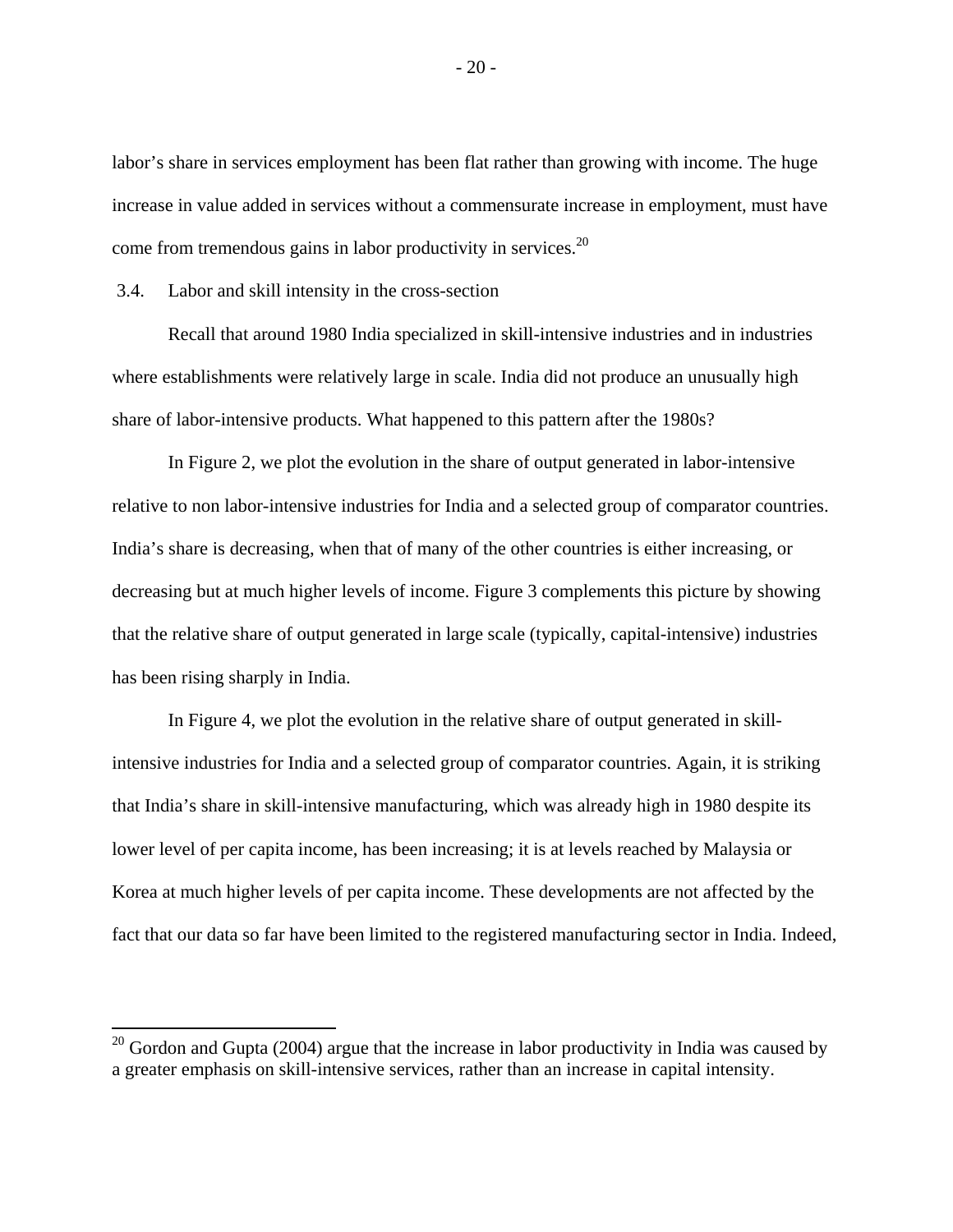when we trace the evolution of labor- and skill-intensive products in the informal sector, we see the same pattern (Figure 5).

These developments are more formally captured in the regressions reported in Table 6 for 2000. They show that India is not an outlier in terms of the share of manufacturing output or employment generated in labor-intensive industries, but continues to be strongly so for the share of value added in skill-intensive industries and large-scale industries.

In terms of labor productivity too, skill-intensive industries stand out while the relative productivity of large-scale industries is strongly negative. Relative labor productivity in laborintensive industries has remained approximately similar to 1981 (Tables 4 and 6, Panel C).

Finally, we find that India continues to be an outlier in 2000 on both measures of diversification. Indeed, when we compare the change in diversification between 1980 and 2000, we find that India is again an outlier, implying that the pace of diversification in India after 1980 has been greater than that for the average country (see Figure 6).

In sum, the evidence suggests that many of the unique features of India's development that were apparent in 1981 have not changed, despite the reforms. This continuity of trends may be explained partly by the fact that the reforms have not been completed. For example, labor markets remain untouched and education expenditure is still skewed. But part of the explanation may well rest with the fact that in India, the policy distortions created organizational capabilities and human capital that led to hysteresis in growth paths. The growth experience of the Indian states offers some support to this view.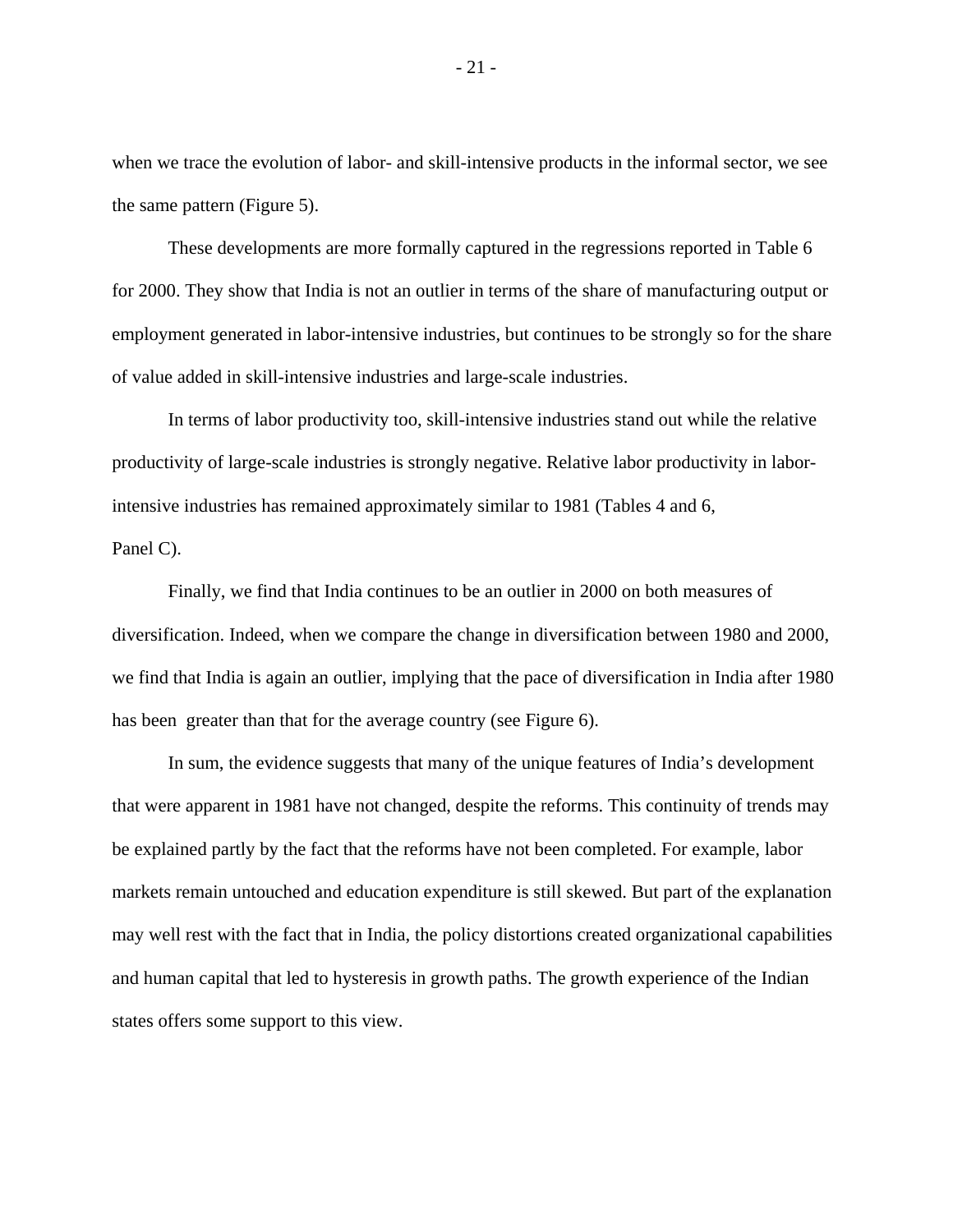## **4. The states' story**

 $\overline{a}$ 

## 4.1. Manufacturing versus services at the level of the states

 In the fast-growing Indian states, the share of manufacturing has remained constant or declined (Figure 7). Where there has been an increase—in Andhra Pradesh, Gujarat, and Haryana—it has occurred in capital- and skill-intensive industries (In Gujarat, the share of the textiles industry declined a lot, while that of the petrochemical industry rose substantially; similarly, in Andhra Pradesh the decline in the share of food, beverages, tobacco, textiles, and paper related industries was matched by a significant increase in the share of basic metals and alloys). Interestingly, there is little pattern in the change in share of value added in labor intensive industries with growth. Neither are the fast growing states uniformly increasing their share, nor are the slow growing states – on average there seems to be a slight decline in share.

By contrast, nearly all states in India—regardless of their growth performance—have seen a uniform shift toward services (see Figure 8 where the increase in share of all states in services is uniformly high, with the fastest growing states having the highest increase in share). There does seem to be a noteworthy difference between services that are predominantly in the public sector and those that are in the private sector. In Figure 9, we find a negative correlation between the change in share of services that are performed mostly by the public sector (such as electricity, public administration, railways, and other community services) and the average annual state growth. $^{21}$  In other words, the share of public sector services including administration

 $21$  Acharya (2002) argued that the growth of the services sector is artificially inflated by the large wage increase awarded to public sector employees in 1998 by the Fifth Pay Commission. Our (continued)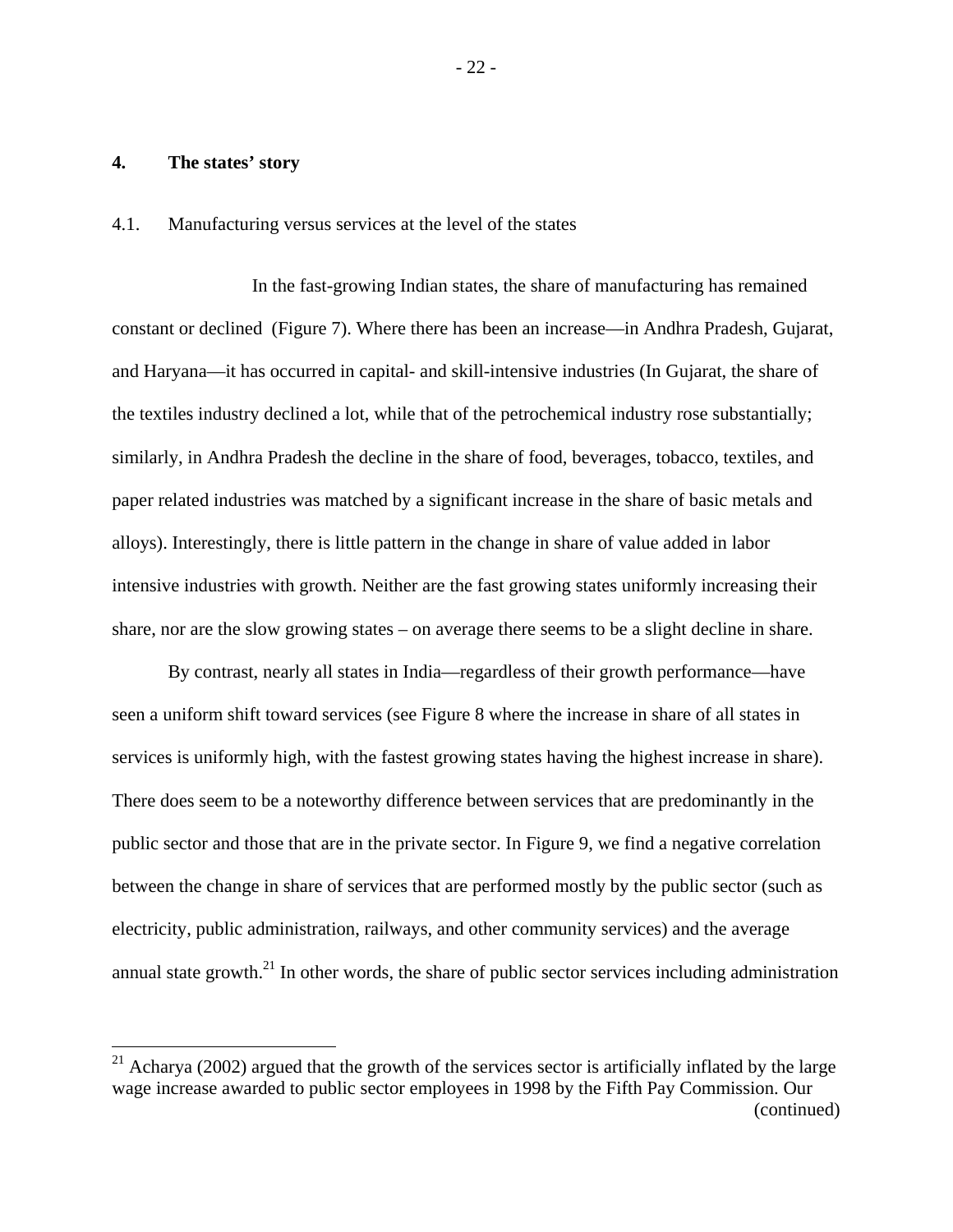is growing in the laggard states, while the share of private sector services is growing in the fastmoving states.

## 4.2. Diversification

1

Let us now turn to diversification. Figure 10 suggests that there is little relationship between a state's growth in the period 1980-2000 and the increase in its concentration, though if anything, it is mildly positive. The majority of states, however, continue to become more diversified (that is, the change in their Herfindahl index is negative).

Recall that Imbs and Wacziarg (2003) find that the relationship between diversification and income turns negative beyond a threshold level of income. This may well be what has been happening in India. While states in general continue to become more diversified, a number of fast-growing states—Tamil Nadu, Karnataka, West Bengal, Delhi, and Maharashtra—saw stagnation or declines in their share of manufacturing and a sharp rise in the share of services. These states have also been those that have seen no significant increase in diversification. In other words, some of the richer states have started to behave like rich countries in starting to specialize in manufacturing even as, or because, they are doing less manufacturing and more services. But these states are becoming less diversified not because they are reverting to the pattern followed by less developed, labor-abundant countries (hence moving left and up the quadratic relationship documented by Imbs and Wacziarg (2003)) but more likely because they are behaving more like advanced skill intensive countries (hence moving right and up the quadratic relationship).

findings suggest that the growth in services in the fast moving states has been outside the public sector.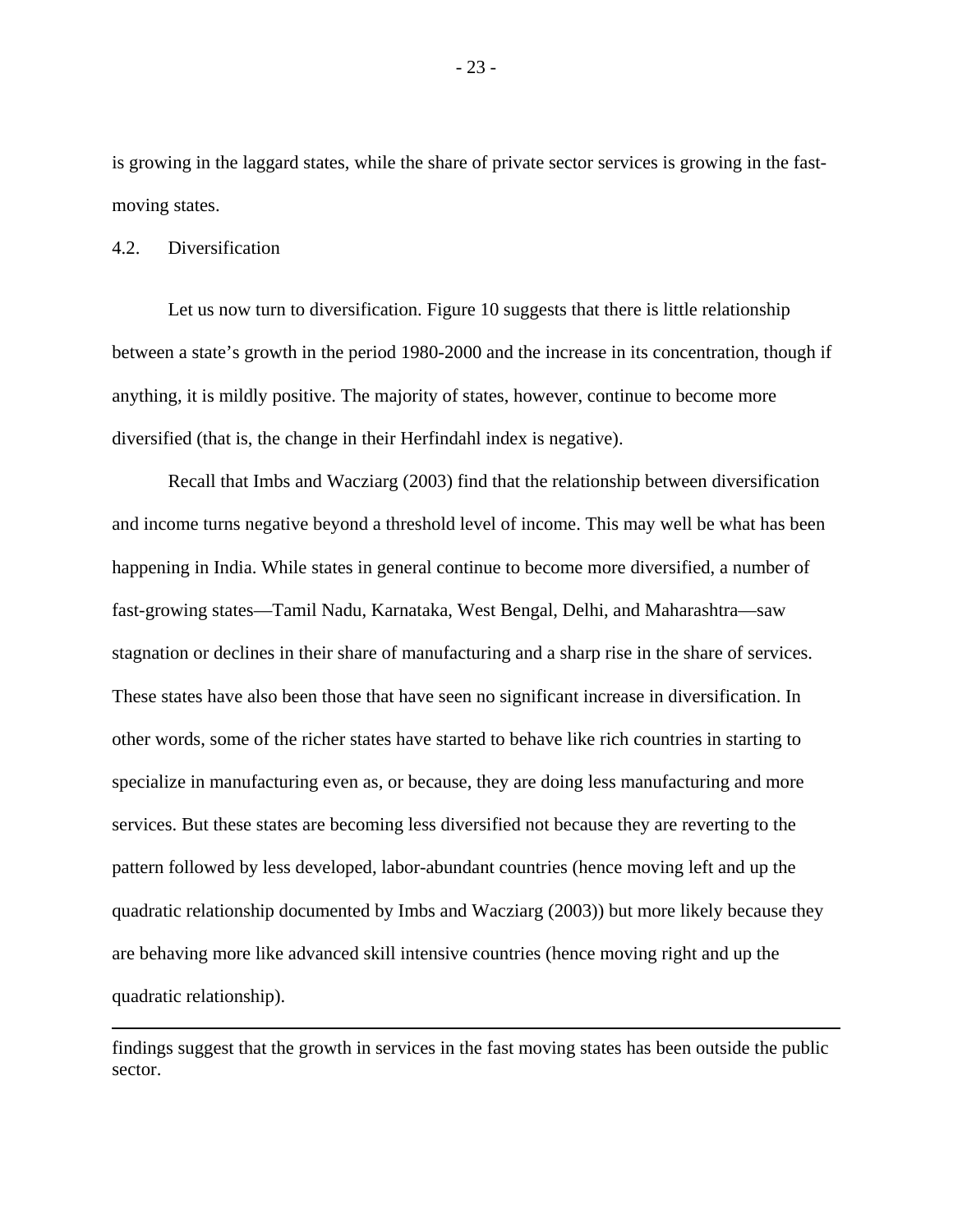#### **5. Understanding post-1980 performance**

Instead of reverting to labor-intensive manufacturing growth, which was the specialization undertaken by many Asian countries at India's stage of development, India and its fast-growing states appear to be skipping a stage–specializing in skill-intensive and large-scale industries, and services. Liberalization has allowed states to achieve their potential, instead of being held down by a centralized "convoy" system that forced each state to move at a common but mediocre growth rate. We now show that the performance of the fastest moving states seems to be driven in part by the *specific* capabilities they acquired by adaptation to the policy environment during the era of controls. In part their performance may have resulted from *general* capabilities they may have acquired or that were latent during that period.

## 5.1. State capabilities

In the conventional view of the Indian development process, there was a long and dark period—the period of controls and import substitution—followed by a burst of sunlight and reforms since 1991. The boom in the IT-industry first awakened observers to the fact that the dark age was not all dark, that important capabilities such as skilled human capital were being built that yielded rewards with a lag, and that these capabilities were as important as the (largely external) opportunities that sparked the IT boom.

One form of capability is *specialized human or organizational capital* – trained personnel or incumbent firms in specific industries. This kind of capability could have been acquired by the states during the period of controls. For example, engineers who originally were employed by the state-owned Computer Maintenance Corporation or Electronic Corporation of India Ltd (ECIL) provided the backbone for many of the computer firms that started up in Bangalore. Similarly,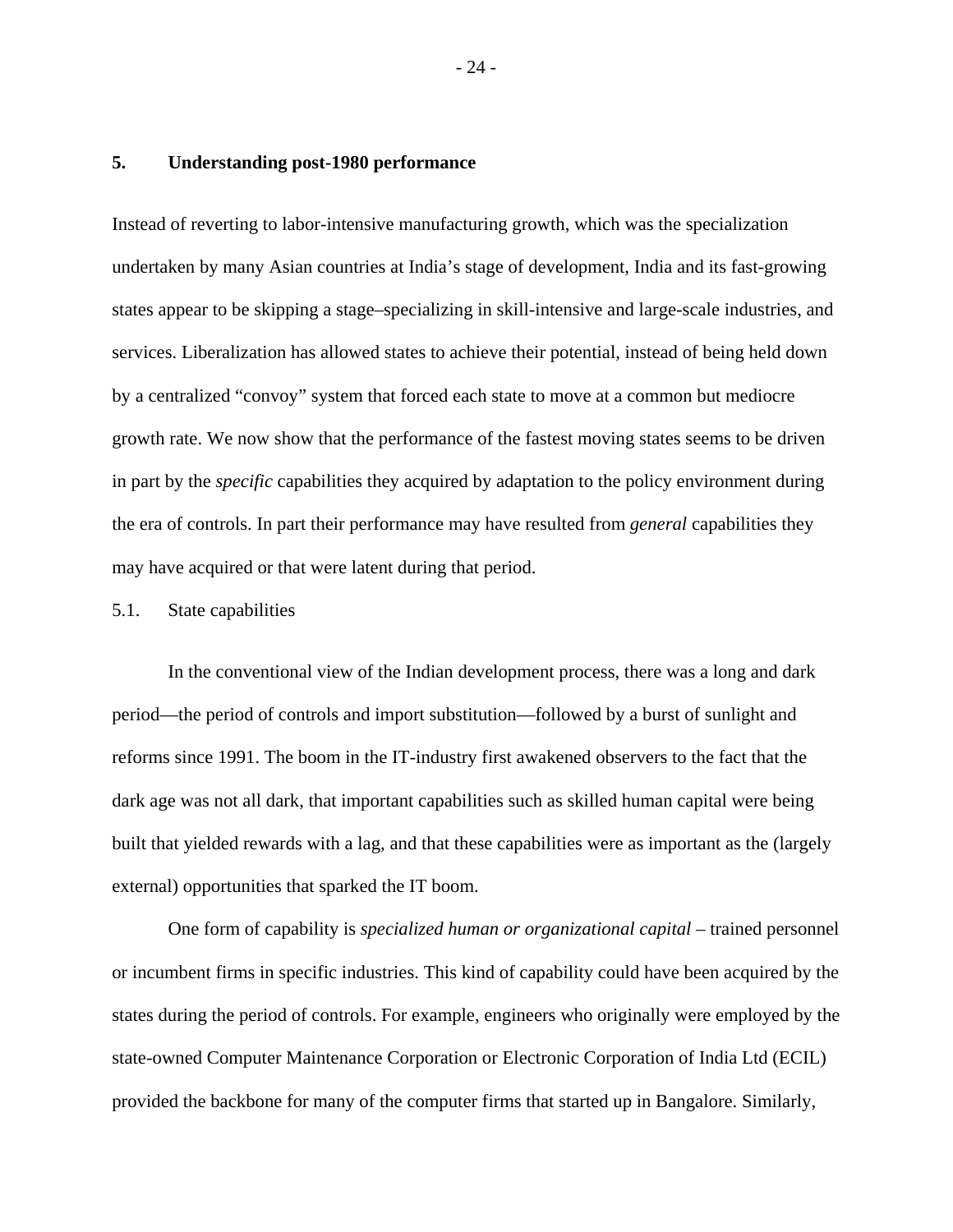many of the key players in the explosive growth of the financial sector in Mumbai were alumni of the State Bank of India. Bharat Heavy Electricals Limited (BHEL) was a substantial supplier of managerial talent for many private sector firms. Even the much-derided Indian Airlines supplied the private sector with highly qualified pilots.

Another form of capability is more *general human capital and entrepreneurial spirit*, or even an entrepreneurial environment. Some states may have trained substantial numbers of skilled personnel who could move into new sunrise industries, regardless of what their initial training was in. Alternatively, they may have had vibrant entrepreneurial communities, that could take advantage of opportunities once the economy opened up. These capabilities may have been acquired during the period of controls, or may have remained latent even as controls crushed initiative.

One proxy for both capabilities could be the extent to which states were diversified across manufacturing. Clearly, states that diversified the most were more likely to have a presence in the industries that subsequently grew the most, and thus could have possessed the relevant specific human capital. Also, one could argue that those states with a vibrant entrepreneurial community should have diversified the most in response to the pre-1980 distortions (for example, into areas that were not dominated by the public sector).

In Figure 11, we plot the Herfindahl coefficient of concentration within manufacturing in the different states in the early 1980s against the subsequent overall growth rates. The figure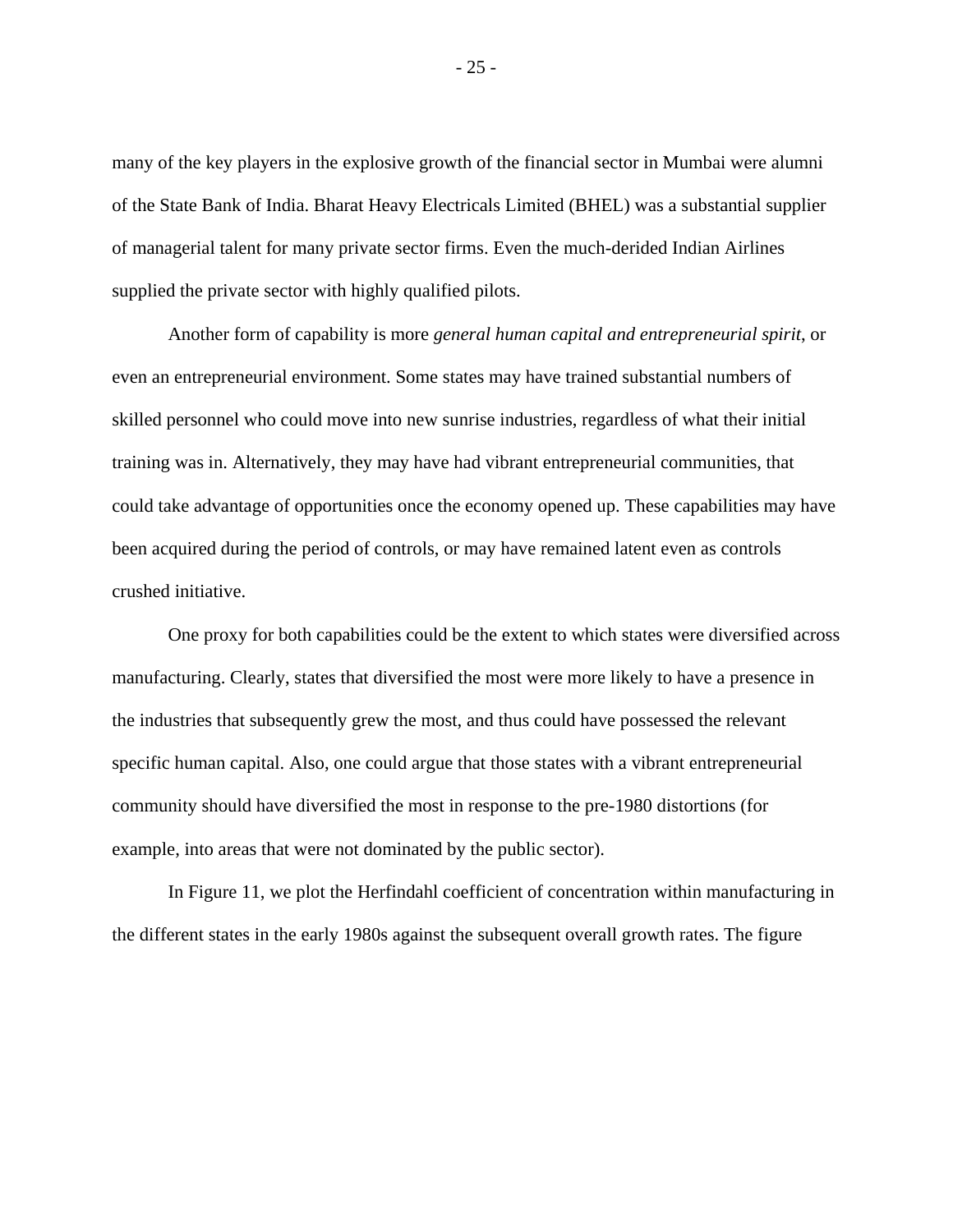shows a very strong correlation between the initial level of diversification of manufacturing in a state and the state's subsequent economic performance. $^{22}$ 

Using state-level data for the period 1960-2000 compiled and recently released by the Economic and Political Weekly Research Foundation, we put the correlation observed in Figure 11 on firmer ground. We create a panel dataset with variables defined for four decades— 1960s, 1970s, 1980s and 1990s. We run standard growth regressions with a measure of each state's economic performance in each decade as the left hand side variable. Since we are interested in the differential effect of manufacturing concentration across decades, we interact the explanatory variables with the appropriate decadal dummies. We include state fixed effects. In the first six columns of Table 7, the left hand side variable is measured over decades, while in the last six it is an average over 20 years. In all cases, we find that the initial level of concentration in manufacturing is strongly negatively correlated with subsequent economic performance especially in 1990 but not in 1980 or the decades prior to the onset of reforms. This suggests that the capabilities proxied for by diversification came into their own when the shackles on state growth were removed, but did not matter before.

Which capability mattered? Perhaps both kinds. In Figure 12, we plot the correlation between each state's 1980 share of the five manufacturing sectors that grew fastest during the period 1980-2000 against subsequent overall state GDP growth. The correlation is strongly

 $\overline{a}$ 

 $22$  This is consistent with the findings in Aghion et al. (2005) who show that states that were closest to the technological frontier were the ones that benefited most from the reforms of the early 1990s. It is also consistent with Rodrik and Subramanian (2005) who show that states with the greatest manufacturing capability pre-1980s were the ones that benefited most post-1980s.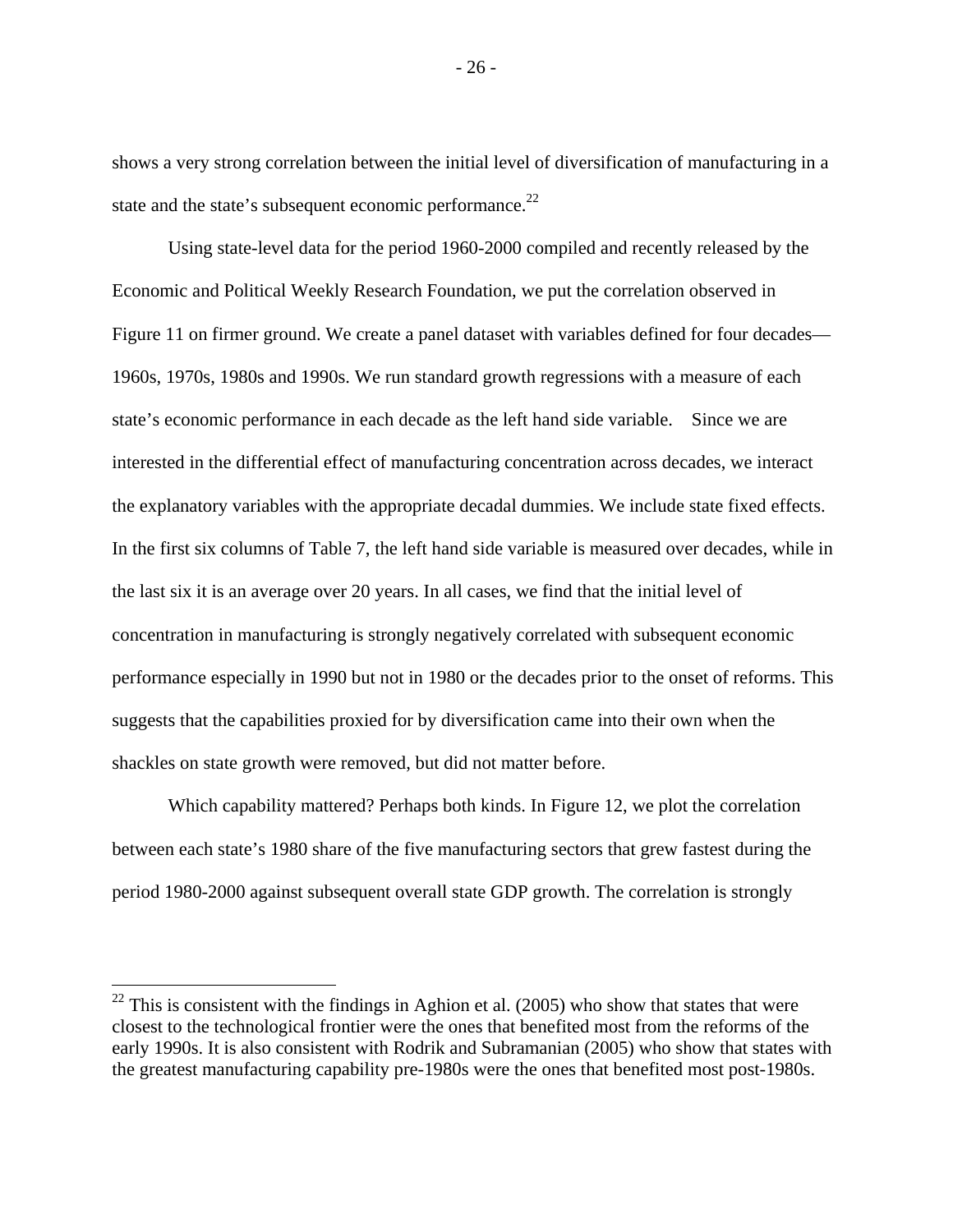positive, suggesting that part of the explanation is that initial manufacturing patterns, and specific human capital thus acquired, did matter for subsequent growth.

However, general human capital may also have mattered. Figure 13 suggests that initial diversification in manufacturing is also strongly correlated with subsequent growth in services, suggesting that the capabilities had broader uses and were not just confined to the sectors in which they were developed. Moreover, if we plot the share of value added in above-median skilled manufacturing industries in a state in 1980 against the subsequent change in the share of private services in GDP, we find again a strong positive correlation (Figure 14). The underlying general capabilities – such as the presence of skilled labor – that fed skilled manufacturing prior to the reforms were also available to feed the skill-reliant private services when they took off post-reforms.

Finally, there is evidence of a dynamic entrepreneurial process at work in the fast moving states. We determine the correlations, state by state, of the value added in each industry in 1982 with the value added in 1997. If fast- moving states were simply doing what they did before, the correlation should be strongest for those states. In fact, as Figure 15 suggests, the faster-growing states show lower correlation, or greater dynamism, across time.

 Data on number of establishments in each industry provides additional evidence of dynamism. We rank manufacturing industries by their value-added growth rates over the period 1980-2000 and determine industries that fall in the fastest and slowest growing quartiles. For each state, we determine the number of industries in the fastest growing quartile in which there was a net *addition* of establishments as well the number of industries in the slowest growing quartile in which there was a net *reduction* in establishments. (Figure 16). We find that the fastest growing states did have larger numbers of high growth manufacturing industries with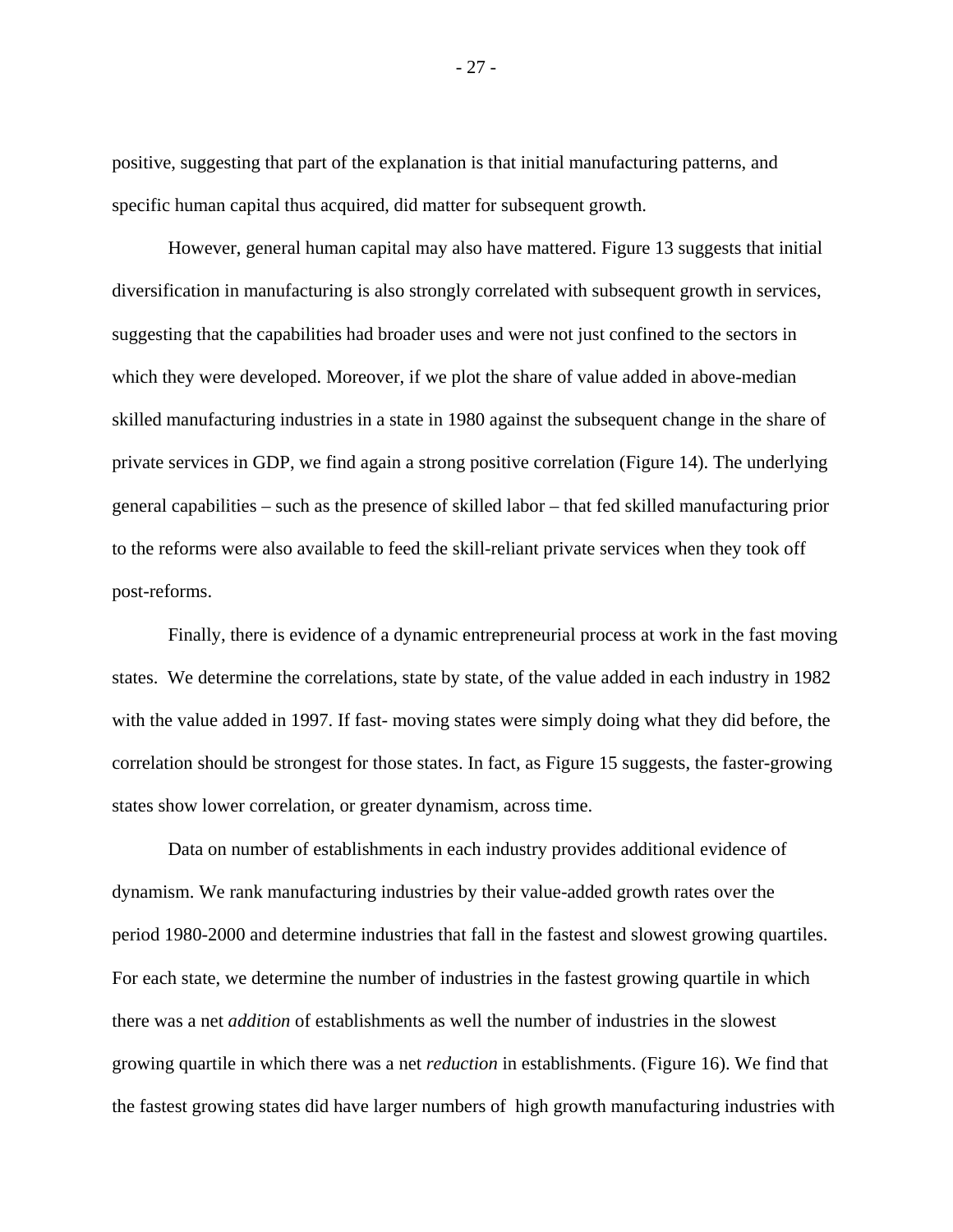net growth in number of firms as well as larger numbers of slow growth manufacturing sectors with net reduction in number of firms, suggesting that the process was not just passive growth by incumbents and purely history dependent. $^{23}$ 

5.2. Decentralization, infrastructure, and institutions

While the formal reforms at the center received tremendous publicity, perhaps less noticed was the growing decentralization of policy. The Congress party had held power without a break at the center since independence, but the aura of invincibility surrounding it started waning soon after Indira Gandhi lost the post-Emergency election in 1977. Also, even though the Congress party was returned to power at the center through much of the 1980s, a number of states were captured by the opposition, often by regional or even single-state parties.

No longer could a regional leader be confident that the center—especially if the party in power was different from that running the state—would dole out its bounty fairly across states, and over time. Also, the parties in power could change, so that implicit agreements reached by prior governments might not be honored by subsequent governments. Simply put, the centrifugal forces created by the dispersion of political power in India did not sit well with the enormous centralization of economic power, and the inter-state cross-subsidies the center effected through its investment strategy. Something had to give, and it was the centralization of economic power.

Greater economic decentralization meant states could differentiate themselves, not least in their ability to attract private sector investment. This was, of course, facilitated by the gradual dismantling of the industrial licensing system that used regional equity as one of the primary

1

 $^{23}$  By contrast, Topalova (2004) suggests that Indian manufacturing has witnessed little exit, although there have been improvements in the more recent past.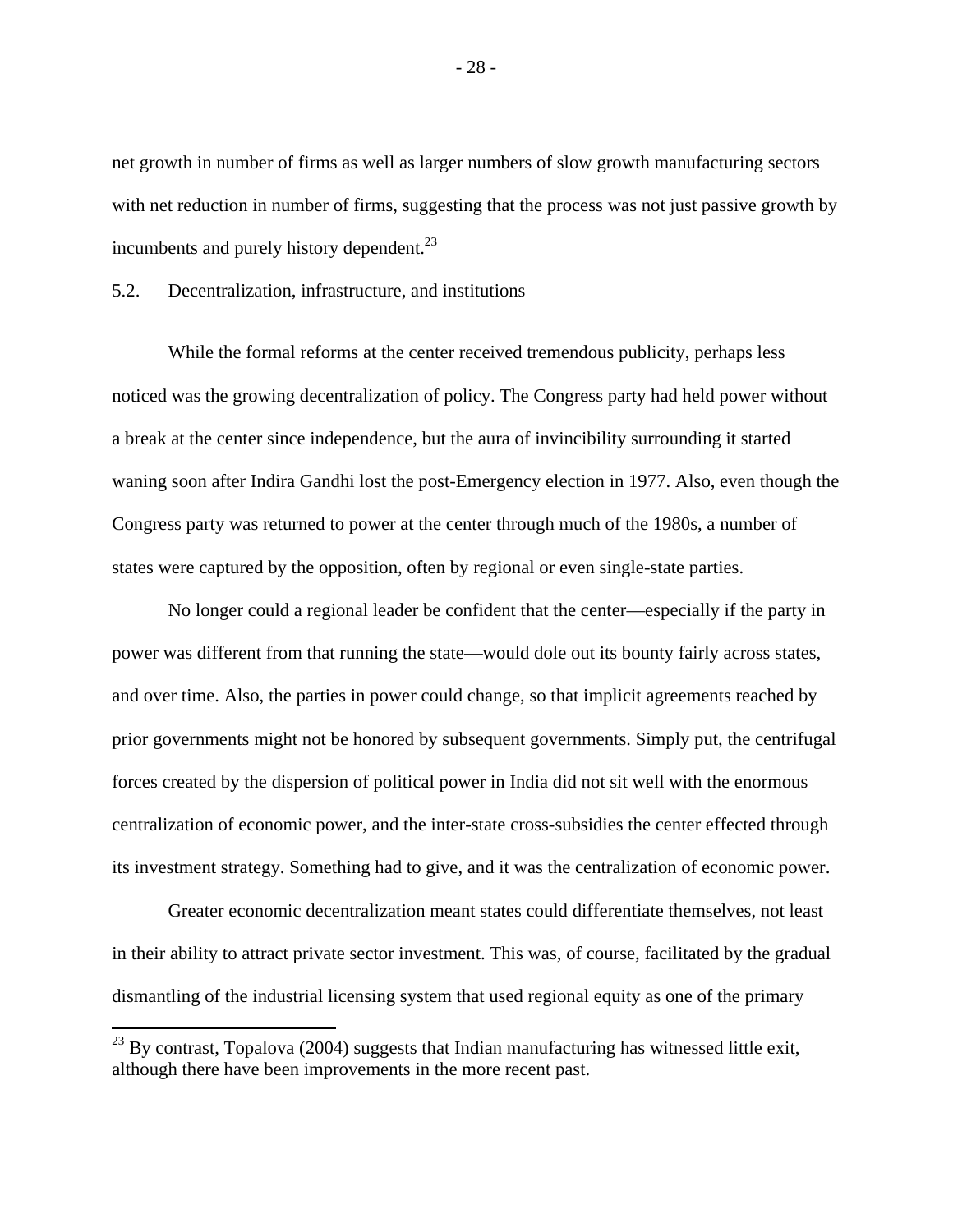criterion guiding industrial investments. Further contributing to differentiation over this period was the rising trend in private investment, as well as the falling trend in public investment, with private investment likely to be more sensitive to differences in policies across states.

To see the decentralization dynamic at work, let us examine the comparative growth performance across states. In Table 8, column 1, we regress state growth against beginning-ofperiod per capita GDP interacted with decadal dummies. Since there are no other covariates, this specification addresses the question of unconditional convergence. In columns 2-4, we add time and state fixed effects to answer the question of whether there is conditional convergence. In columns 1 and 2, the ordinary least squares estimator is used, while the estimation in columns 3 and 4 are based on the GMM procedure.<sup>24</sup> For our purposes, the important point is not whether there is convergence or divergence on average (which seems to depend on the procedure used) but that regardless of estimation procedure, divergences accelerated in the 1990s (also see Aiyar, 2001). The coefficient on the beginning-of-period state income term interacted with an indicator for the 1990s is positive and significant, suggesting richer states grew faster in the 1990s (and the coefficient of the interaction term is greater in magnitude than in previous decades).

We can see the decentralization dynamic in yet another way: if decentralization was indeed important, then states' economic performance should be more closely tied to state-level policies and institutions in the post-1980s period than before. After all, if the pre-1980s era was

1

 $24$  The ordinary least squares estimation is inconsistent in the presence of a lagged dependent variable and fixed effects, but the GMM procedures do not suffer from this shortcoming.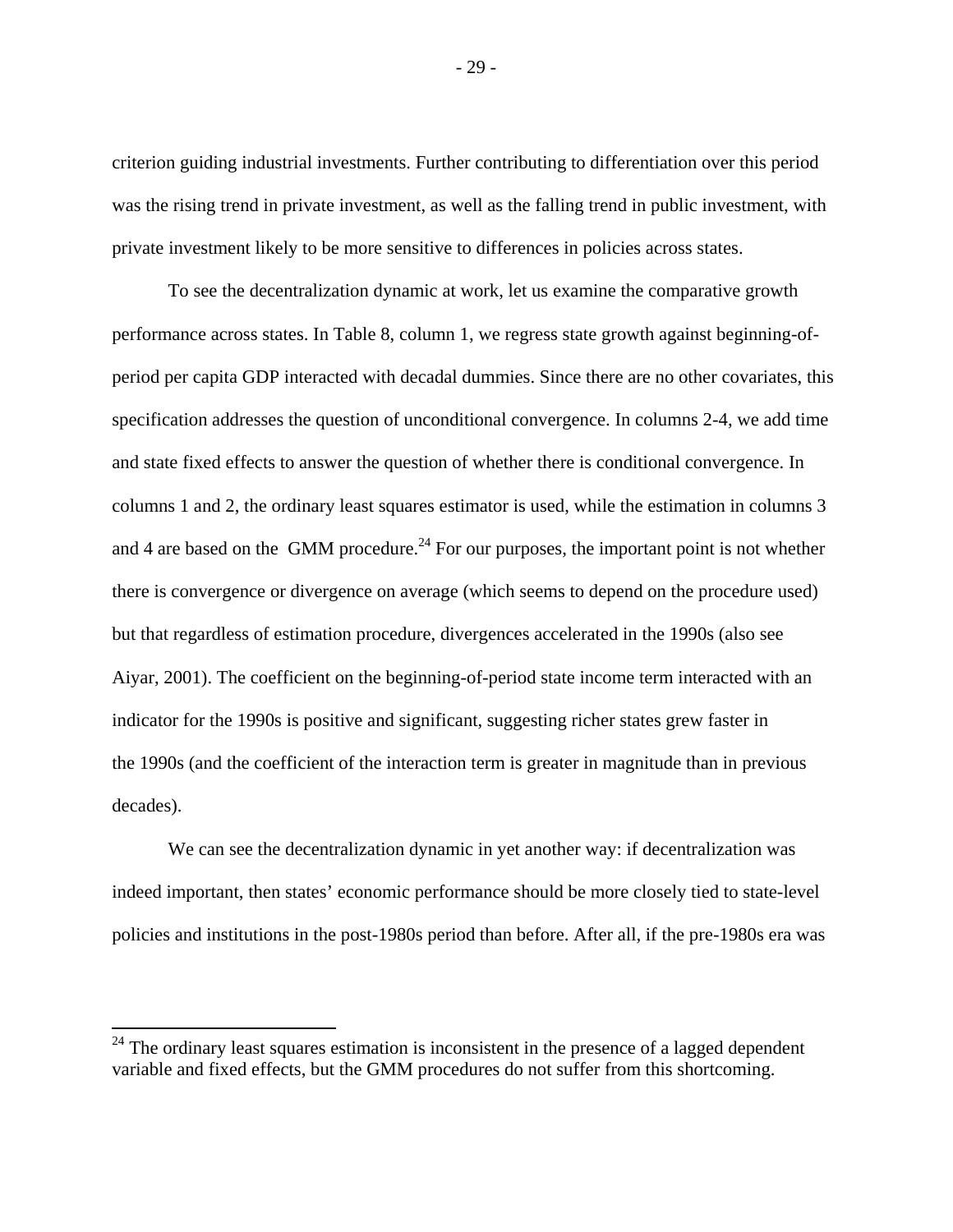about the center deciding, for example, where and how much electricity capacity to install, there is little that the states could have done to affect economic performance within their borders.

In terms of analysis, this suggests that state level explanatory variables should be more meaningful in state level growth regressions for the post-1980s period than before. The explanatory variables we focus on are measures of state-level infrastructure and institutions. We could hope to pick up their effects in two kinds of regressions. In the first, we use the Rajan-Zingales (1998) methodology to ascertain the specific impact of infrastructure development: if the quality of infrastructure were a constraint, in states that have better infrastructure, industries that are more infrastructure-intensive should grow faster. Moreover, to the extent that state policies began to matter with some lag, after initial reforms in the 1980s and accelerating decentralization in the coalition governments of the 1990s, we should see the effects most pronounced in the later decade.

For the 1980s and 1990s, we have 2-digit industry growth data. Next, we need a measure of state-level infrastructure development. Such measures of infrastructure development could include electricity generation capacity per capita or the extent of road and rail networks. There are three problems with these measures. First, they were largely central government determined, often a legacy of the pre-reform era. Second, capacity creation could have been related to prospects of growth. Third, infrastructure capacity could be quite different from infrastructure quality.

Instead, as a joint measure of infrastructure capability as well as state policies affecting the quality of infrastructure and the business environment, we use the transmission and distribution losses (T&D losses) of state level electricity boards (as a fraction of generating capacity). Transmission and distribution losses refer to power that is generated but not paid for—

- 30 -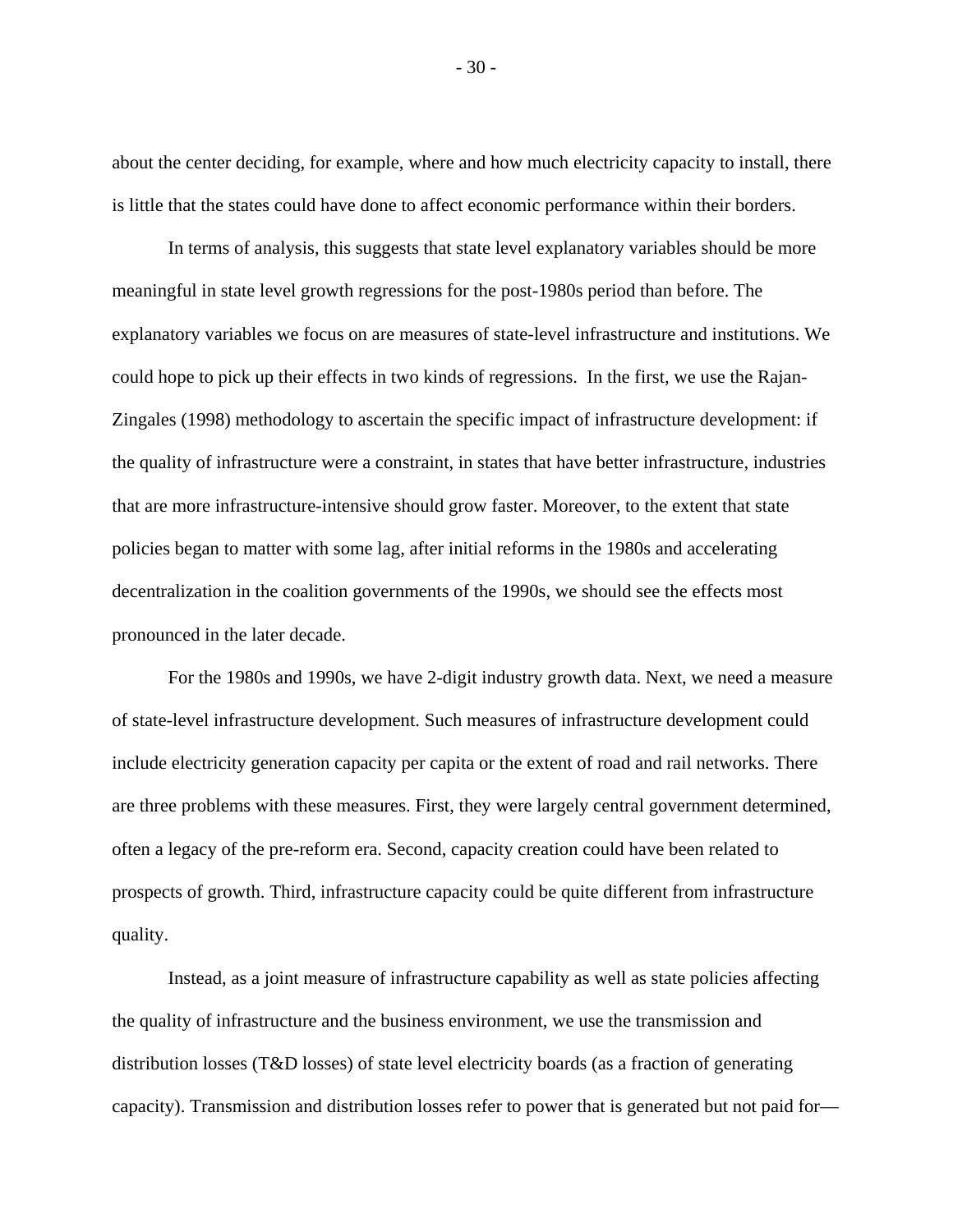in part because some of it is lost naturally along power lines in the process of transmission and distribution, but also in part because it is stolen. In areas where T&D losses are high, the quality of power, as reflected in the voltage as well as reliability, is low. Thus T&D losses are not directly related to capacity, but are determined by state-level political decisions. They broadly reflect the quality of both infrastructure and institutions (politicians turning a blind eye to power theft by their constituencies, or politicians' unwillingness to enforce laws, as well as viability and level of corruption in state electricity boards).

As a measure of infrastructure intensity of an industry, we use the amount of electricity consumed per unit of value added in that industry, obtained from Indian input-output tables In Panel A of Table 9, we report regressions in which the growth rate of industry i in state s is regressed on industry and state fixed effects and interactions between our infrastructure development and infrastructure intensity measures. In column 1 we present the results for the 1980s and in column 2 for 1990s;<sup>25</sup> We find that the coefficient on the interaction is negative and significant for the 1990s but not for the 1980s. That is, for the 1990s, we find that in states that have more T&D losses (worse infrastructure and institutions), industries that are intensive in the use of electricity grow slower. These results suggest that decentralization is affecting the growth dynamic because a state-level policy variable has started influencing a statelevel outcome.

More generally, state level institutions do appear to have had a greater impact on state growth, not just on infrastructure intensive industries. As Figure 17 shows, there is a negative

1

- 31 -

 $25$  We cannot run these regressions for the 1970s because we do not have state and sector level manufacturing data.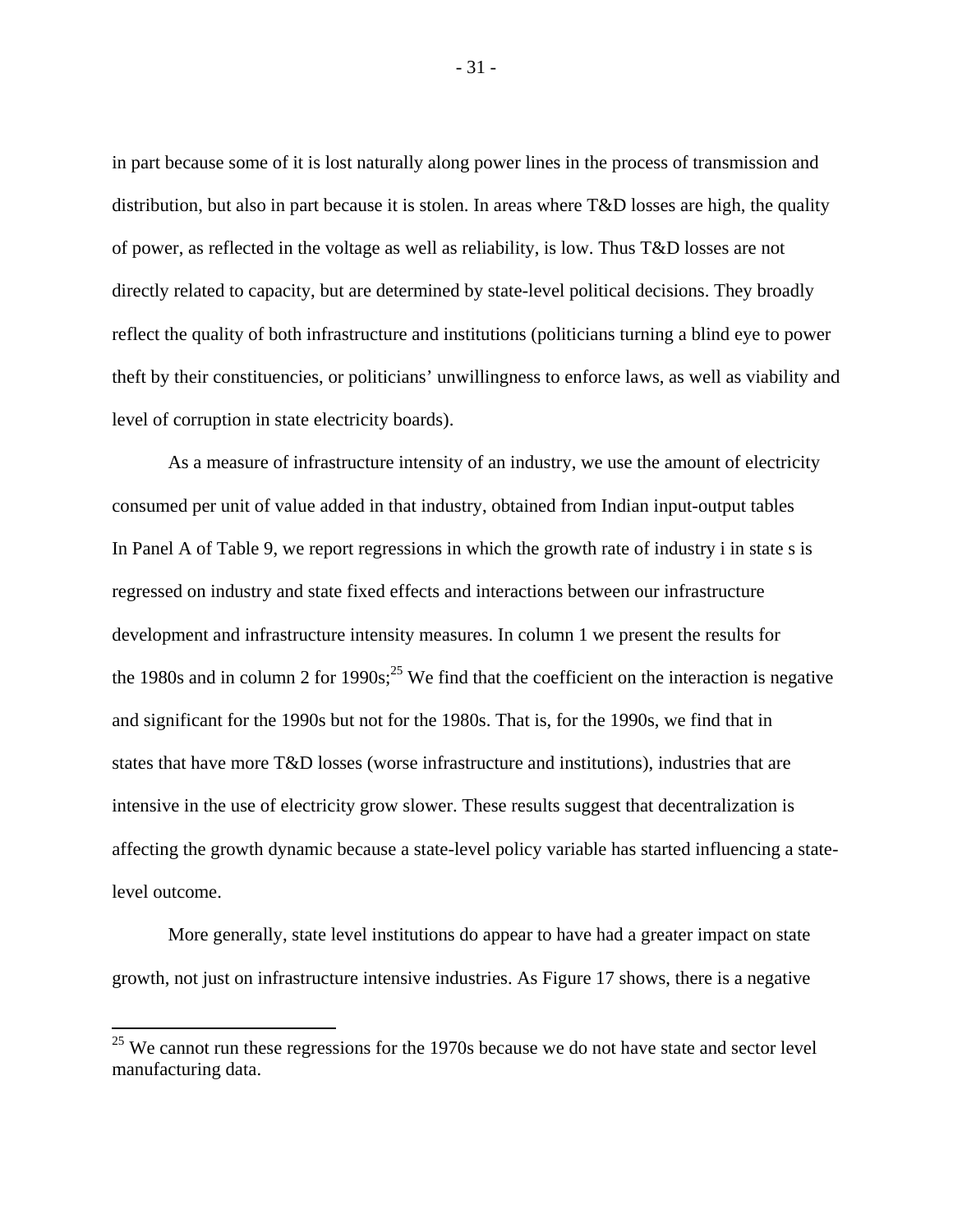correlation between the average T&D losses in 1980-2000 in a state and its growth during that period.

In Table 9, Panel B, we explore this further. We estimate regressions where the dependent variable is the decadal average of annual state growth rates. All regressions include state and period fixed effects, initial income interacted with time effects (not reported), and a measure of state-level institution (I) interacted with time effects as explanatory variables. Institutions should not yield significant coefficients for the pre-1990s period if decentralization really took hold in the latter period of reforms.<sup>26</sup> In columns 1-3 we report the coefficient estimates for different combinations of the controls when the measure of institutions is T&D losses. In columns 4-8, we vary the measure of state-level institutions (including, successively, measures of investment climate, infrastructure penetration, financial sector, mass media, and primary school education). In all cases, we find that the interaction coefficient for the 1970s and (in seven out of eight cases for the) 1980s are insignificant while the coefficient for the 1990s is significant and has the expected sign. This suggests a tighter relationship between state level institutions and state level performance in the  $1990s$ .<sup>27</sup>

 $\overline{a}$ 

 $26$  In these regressions, the measure of institutions is time-invariant, measured either as the average for the 1980-2000 period or for 2000. This raises concerns about endogeneity. Our assumption, however, is that institutional quality is fairly persistent. This is consistent with the high correlation between the historically determined Banerjee and Iyer (2005) measure of the non-landlord holdings in colonial India, which could be interpreted as a measure of the historical determinants of current institutions, and contemporary institutions. For example, the correlation between the Banerjee-Iyer measure and the measure of current investment climate is 0.77.

 $27$  These results on the impact of institutions (in Table 9) broadly hold even after controlling for the initial level of capability, for which we use the initial value of the Herfindahl index as a proxy.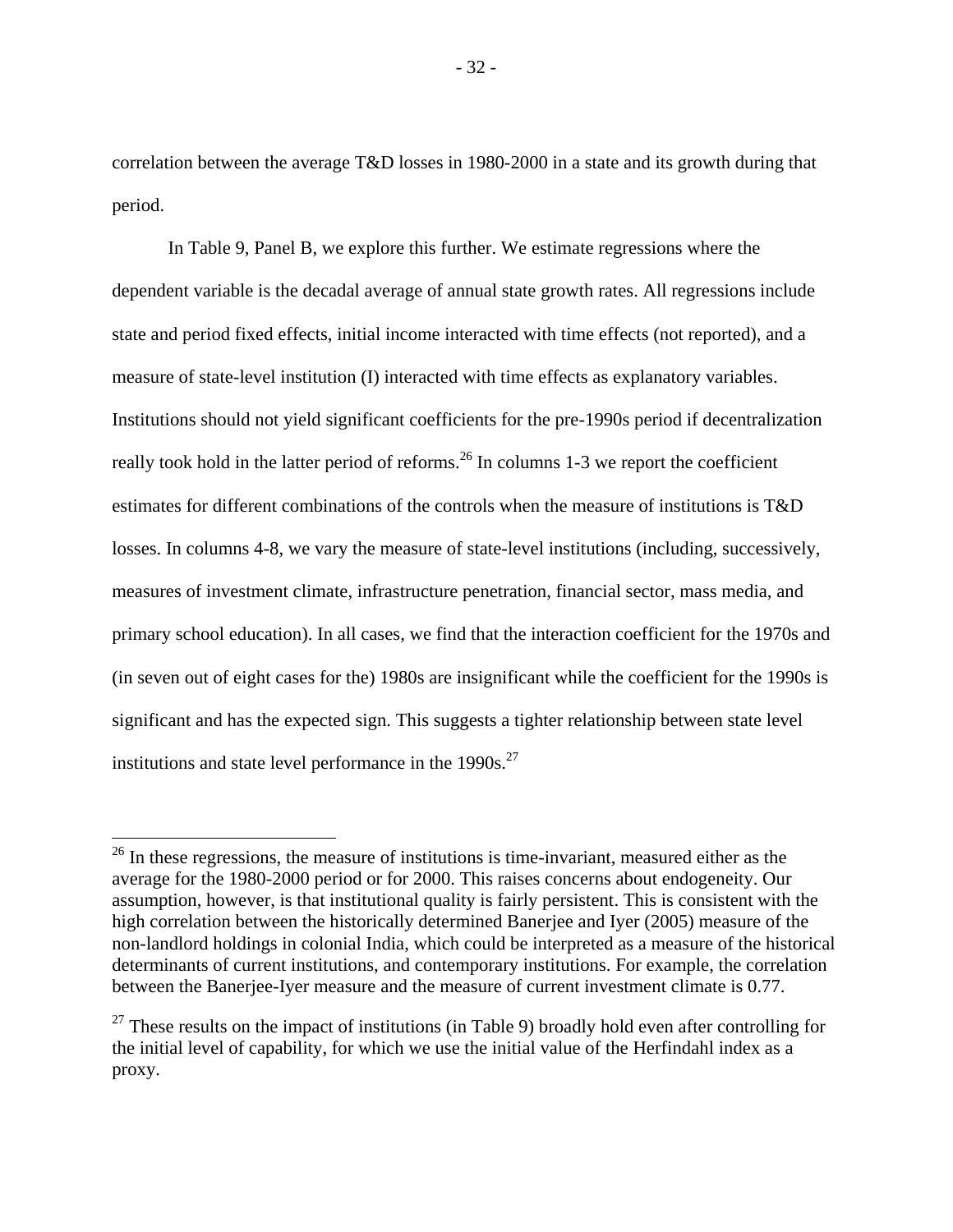Finally, we check whether diversification (our measure of state level capabilities) and institutional quality proxy for the same thing. In columns 5-6 and 11-12 of Table 7, the coefficient on diversification interacted with the 1990s dummy is significant even after controlling for the quality of the institutions in the states (columns 5 and 11) and for literacy levels (columns 6 and 12). Thus, the diversification measure is picking up something beyond the institutional quality in these states.

In sum, both state level capabilities and state level policies and institutions seem to start mattering in the 1990s. With the center no longer enforcing inter-state equity, divergences in growth rates between states increased. These divergences raise a number of questions that we now turn to.

## **6. Looking ahead**

Where is India headed? Comparing the level of income at which the average country in the cross-section exhibits a declining share of manufacturing and increasing diversification, with that at which the fast-growing states exhibit the same characteristic or "pathology" shows that the Indian states have started behaving like industrial countries at nearly a quarter or one-fifth of their income levels. For example, manufacturing should normally start declining at about US\$14,700 per capita: yet, Karnataka and Maharashtra have seen a decline in the share of manufacturing at an income per capita of about US\$2,700 and US\$3,400, respectively. A similar pattern is evident with respect to diversification.

 With the caveat that Indian states are vast entities, internally very diverse, it would appear that the fast growing peninsular states are starting to resemble more developed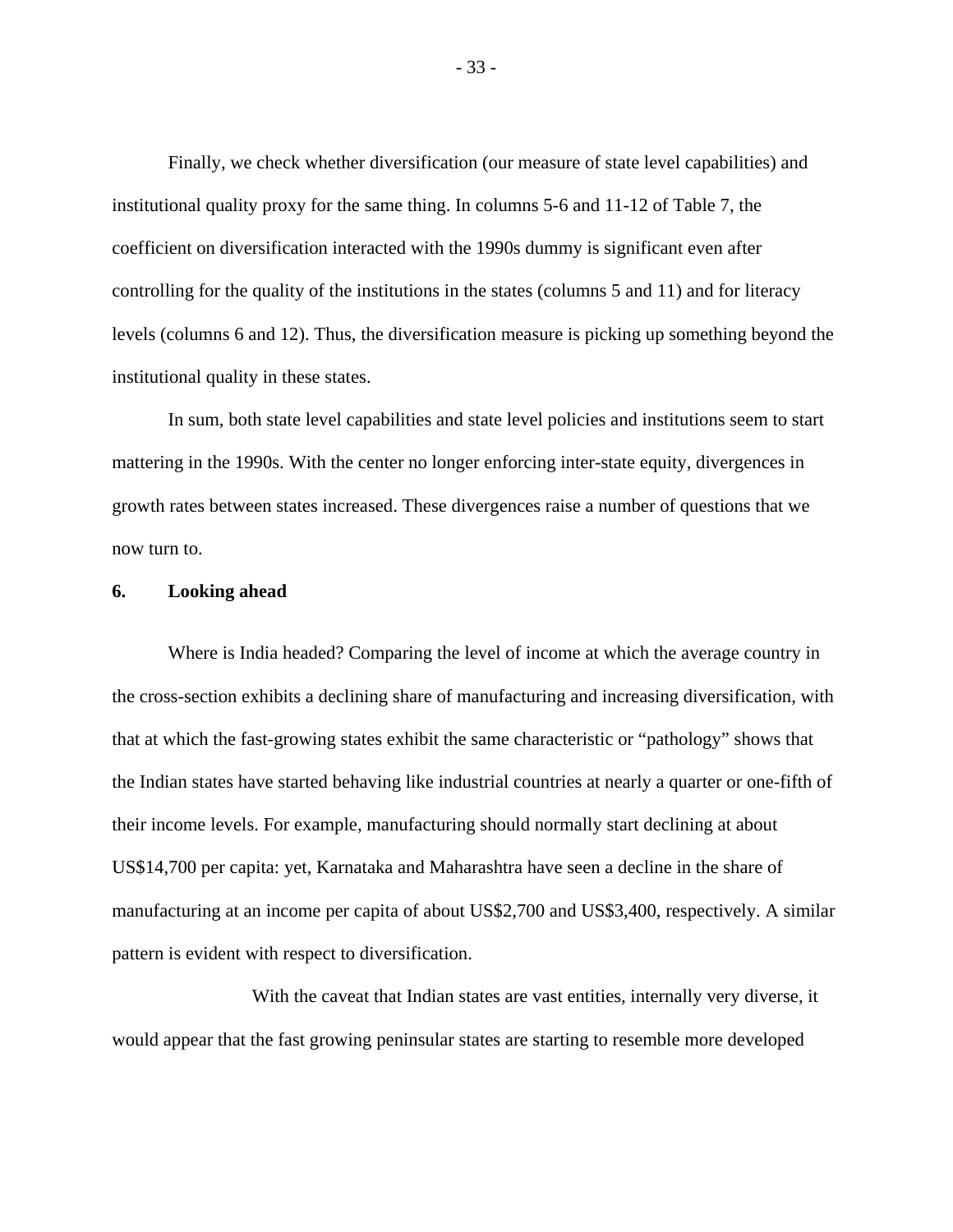countries in their specialization, while the slow growing hinterland states, with their still rapidly growing, less well-educated, populations are falling behind.

Indeed, there are additional reasons for concern. Visaria and Visaria (2003), projecting on current fertility rates in different states, suggest that 60 percent of the expected 620 million addition to the Indian population between now and 2051 will be in Bihar, Madhya Pradesh, Rajasthan and Uttar Pradesh; only 22 percent will be in the fast growing states of Kerala, Tamil Nadu, Andhra Pradesh, Karnataka, and Maharashtra. With populous laggard states like Uttar Pradesh and Bihar having substantial political power because of their numbers, the demands for redistribution will increase, as will migration. Such trends will create immense political strains between Indian states and the potential for serious differences.

 It may well be that these hinterland states (as well as backward areas in the fast-growing states) will have to follow a more traditional path of growth, focusing on laborintensive manufacturing. But they have not thus far.<sup>28</sup> That they have not may be because further reform is needed—in particular, more flexible labor laws and an improvement of infrastructure, especially vis-à-vis the states in the hinterland so that these industries can be internationally costcompetitive—to revitalize labor-intensive manufacturing.

Here again the weight of history may be telling. The archaic labor laws have strong organized constituencies, in particular, labor unions tied to political parties, backing them. Given the way Indian industry has specialized, the costs of these laws are not experienced by

 $\overline{a}$ 

 $^{28}$  For example, Figure 9 illustrates that, between 1980 and 2000, the share of labor-intensive industries in total value added declined in Uttar Pradesh and Madhya Pradesh, and remained unchanged in Orissa and Bihar.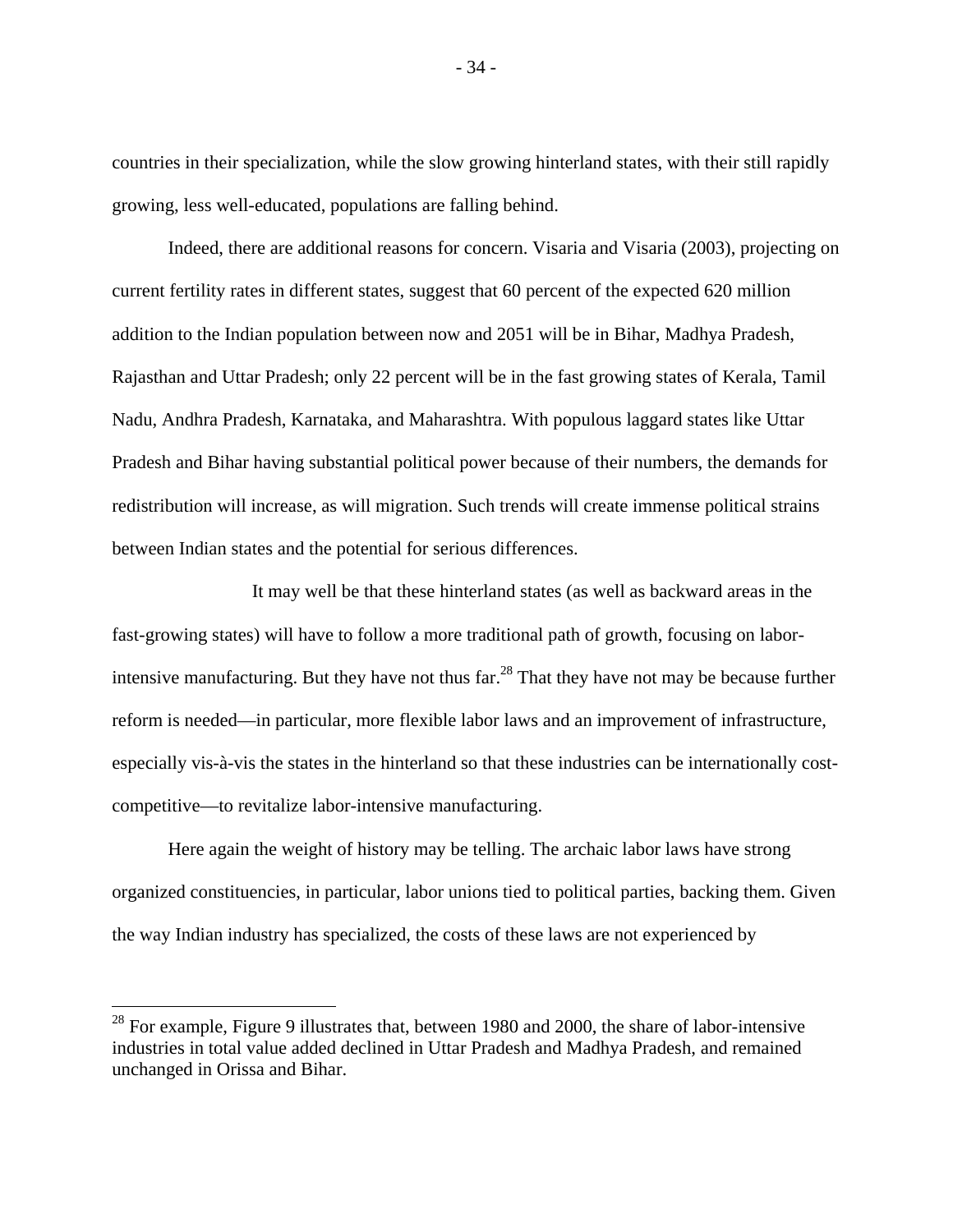incumbents, and the political leadership, or will, to amend them has not emerged.<sup>29</sup> Furthermore, given that poor governance, which tends to be persistent (see footnote 28), in part, explains the slow growth of the hinterland states**,** the needed changes will be more difficult there.

Even if serious reforms were undertaken in the laggard states, competition from the more advanced states will not make it easy for them to grow. First, consider the output side. The laggard states are typically distant from ports and airports. Transportation costs will come down as infrastructure is built up, but it is unclear whether the improvements will help them outcompete the fast-growing peninsular states where many of the initial large-scale infrastructure projects are being undertaken, and where ancillary infrastructure exists. Even if India moves to using its unskilled labor, one might expect the effects to be seen first in the fast-growing states (which have their own share of surplus labor in agriculture) before trickling down to the laggard states.

On the input side, even labor-intensive unskilled manufacturing requires a skilled supervisory and managerial force. Despite the large numbers of graduates emerging from universities in India, the number of graduates with the skills to work in industry or the service sector is relatively limited. With the immense demand for skilled workers in the export-oriented

 $\overline{a}$ 

 $^{29}$  In other words, most commentators look to existing firms to see if labor laws are a problem. But existing firms have adapted to these laws, as suggested both by their pattern of specialization and their scale. The more pertinent question is whether new firms are kept from entering because of the laws. The pattern of specialization in India suggest they are.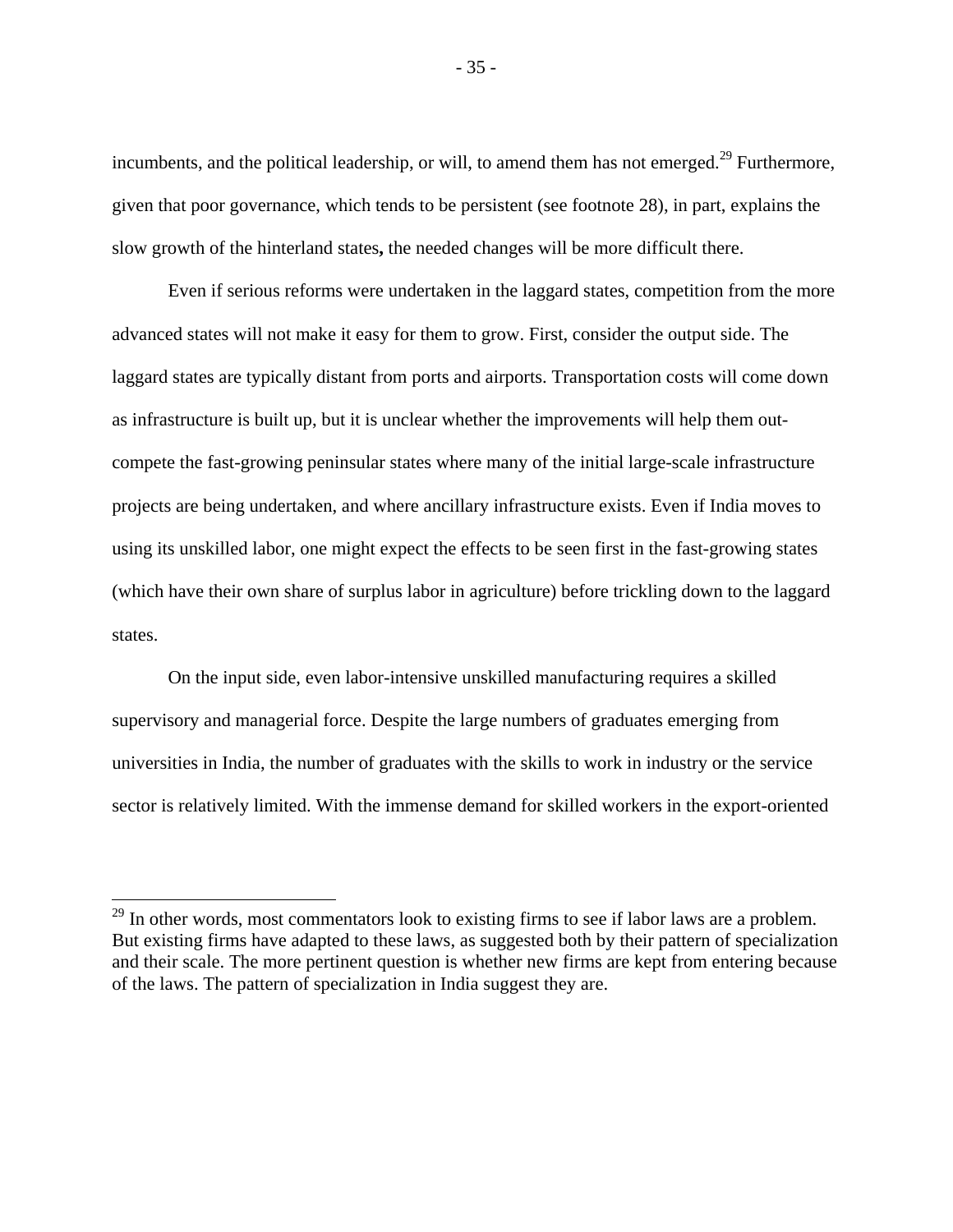services industry, wages of skilled workers have been going up very fast.<sup>30</sup> Given the extremely competitive situation in (typically tradable) labor-intensive industries, highly paid supervisory skilled workers are affordable only if they are used very economically relative to the use of unskilled labor – if, for example, firms have scale.<sup>31</sup> Here again, the fast moving states where the business and political climate is more conducive to scale have an advantage. In sum, the fastgrowing states could absorb the more mobile skilled labor from the slow moving states leading to a further hollowing out of prospects there.

The obvious solution is not to impede the growth of the fast-movers but to enhance the availability of the resource in scarce supply. While the earlier emphasis on funding tertiary education at the expense of primary education may well have been an aberration, India may now have too little tertiary education of the right kind at this juncture. India does produce an immense number of degree holders, but there are serious doubts about the quality of education many of them receive. The number of high-quality institutions is still very small, witness the extraordinary competition to get into them. In the same way as industry was delicensed, India needs to "delicense" higher education, remove the barriers to starting new institutions, as well as

<u>.</u>

 $30$  A recent issue of Business Week notes that: "As India's domestic economy expands, the shortfalls are spreading beyond tech. Wages for semi-skilled workers in the textile factories of Coimbatore, for example, are up 10 percent this year, while supervisors' salaries have risen by 20 percent. Pay in the banking industry is up 25 percent in the past year and has more than doubled in hot areas such as private equity. Airline pilots have seen wages rise 25 percent. Overall, Indian salaries will rise by 12.8 percent, compared with inflation of 5.5 percent, according to human resources consultancy Mercer, which warns that continued increases could hurt India's economic revival."

 $31$  Alternatively, the wages on unskilled labor may fall, but wages in agriculture may place a floor here.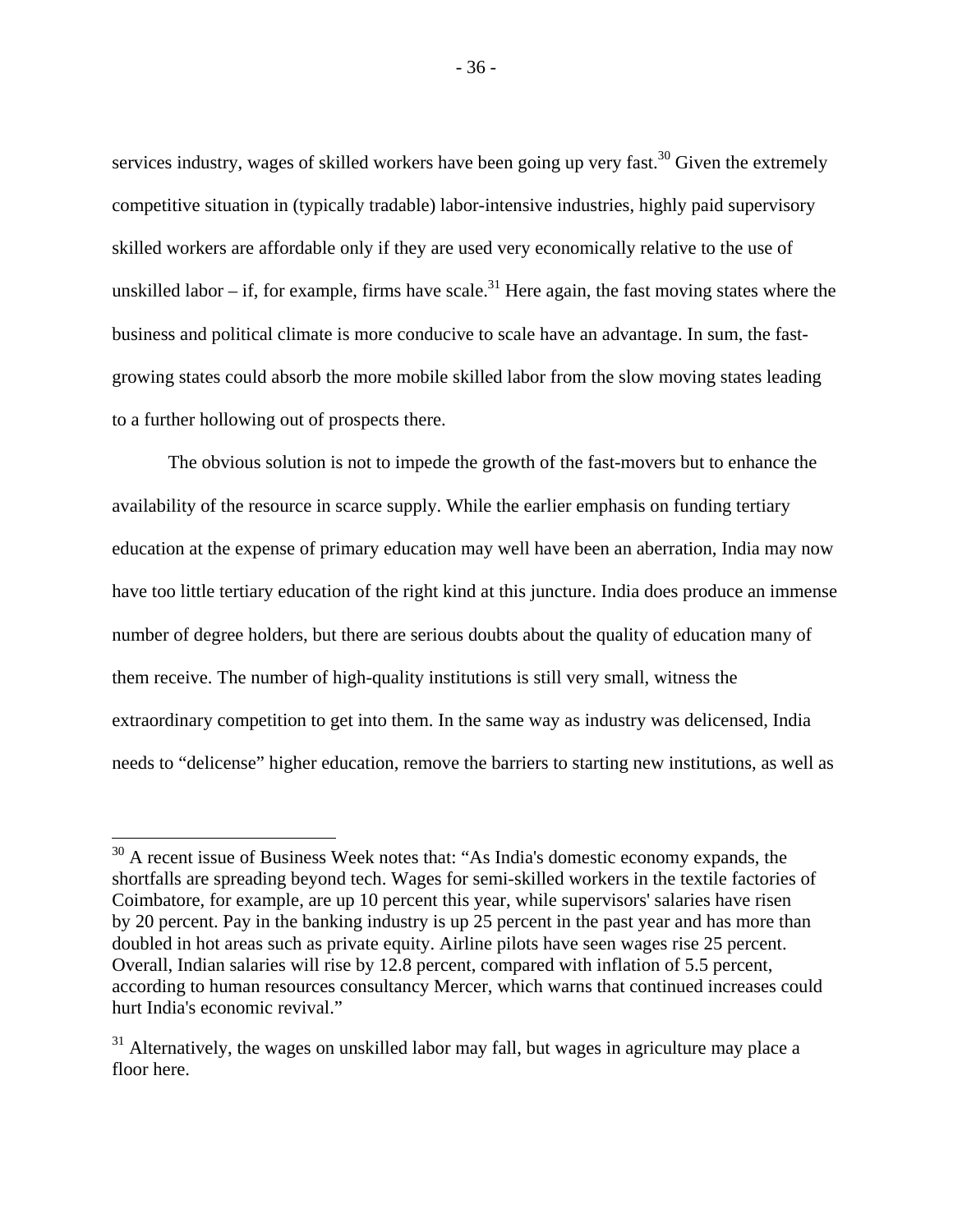encourage foreign direct investment here.<sup>32</sup> In short, from a policy perspective, the irony is that in order to promote unskilled labor-intensive activities in the future, a great deal of attention may need to be paid in fostering the supply of skilled labor.<sup>33</sup>

It may well be that new institutions of higher education are easier to start in the fastgrowing states. If so, limits on access to out-of-state students (or a refusal to recognize results from other state examinations) need to be reduced, and educational standards harmonized across states, so that a truly all-India market for higher education can be created. This will then create a pool of skilled workers who will be essential to enhance the growth of the now-laggard states. In summary, then, changes since the early 1980s—the move toward pro-business and pro-market economic policies and economic and political decentralization have unleashed tremendous economic opportunities, but also—thanks to pre-existing patterns of specialization in favor of skill-based production—have unleashed the gale winds of divergence, big time. A unitary India, centralized politically and uniformly mediocre in economic performance has given way to multiple Indias with performance more related to the capabilities of individual states and the opportunities they create.

Ideally, of course, the laggard states would reform on their own—push for scrapping archaic labor laws, improve infrastructure and the business climate —and utilize their vast pools

 $\overline{a}$ 

 $32$  Here the government has an obvious role in setting standards and assessing quality, but there is also the danger that the public sector education constituency will turn this function into barriers to entry.

 $33$  To some extent, there has been an encouraging endogenous response in terms of the increased demand for education throughout India triggered by the prospect of better income opportunities (see Rodrik and Subramanian, 2004). In fact, using Mincerian wage regressions, Desai et al. (2005) show that the returns to education have increased substantially for the two highest levels of educational attainment between 1994 and 1999.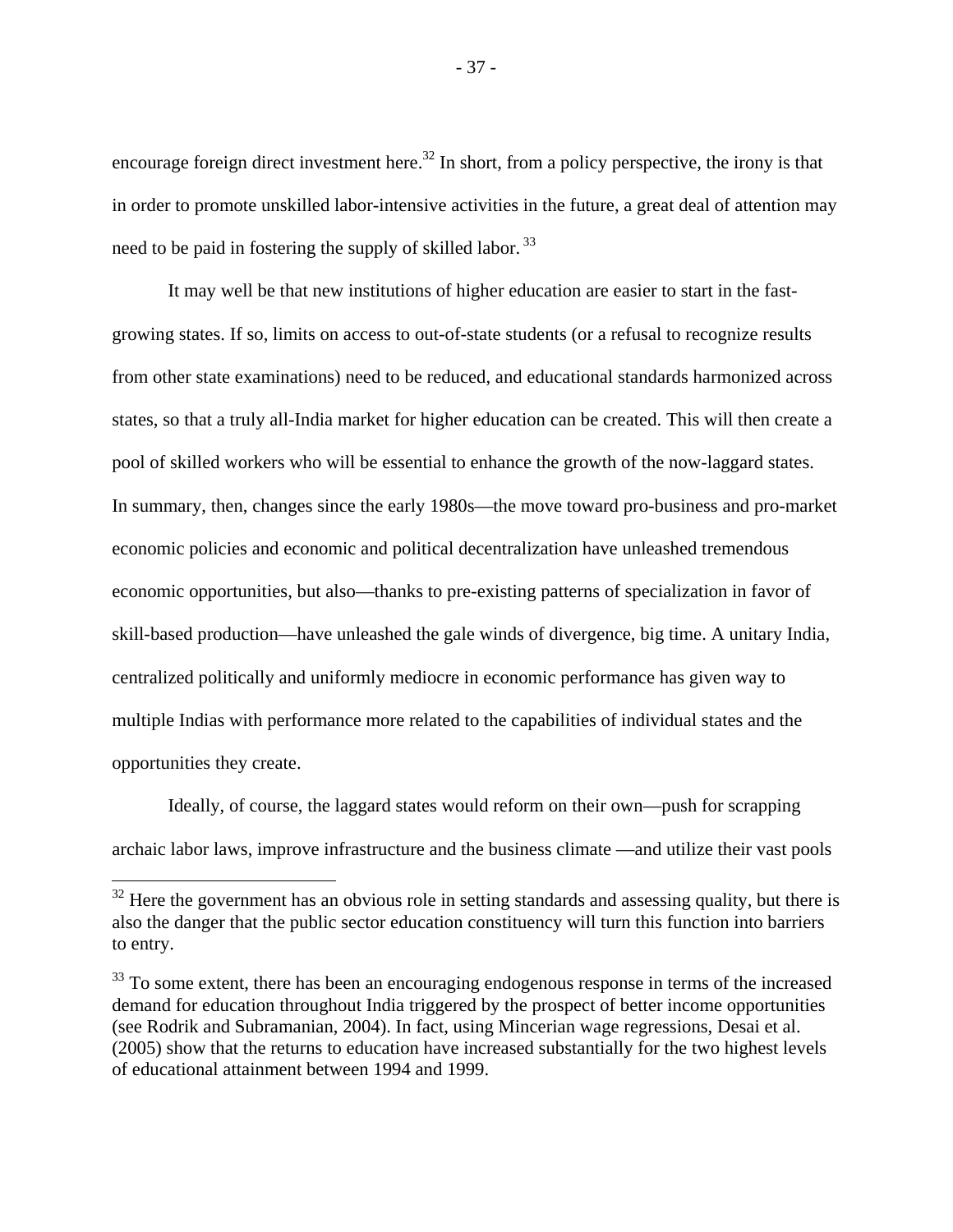of underemployed low-cost labor to attract investment in labor-intensive manufacturing and agribusiness. They would thereby catch up with the leading states in India.<sup>34</sup>

In this scenario, the pattern of convergence that we observed in the post-war period between industrial countries and the East Asian economies would play itself out within India in the future. The recent revival of manufacturing growth (we do not have complete data on the most recent years, hence this revival is not captured by our study), albeit seemingly heavily concentrated in skill-intensive and capital-intensive industries, offers some hope for this scenario.

However, even if the needed reforms were to occur, there is a possibility that powerful forces emanating from the common market for resources could slow convergence. If they were to do so, India will have to brace itself for a lot of social churning as people move not just in search of jobs but also in search of acquiring the human capital to become employable. How India reacts to, and shapes, these forces may well be the biggest economic question India faces over the next few decade.

 $\overline{a}$ 

 $34$  Convergence could also come about if labor moves across states but labor mobility, especially for the low-skilled, seems limited in India; low mobility stems from the lack of a portable safety net as well as antiquated land laws that reduce the availability of low-cost housing for migrants.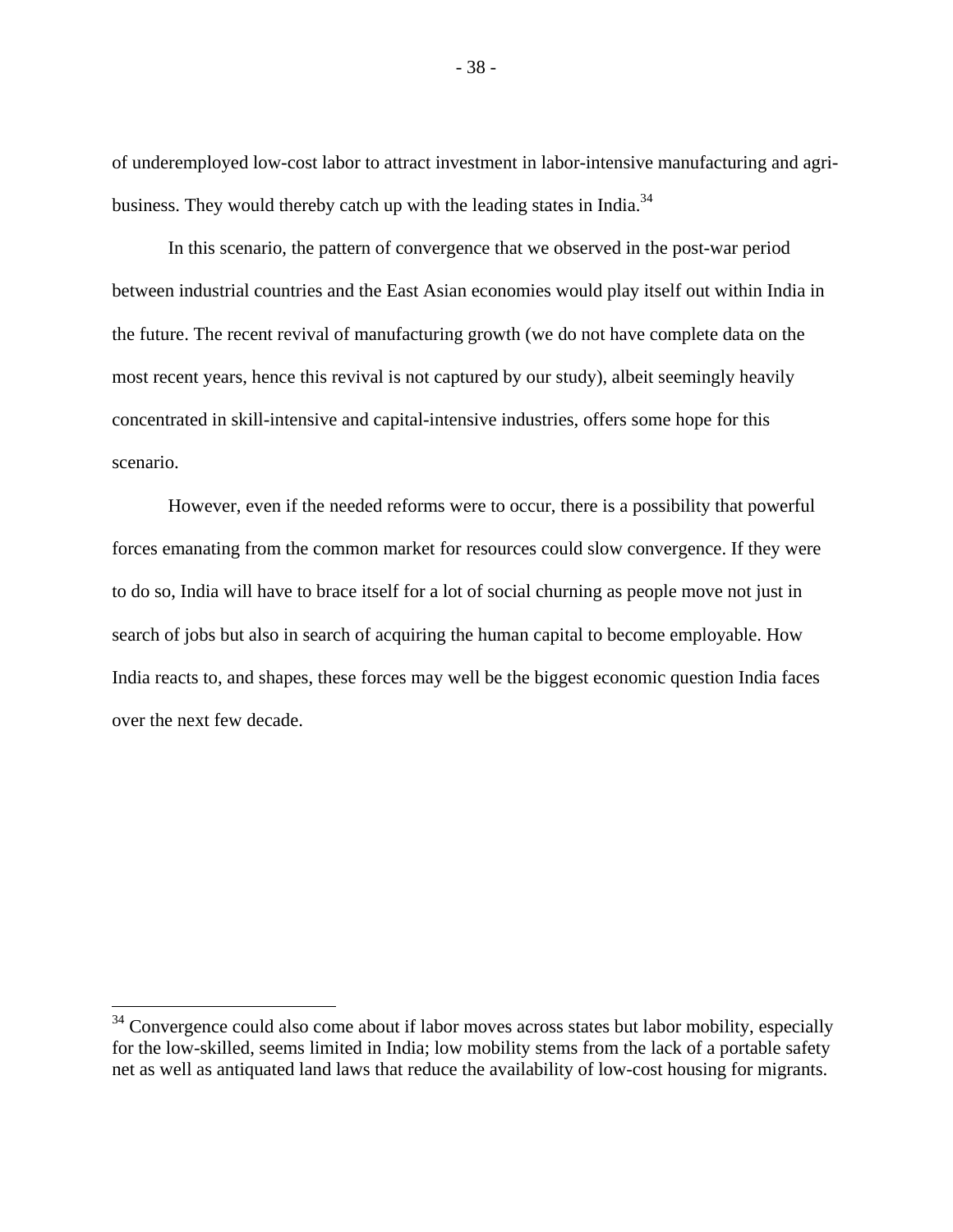

**Figure 1. Average Firm Size in India and Comparator Countries in 1990**

Sources: Authors' calculations; UNIDO 3-digit industrial statistics database (2003).

Notes: The nine industries shown here account for 76 percent of value added of the manufacturing sector in 1990 for India. The group of comparator economies includes Brazil, Chile, China, Hong Kong SAR, Indonesia, Korea, Malaysia, Singapore and Turkey. For this group the ratio of total value added in manufacturing from UNIDO to the total value added in manufacturing from WDI is greater than that for India in 1990.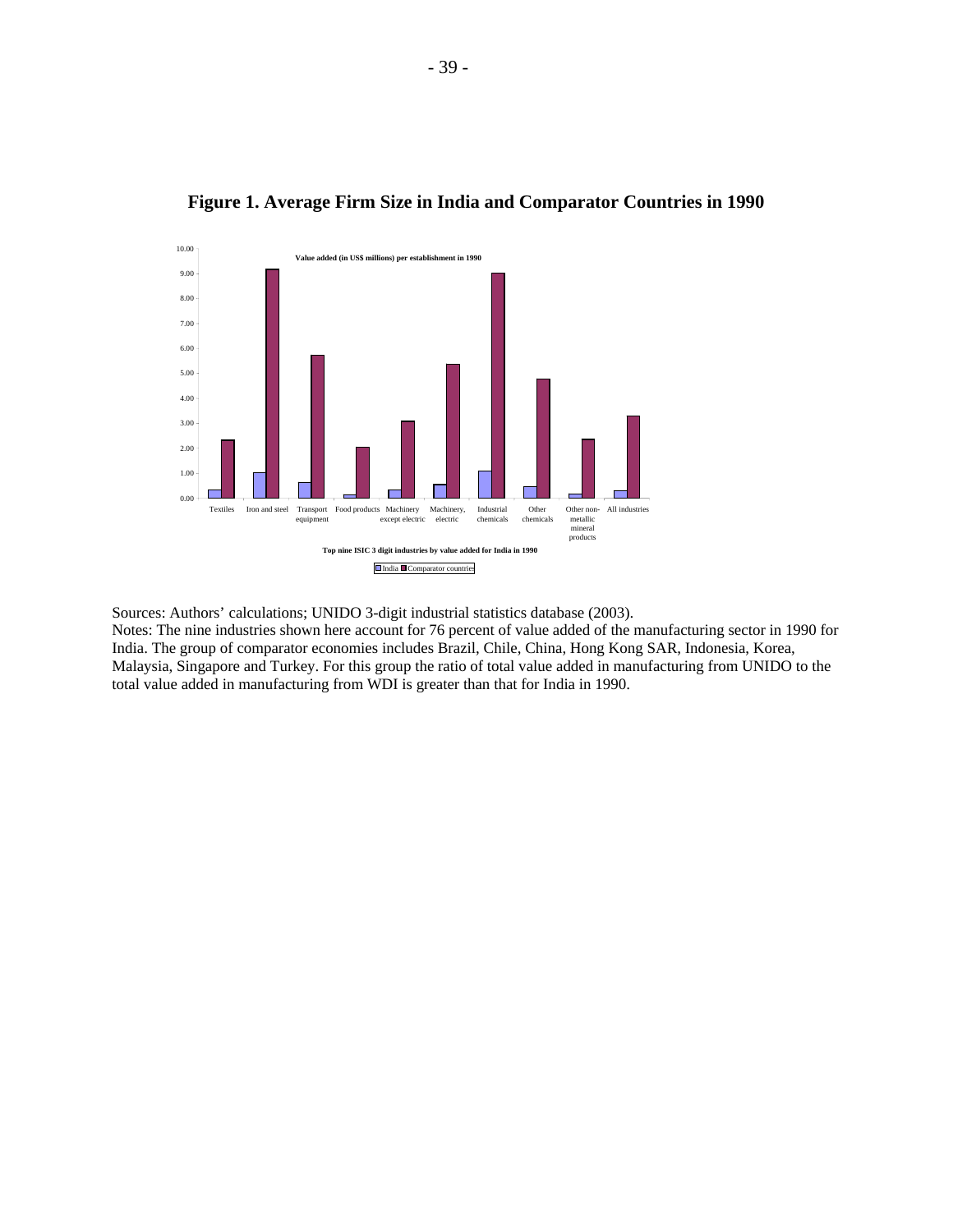

**Figure 2. Value-Added Share of Labor Intensive Industries**

Sources: Authors' calculations; UNIDO 3-digit industrial statistics database (2003).

Notes: The sample for all countries includes observations from 1981 to 1996. The classification of above and below median labor-intensive sectors is given in Table 3. CHN stands for China, IND for India, IDN for Indonesia, KOR for Korea, and MYS for Malaysia.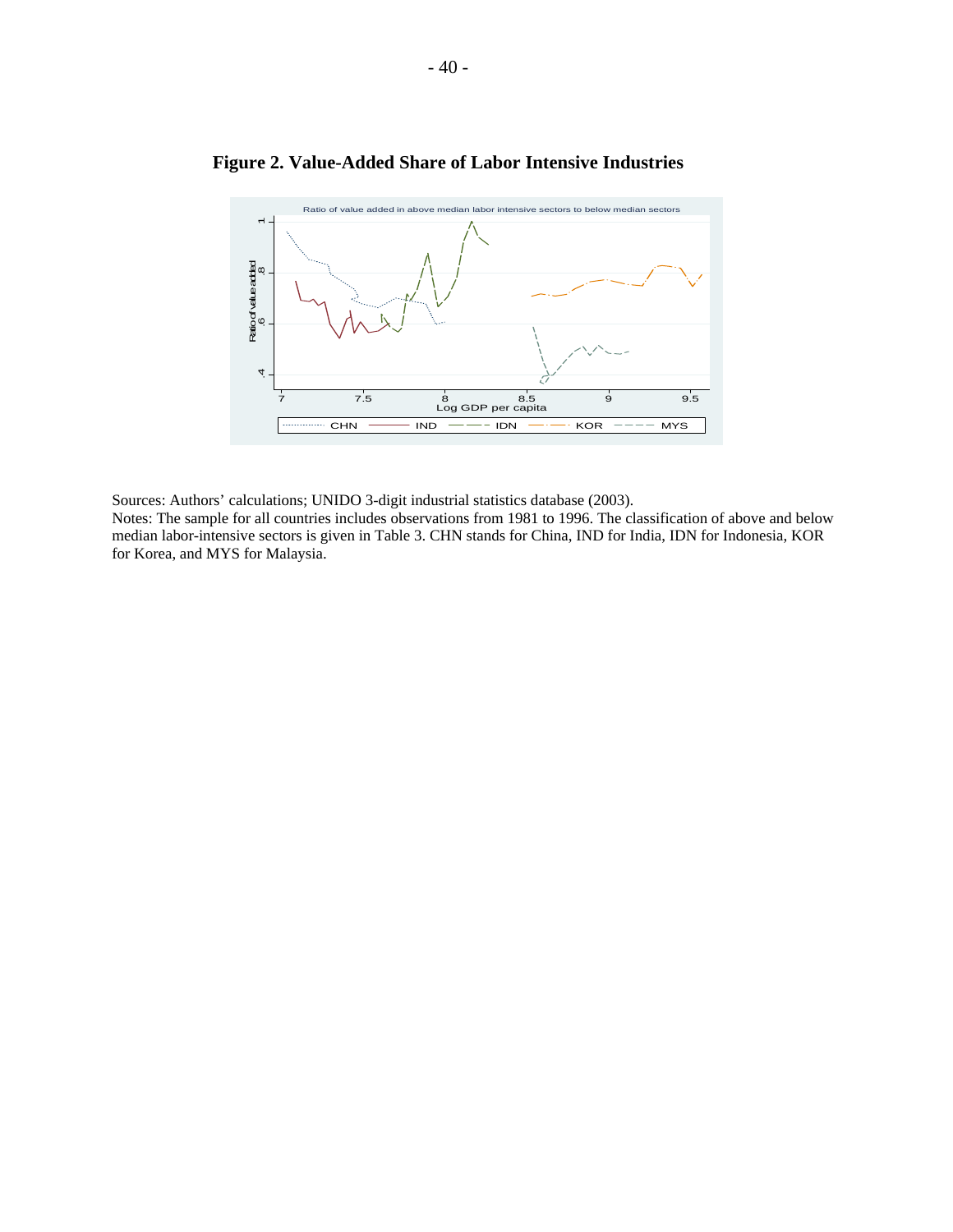

**Figure 3. Value-Added Share of Industries with Large Scale**

Sources: Authors' calculations; UNIDO 3-digit industrial statistics database (2003).

Notes: The sample for all countries includes observations from 1981 to 1996. Relative size is as defined in the text. The classification of above and below median sectors by relative size is given in Table 3. CHN stands for China, IND for India, IDN for Indonesia, KOR for Korea, and MYS for Malaysia.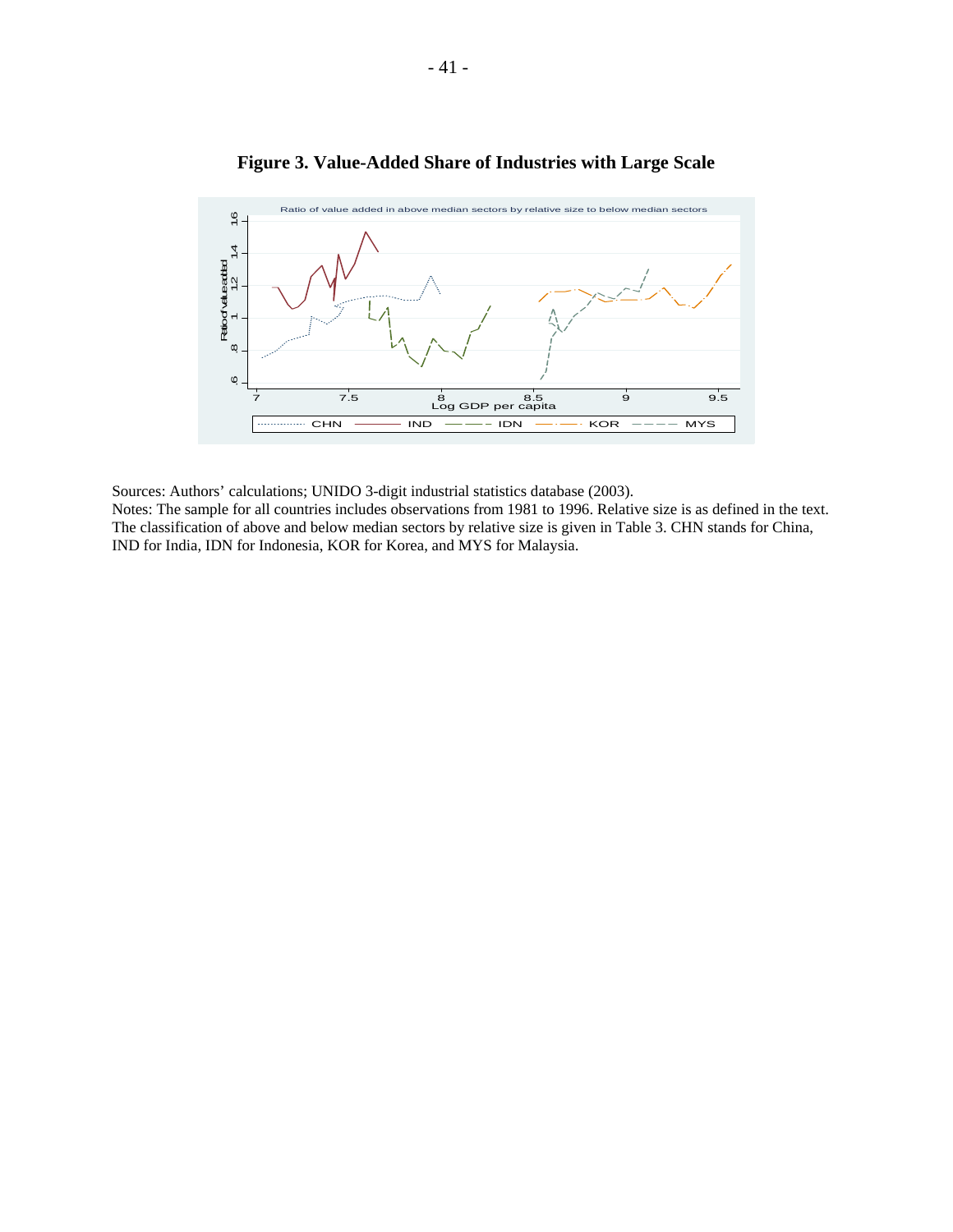

## **Figure 4. Value-Added Share of Skill Intensive Industries**

Sources: Authors' calculations; UNIDO 3-digit industrial statistics database (2003).

Notes: The sample for all countries includes observations from 1981 to 1996. The classification of above and below median skill intensive sectors is given in Table 3. CHN stands for China, IND for India, IDN for Indonesia, KOR for Korea, and MYS for Malaysia.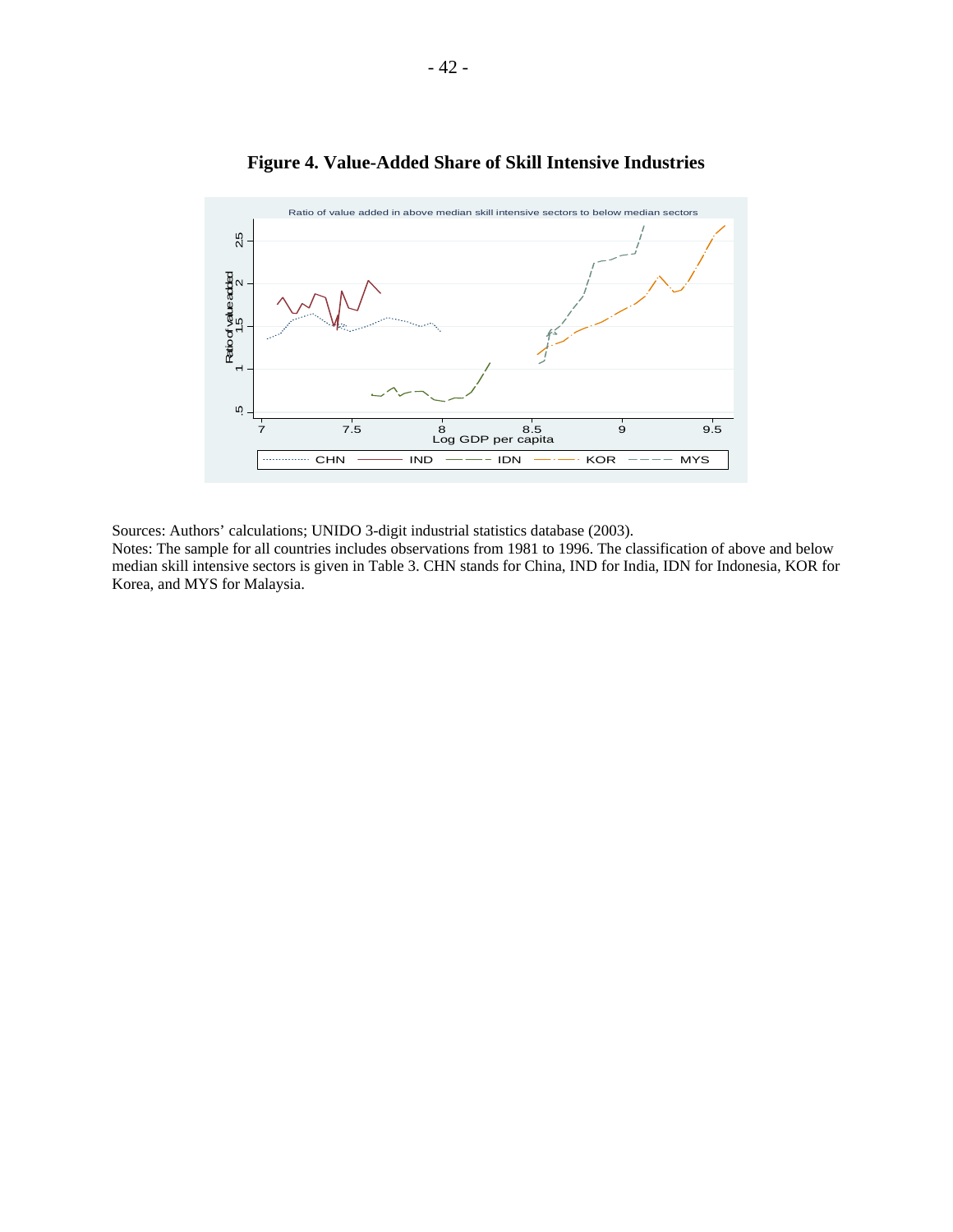

**Figure 5. Value-Added Shares in Unregistered Manufacturing** 

Source: Authors' calculations; data on unregistered manufacturing are from the Central Statistical Organization, Government of India.

Notes: The share of high labor (skill) intensity industries is the ratio of value added in sectors with above-median labor (skill) intensity to that in sectors with below-median labor (skill) intensity. The relevant sector classification is given in Table 3.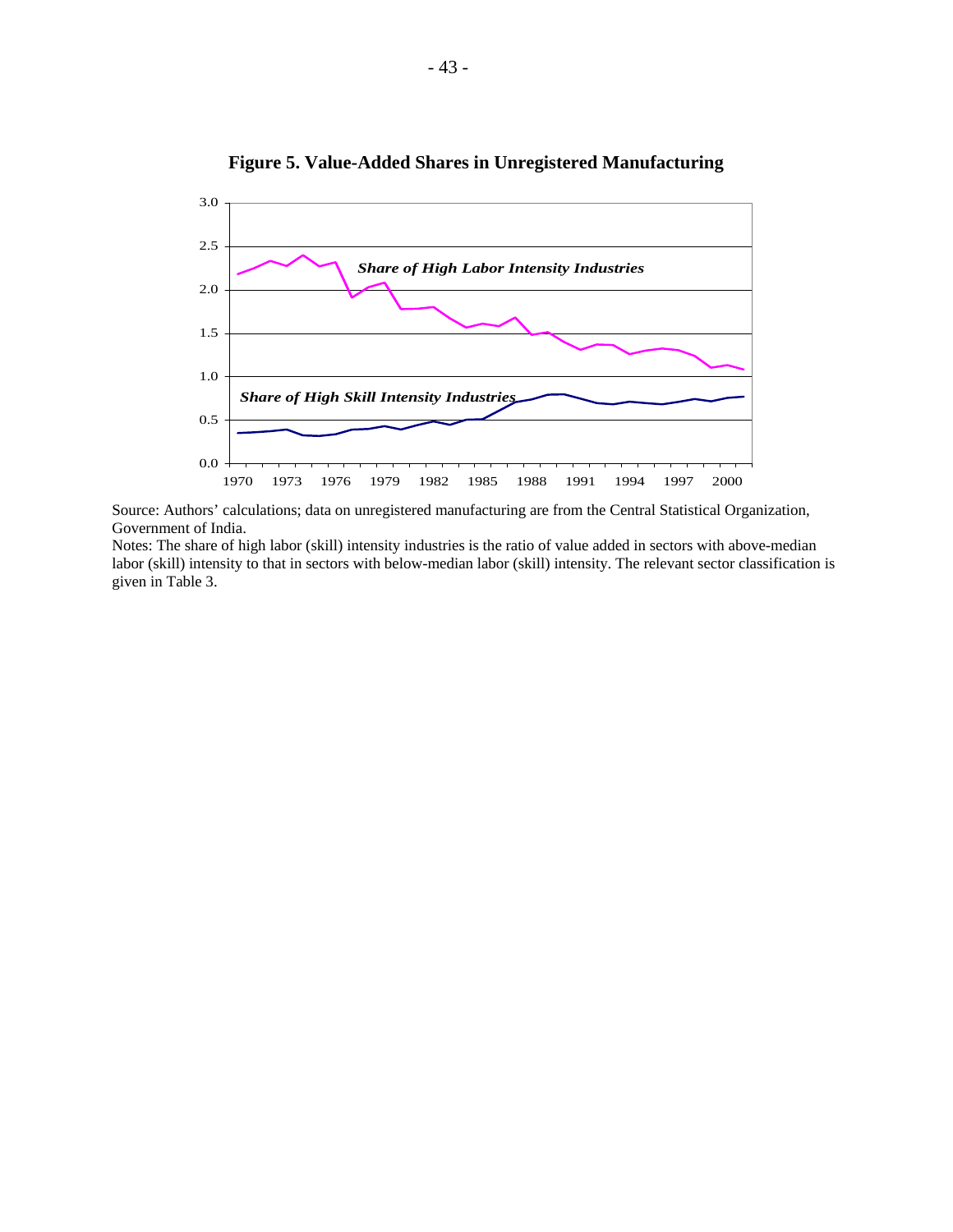

# **Figure 6. Diversification in Indian Manufacturing**

Sources: Authors' calculations; UNIDO 3-digit industrial statistics database (2003).

Notes: The sample for all countries includes observations from 1981 to 1996. CHN stands for China, IND for India, IDN for Indonesia, KOR for Korea, and MYS for Malaysia. For each country, the Herfindahl Index measures concentration in the value added across sectors; the lower the index, the lower the concentration, or the higher the diversification.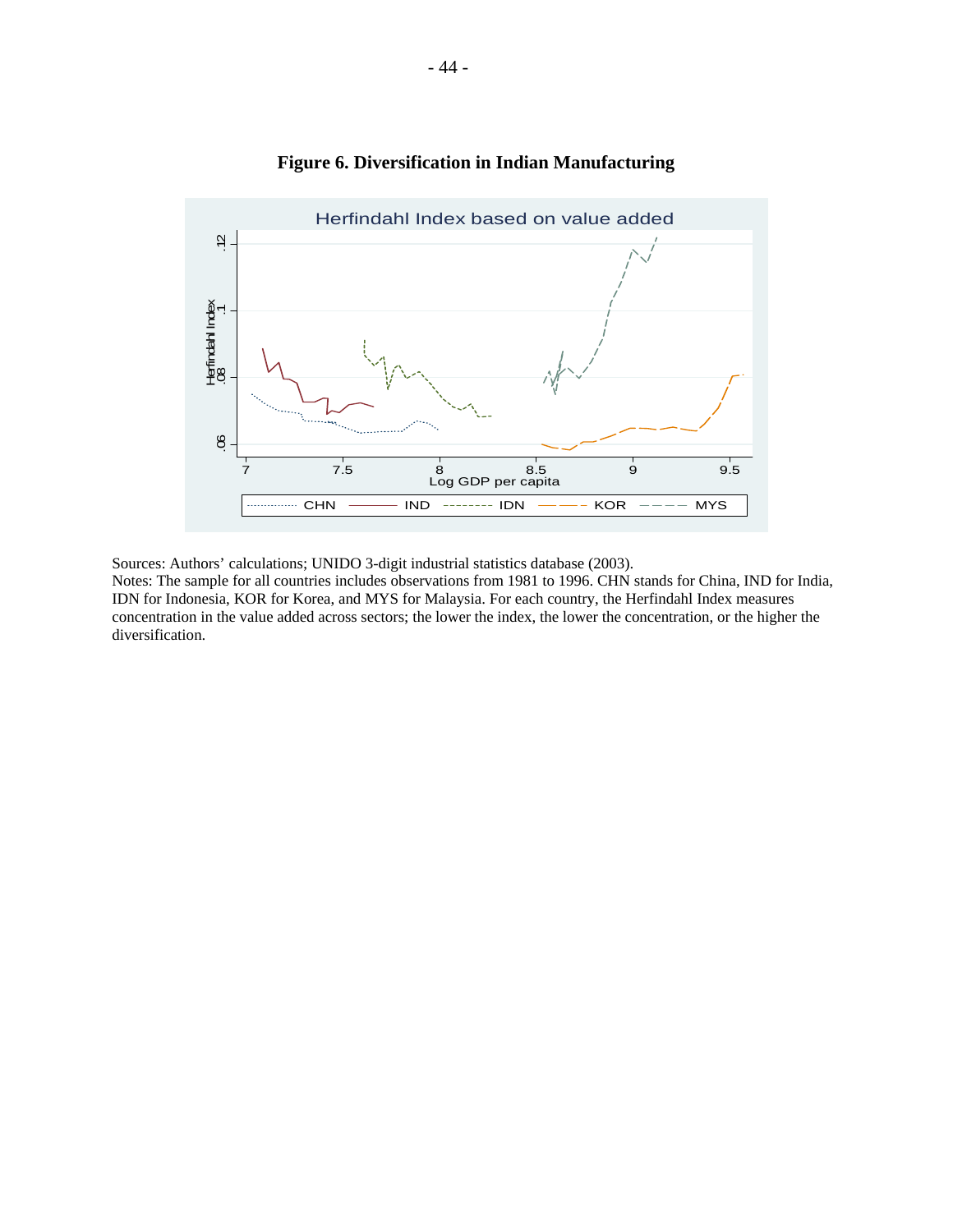

# **Figure 7. Manufacturing and States' Growth**

Sources: Authors' calculations; EPW Research Foundation, Domestic Product of States of India: 1960-61 to 2000- 01. Notes: NSDP is net state domestic product.

|     | Code State          | Code State |                       | Code State |                |
|-----|---------------------|------------|-----------------------|------------|----------------|
| A P | Andhra Pradesh      |            | JK Jammu & Kashmir OR |            | Orissa         |
| A S | Assam               | K K        | Karnataka             | PJ         | Punjab         |
| B H | Bihar               | K L        | Kerala                | R J        | Rajasthan      |
| D L | Delhi               | МН         | M aharashtra          | T N        | Tamil Nadu     |
| G J | Gujarat             | M N        | M anipur              | TР         | Tripura        |
|     | HP Himachal Pradesh |            | MP Madhya Pradesh     | U P        | U ttar Pradesh |
| H Y | H ary an a          | N G        | Nagaland              | W B        | West Bengal    |

.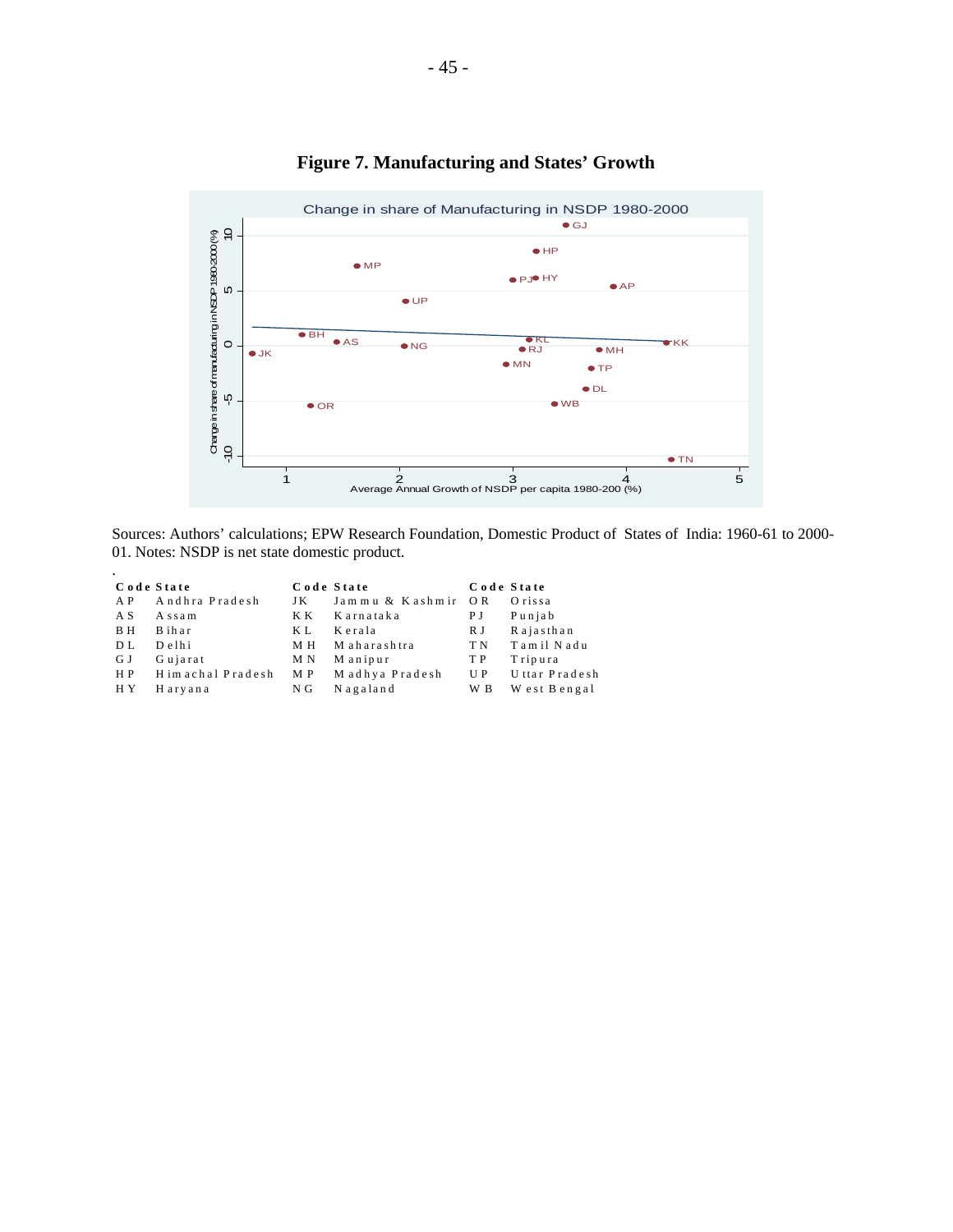

# **Figure 8. Services and States' Growth**

Sources: Authors' calculations; EPW Research Foundation, Domestic Product of States of India: 1960-61 to 2000- 01. Notes: NSDP is net state domestic product.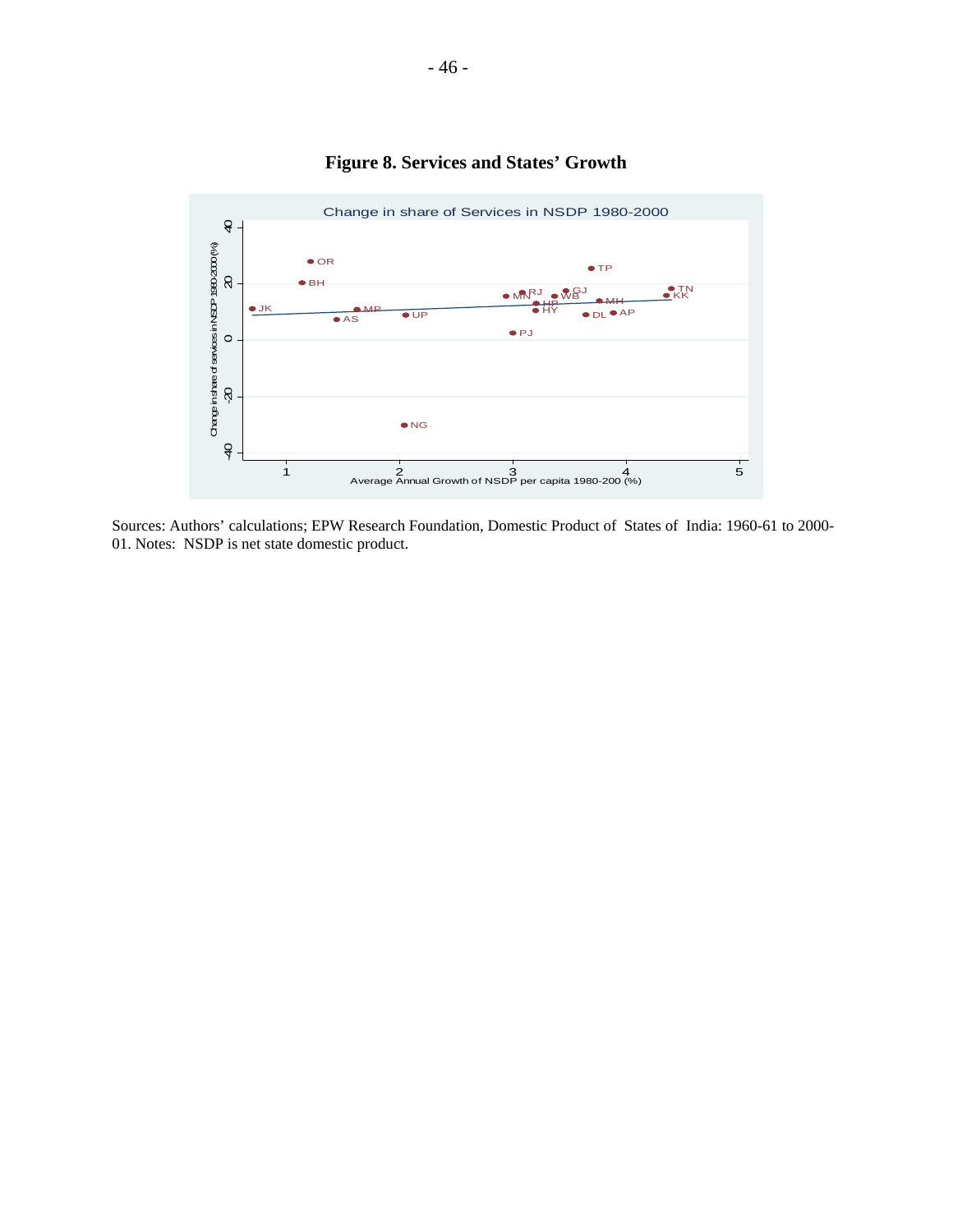

## **Figure 9. Public Services and States' Growth**

Sources: Authors' calculations; EPW Research Foundation, Domestic Product of States of India: 1960-61 to 2000- 01. Notes: NSDP is the net state domestic product; selected public sector services include electricity, public administration, railways and other public sector services.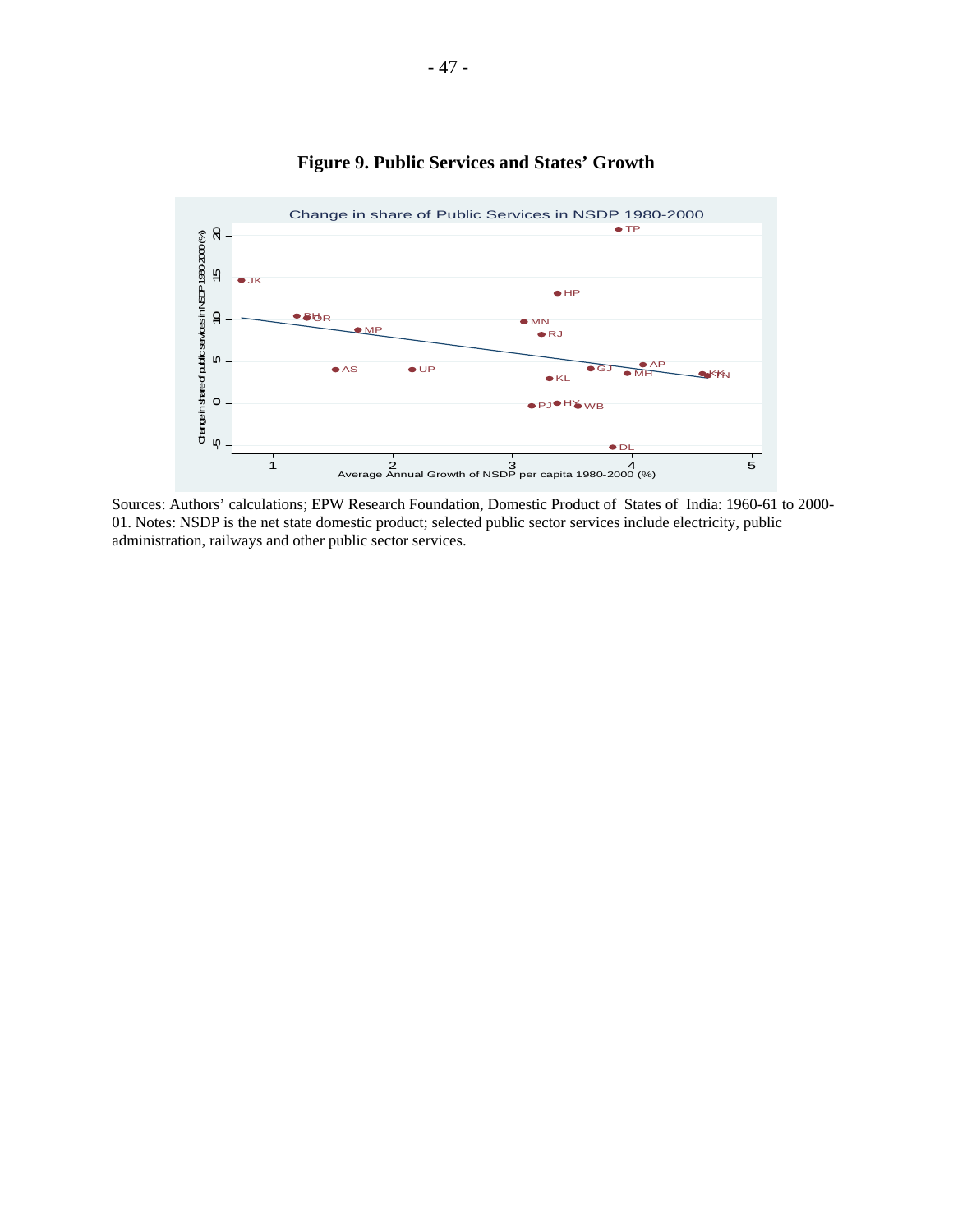

# **Figure 10. Change in Diversification and States' Growth**

Sources: Authors' calculations; EPW Research Foundation , Domestic Product of States of India: 1960-61 to 2000- 01; 3-digit industry level data at the state level from Circon India Data Center.

Notes: NSDP is the net state domestic product. For each state, the Herfindahl Index (HI) measures the concentration of value added across 3-digit industries; the change in the Index is the difference between its average value for 1982, 1984, and 1985, and its average value for 1995-1997.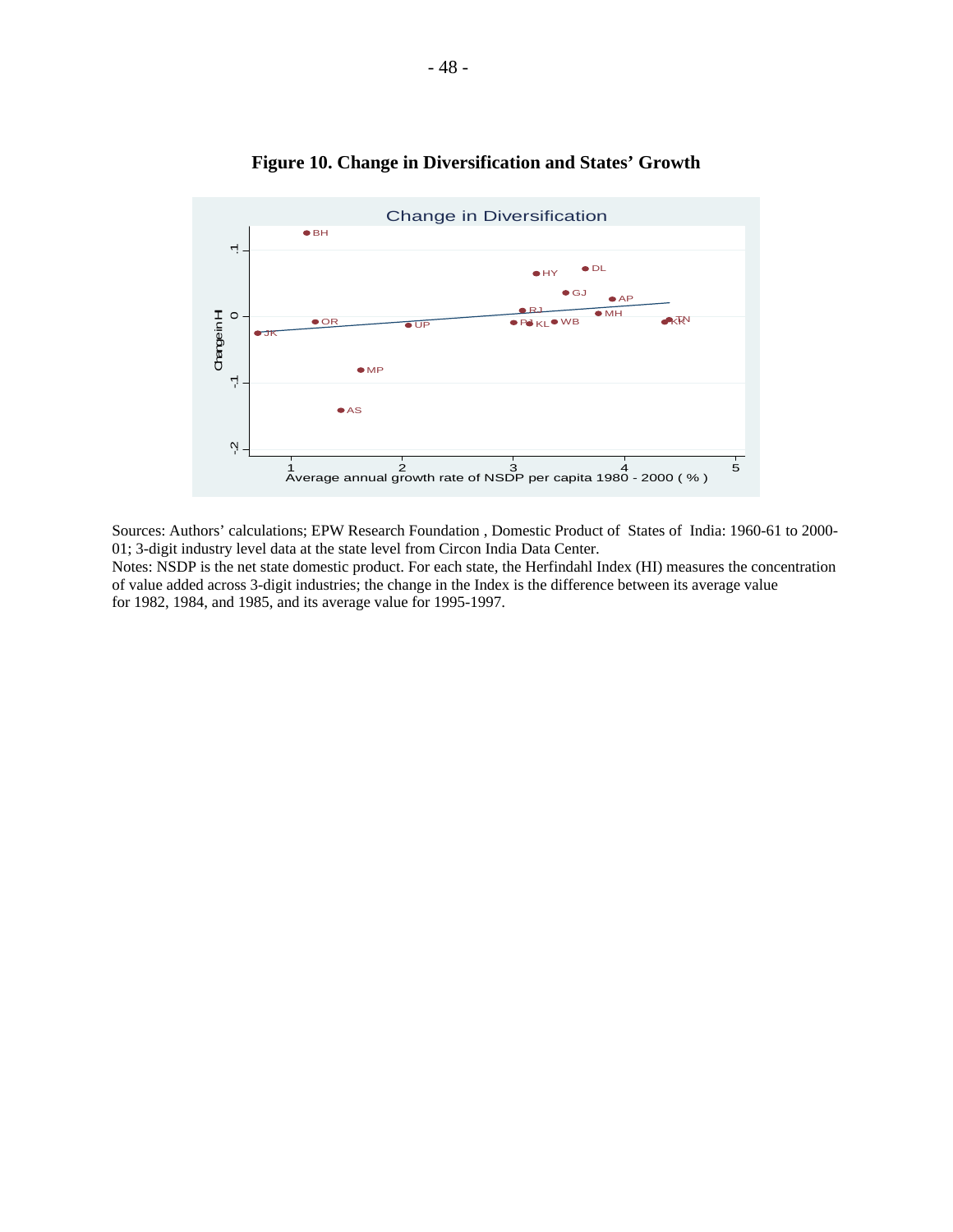

# **Figure 11. Initial Diversification and States' Growth**

Sources: Authors' calculations; EPW Research Foundation, Domestic Product of States of India: 1960-61 to 2000- 01; 3-digit industry level data at the state level from Circon India Data Center. Notes: NSDP is the net state domestic product. For each state, the Herfindahl Index measures concentration of value added across 3-digit industries in 1982; the lower the index, the lower the concentration, or the higher the diversification.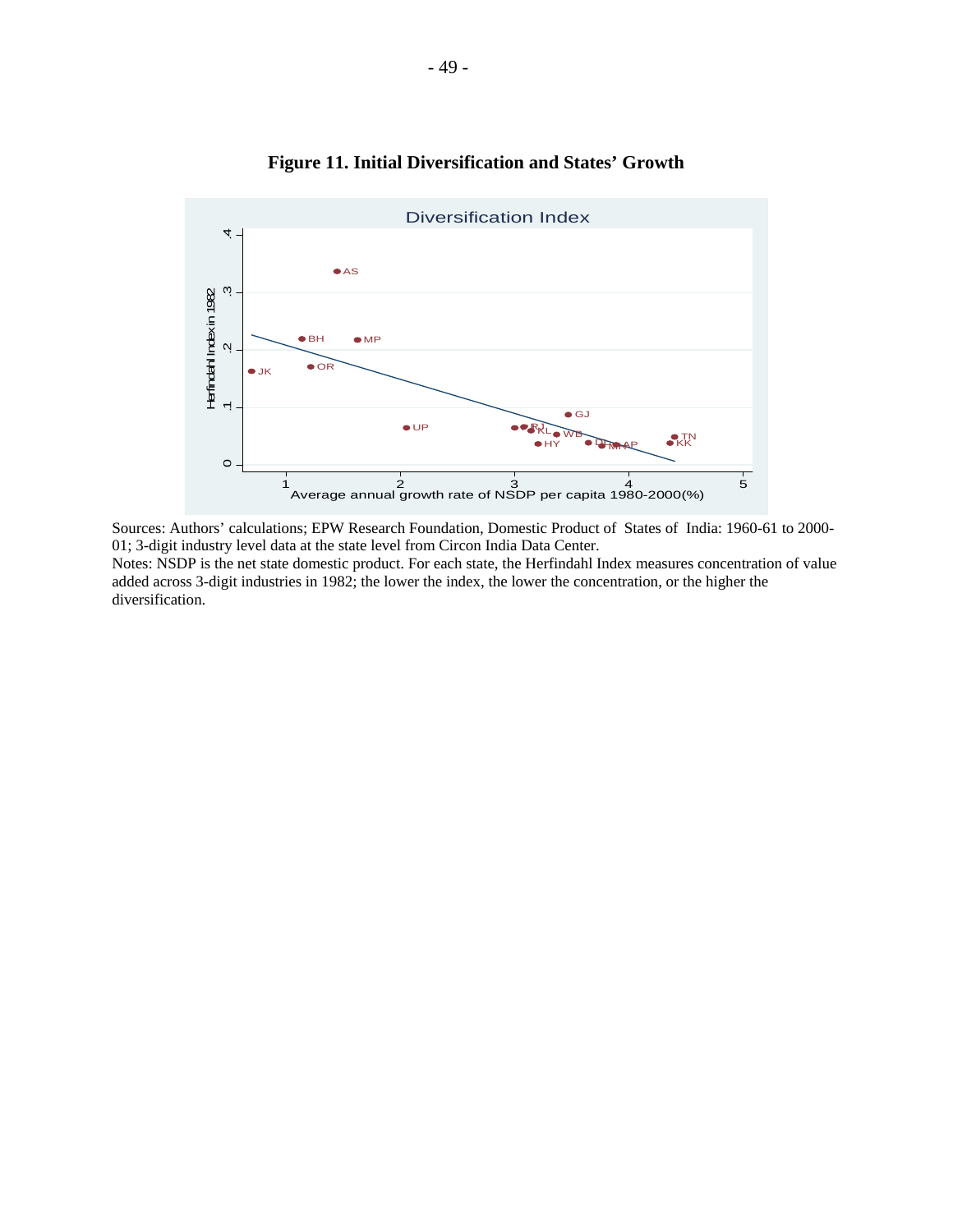

## **Figure 12. Initial Shares in Manufacturing and States' Growth**

Sources: Authors' calculations; EPW Research Foundation CD-ROMs, Domestic Product of States of India: 1960- 61 to 2000-01 and Annual Survey of Industries for 2-digit industry level.

Notes: NSDP is the net state domestic product. The vertical axis measures the share of the 5 fastest growing industries (in India) in total value added for the state in 1982. The 5 fastest growing industries are: Manufacture of textile products (26), Other Manufacturing Industries (including Manufacture of Scientific Equipment, Photographic / Cinematographic Equipment and Watches & Clocks) (38), Manufacture of Leather and Leather Products, Fur & Leather Substitutes (29), Manufacture of Basic Chemicals and Chemical Products (Except Products of Petroleum and Coal) (30), Manufacture of Rubber, Plastic, Petroleum and Coal Products; Processing of Nuclear Fuels (31).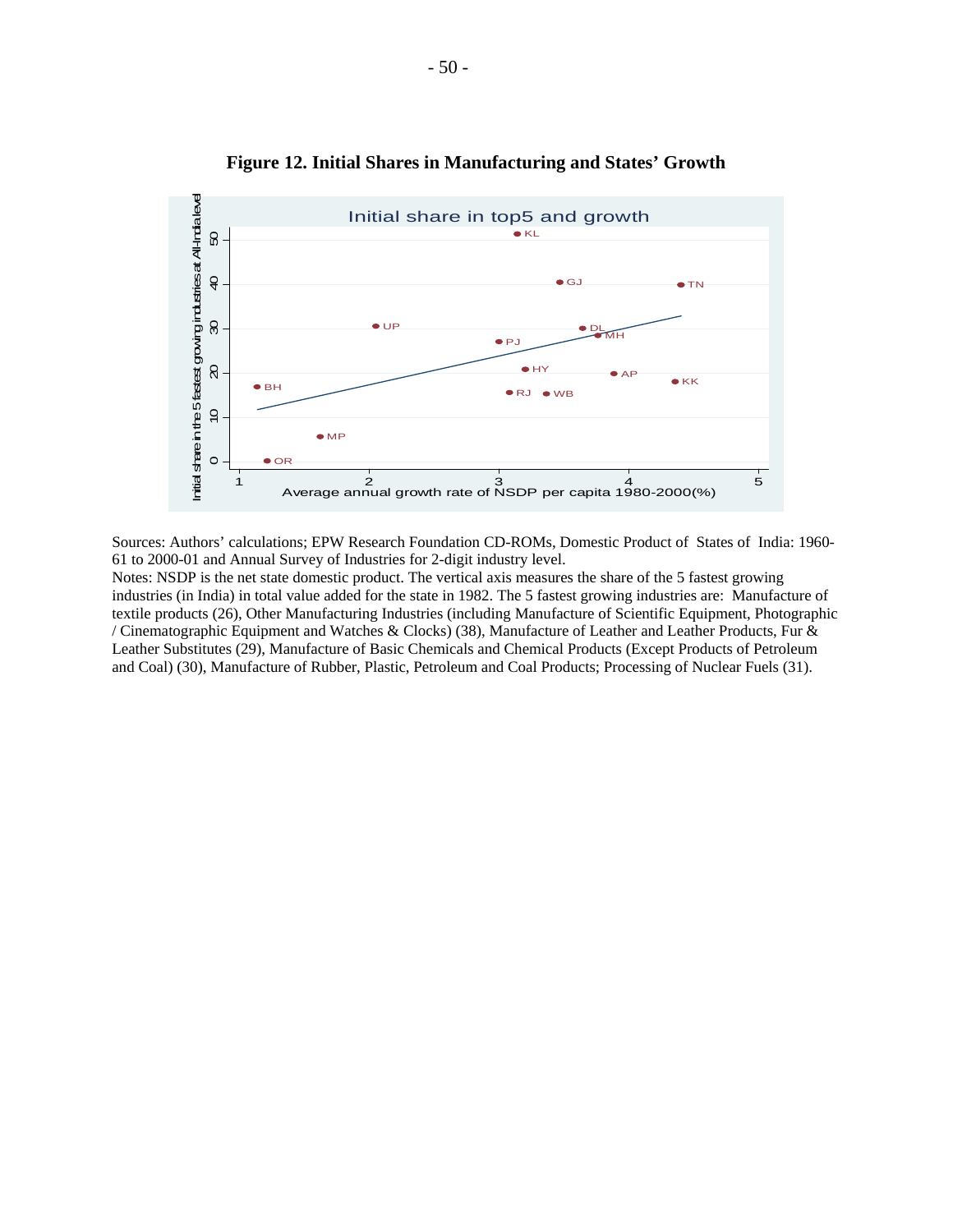

# **Figure 13. Initial Diversification and Services**

Sources: Authors' calculations; EPW Research Foundation CD-ROMs, Domestic Product of States of India: 1960- 61 to 2000-01; 3-digit industry level data at the state level from Circon India Data Center. Notes: For each state, the Herfindahl Index measures concentration of value added across 3-digit industries in 1982; the lower the index the lower the concentration, or the higher the diversification.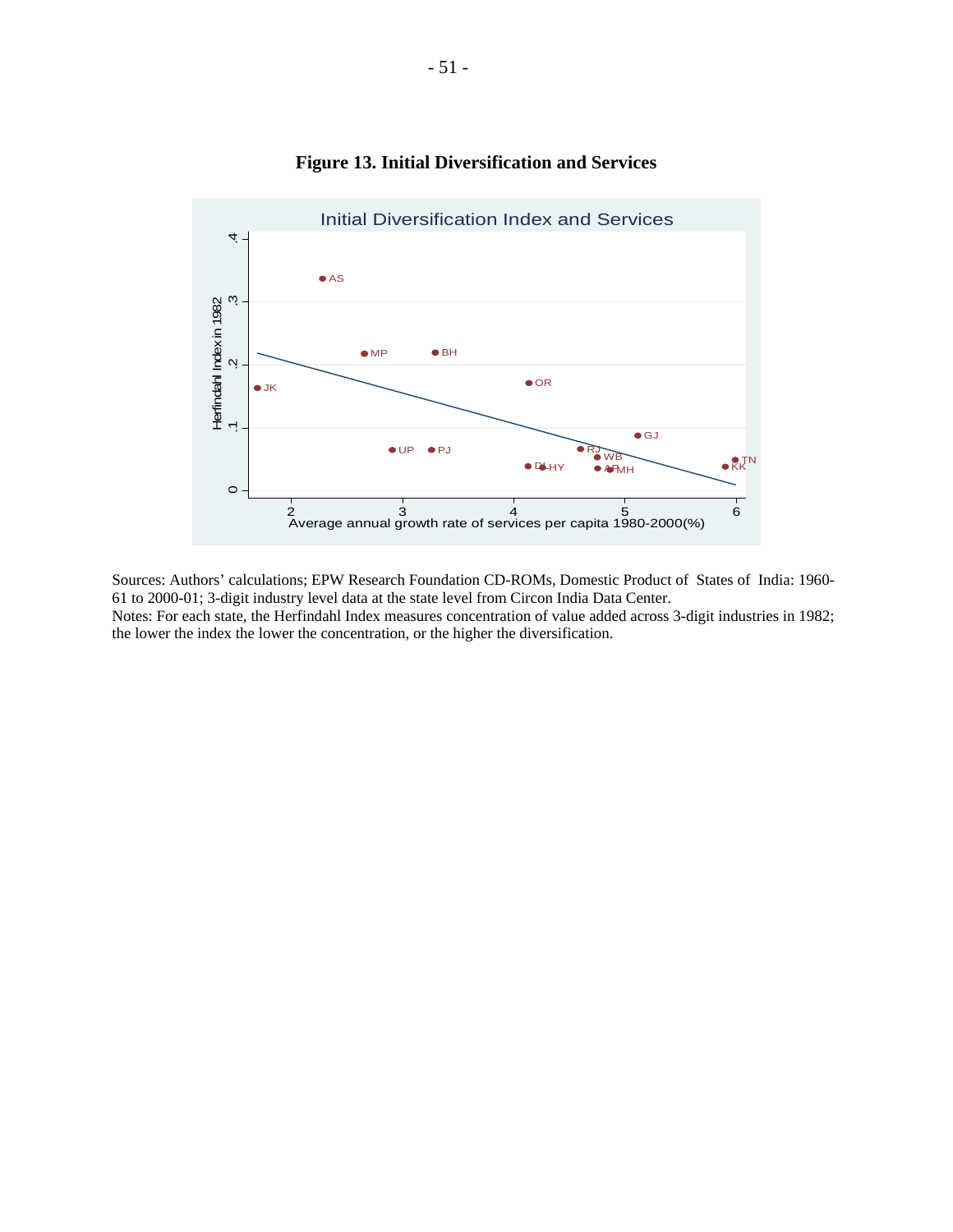

#### **Figure 14: Initial Share in Skill-Intensive Manufacturing and Private Services Growth**

Sources: Authors' calculations; EPW Research Foundation CD-ROMs, Domestic Product of States of India: 1960- 61 to 2000-01 and Annual Survey of Industries for 2-digit industry level.

Notes: Selected private sector services include business services, real estate and retail trade. The vertical axis depicts the average annual growth of private services per capita over the period 1980-2000. On the horizontal axis is the share of the value added by the above median skill intensive industries in 1980 in each state at 2-digit industry level.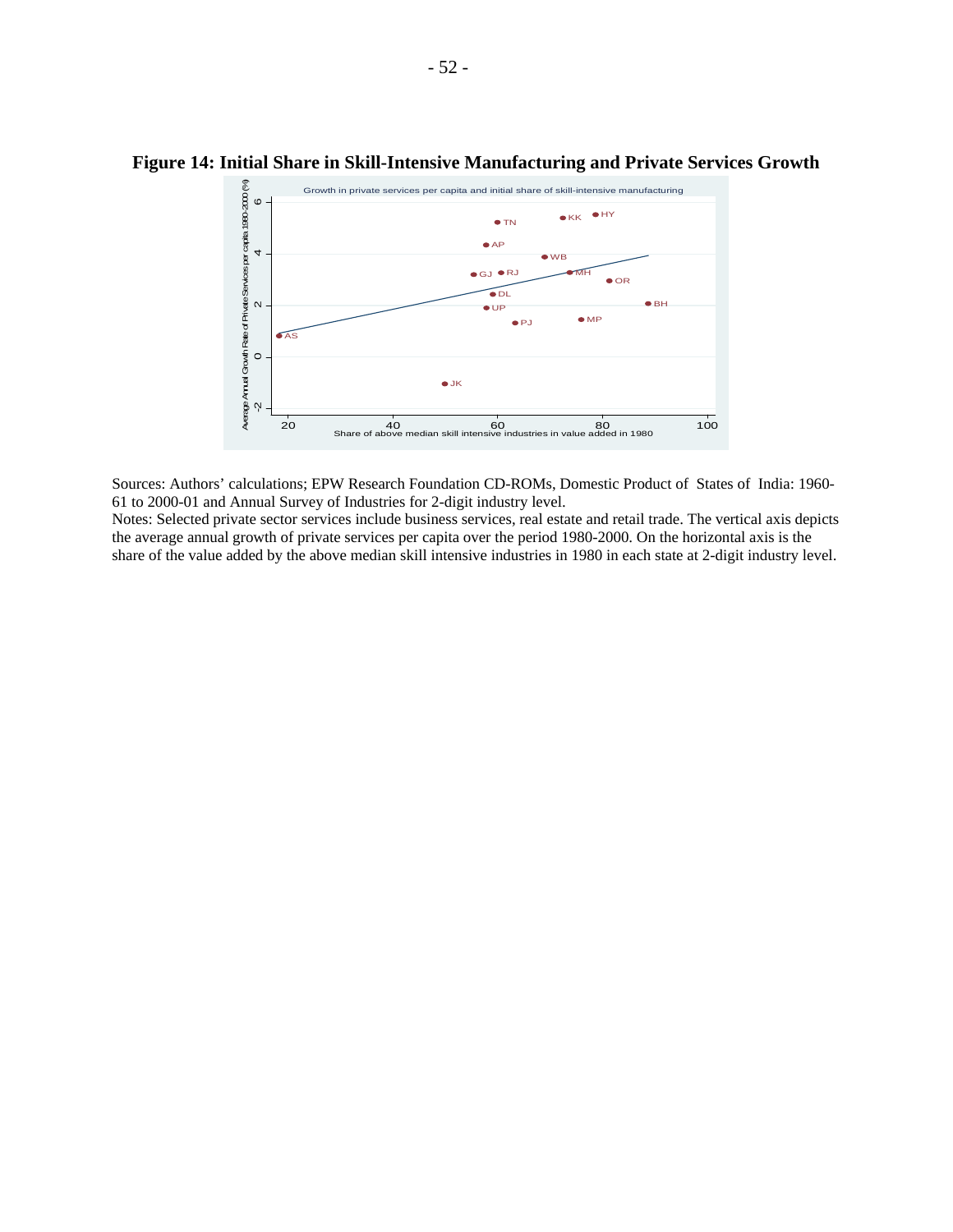

## **Figure 15. Persistence in Industry Share and States' Growth**

Sources: Authors' calculations; EPW Research Foundation , Domestic Product of States of India: 1960-61 to 2000- 01; 3-digit industry level data (NIC-1987) at the state level from Circon India Data Center. Notes: NSDP is the net state domestic product. The vertical axis depicts the correlation between the share of value added in 1982 and 1997 at the 3-digit industry level data (NIC-1987).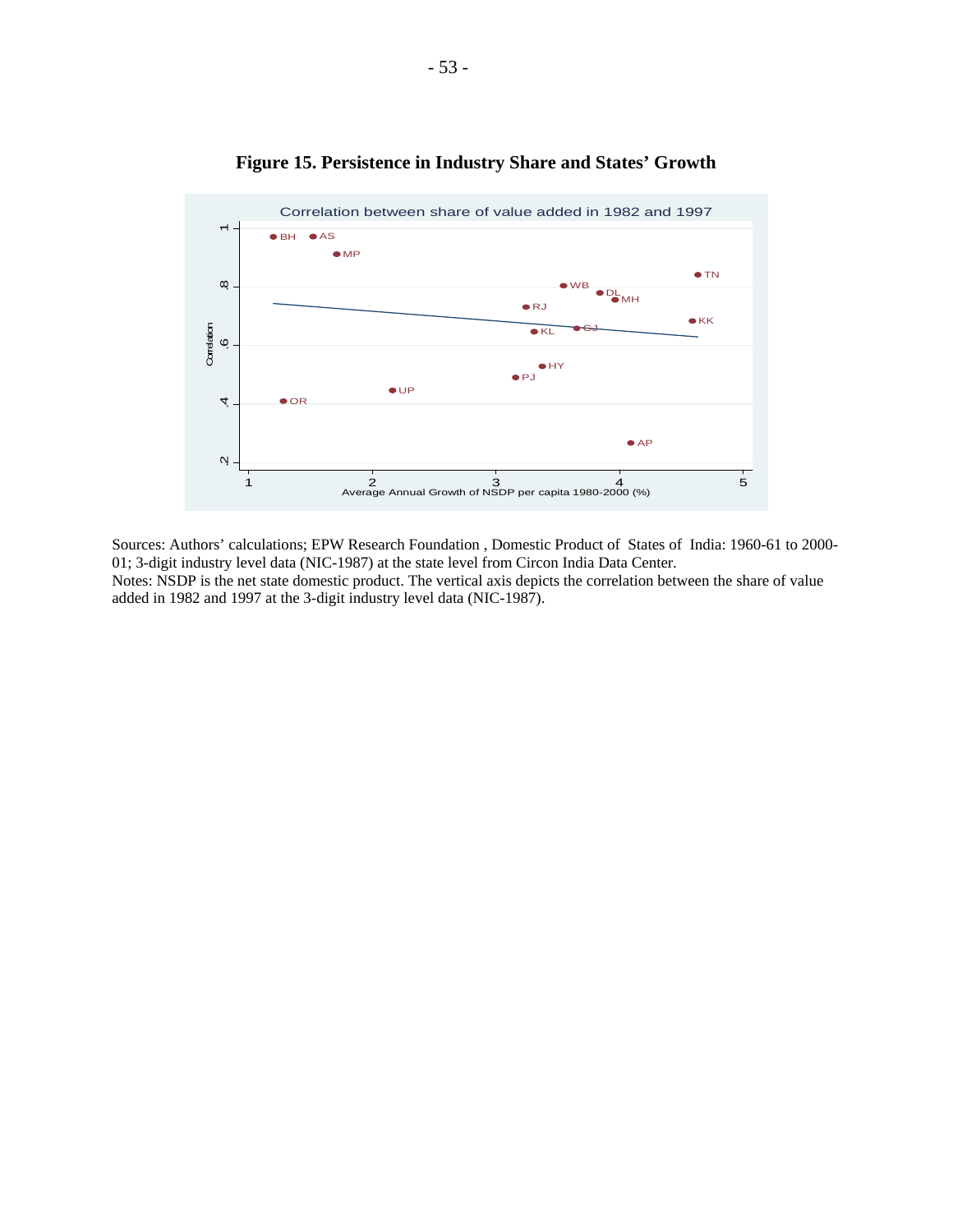

**Figure 16. Manufacturing Sector Growth and Entry and Exit** 

Sources: Authors' calculations; EPW Research Foundation , Domestic Product of States of India: 1960-61 to 2000- 01; 3-digit industry level data at the state level from Circon India Data Center.

Notes: NSDP is the net state domestic product. In the top panel, the vertical axis depicts, for each state, the number of industries at the 3-digit level, with an average value added growth between 1980-2000 in the slowest quartile, that record a net reduction in the number of establishments. In the bottom panel, the vertical axis depicts, for each state, the number of industries at the 3-digit level, with an average value added growth in the fastest quartile, that record a net addition in the number of establishments.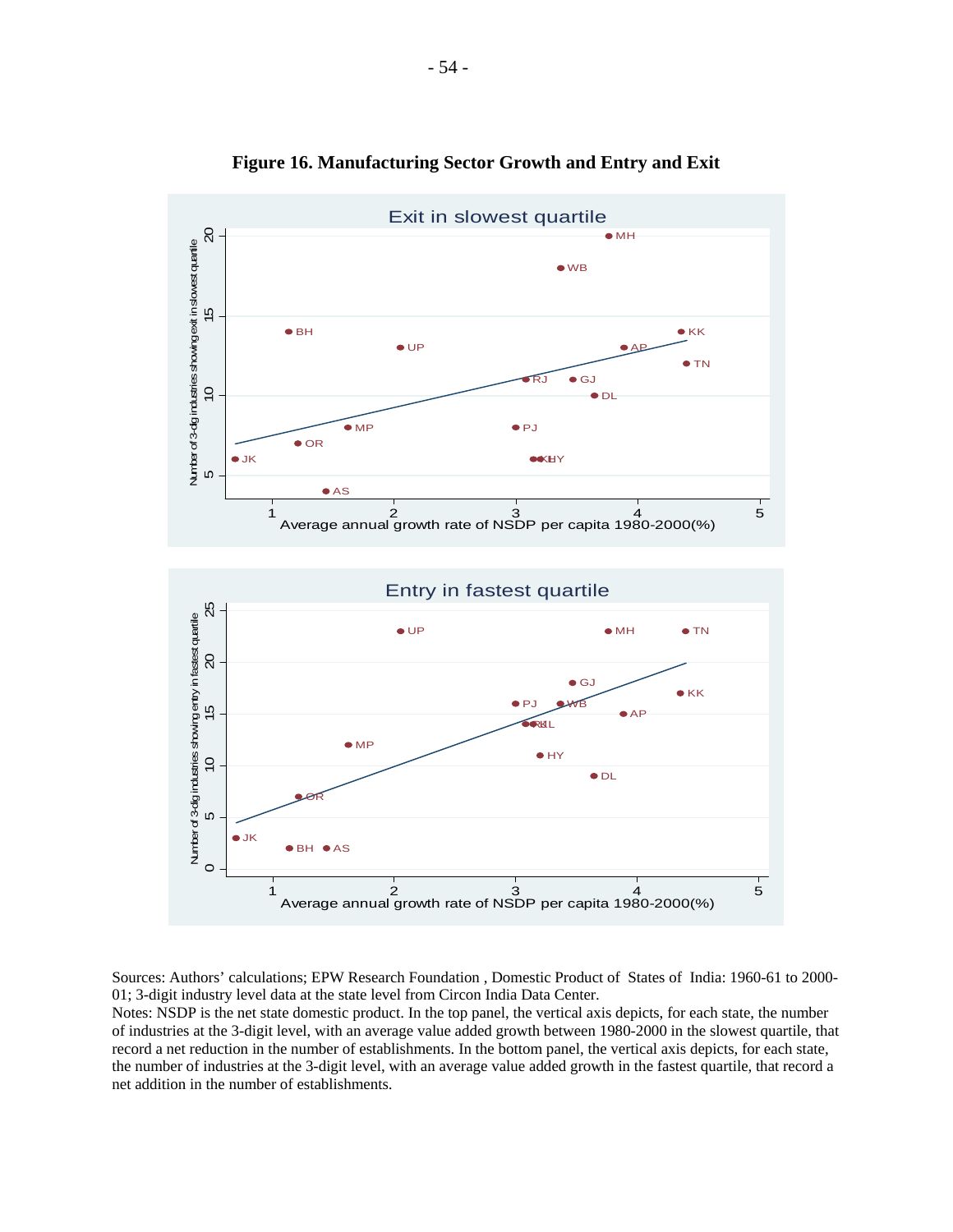

**Figure 17. Transmission and Distribution Losses and States' Growth** 

Sources: Authors' calculations; EPW Research Foundation, Domestic Product of States of India: 1960-61 to 2000- 01.

Notes: NSDP is the net state domestic product. Transmission and distribution losses (T&D) is the fraction of electrical power generated but not paid for, measured as a percent of availability.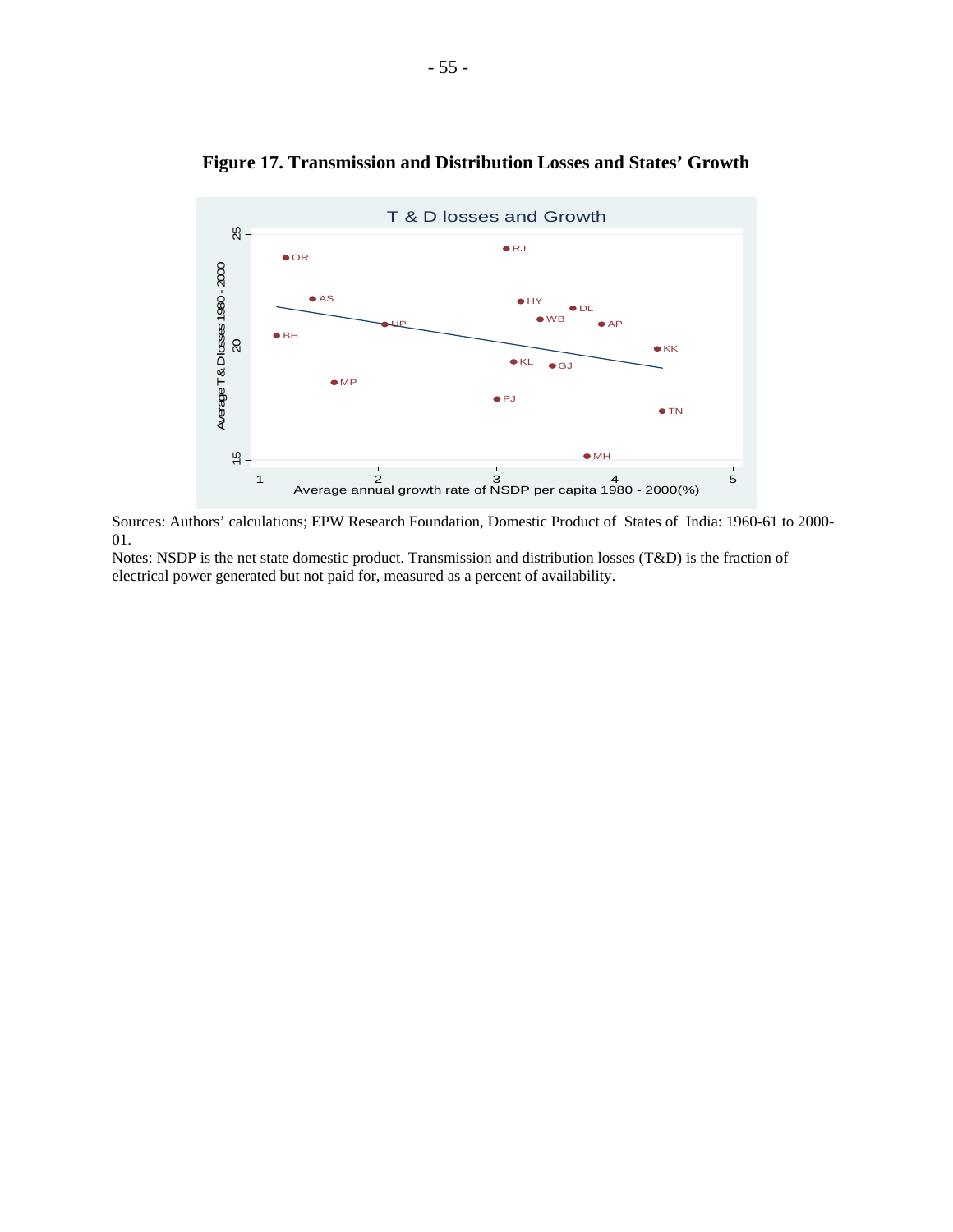## **References**

- Acharya, S., 2002, Macroeconomic management in the 1990s, Economic and Political Weekly, No. 37 (16) April 20, 1515-38
- Acharya, S. 2006, Essays on macroeconomic policies and growth in India (Oxford University Press, New Delhi).
- Aghion, P., R.Burgess, S. Redding, and F. Zilibotti, 2005, Entry liberalization and inequality in industrial performance," *Journal of the European Economic Association*, Vol. 3, No. 2-3, 291-302(12), April-May.
- Ahluwalia, I.J., 1991, Productivity and growth in Indian manufacturing (New Delhi: Oxford University Press).
- Ahluwalia, M., 2000, Economic performance of states in the post reforms period, *Economic and Political Weekly*, May 6, 1637-48.
- Aiyar, S., 2001, Growth theory and convergence across Indian states: a panel study, in *India at the Crossroads*, T. Callen, P. Reynolds, and C. Towe, eds., (Washington: International Monetary Fund).
- Alleyne, T., and A. Subramanian, 2001, What does South Africa's pattern of trade say about its labor markets? IMF Working Paper 01/148 (Washington: International Monetary Fund).
- Arellano, M., and S. Bond, 1991, Some tests of specification for panel data: Monte Carlo evidence and an application to employment equations, Review of Economic Studies 58(2): 277-97.
- Besley, T. and R. Burgess, 2004, Can labor regulation hinder economic performance? evidence from India? *The Quarterly Journal of Economics*, Vol. 119, No. 1, 91-134.
- Bhagwati, J., and P. Desai, 1970, Planning for industrialization (London: Oxford University Press).
- Bhagwati, Jagdish, and T.N. Srinivasan, 1993, India's economic reforms, paper prepared for the Ministry of Finance, Government of India.
- Banerjee, A., and L. Iyer, 2005, History, institutions and economic performance: the legacy of colonial land tenure systems in India," American Economic Review, Vol. 95, No. 4*.*
- Blundell, R., and S. Bond, 1998, Initial conditions and moment restrictions in dynamic panel data models, *Journal of Econometrics*, 87: 115-143.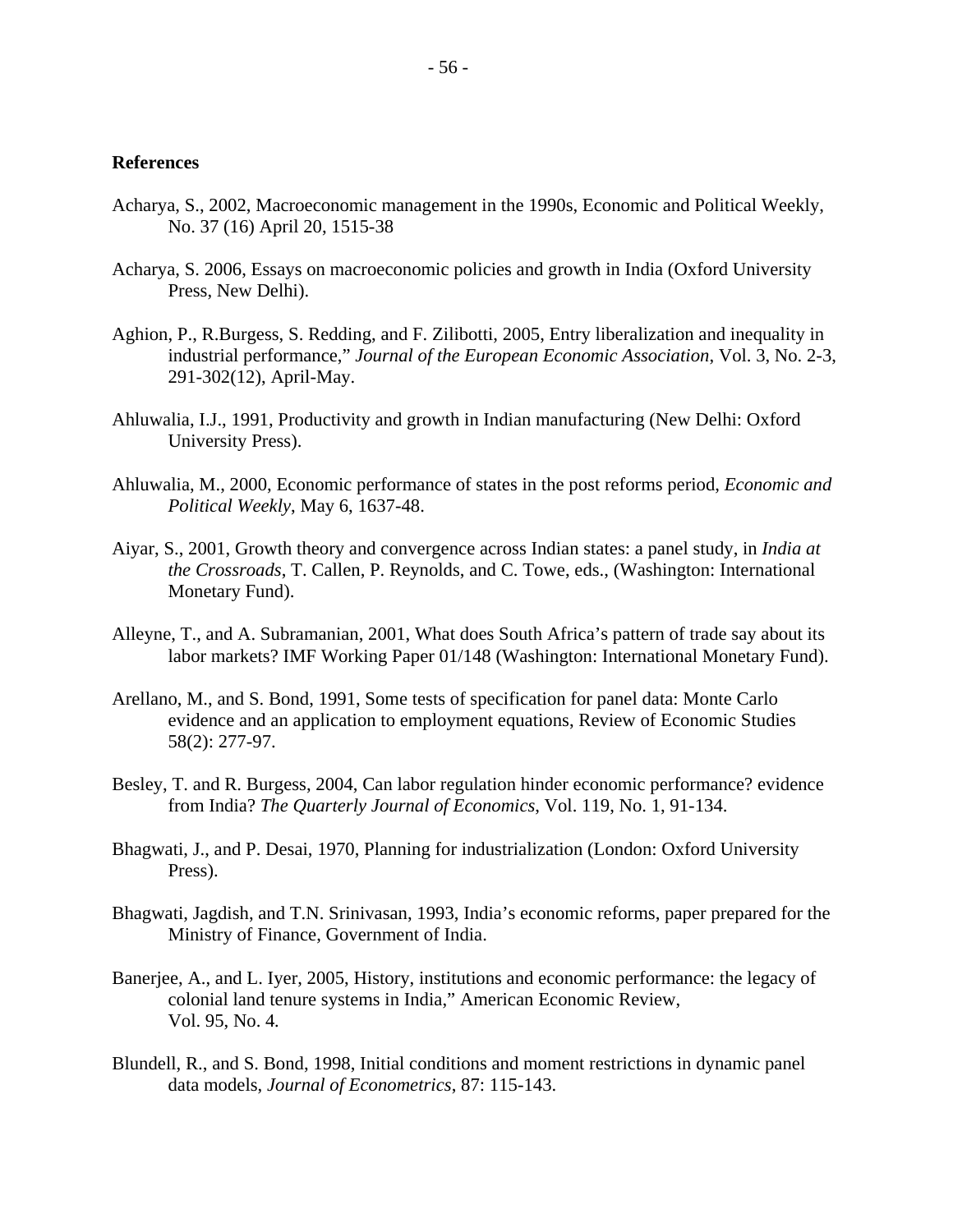- Chenery, H.B., 1960, Patterns of industrial growth, *American Economic Review*  Vol. 57, 415-26.
- –––––, and L.J. Taylor, 1968, Development patterns: among countries and over time, *Review of Economics and Statistics*, Vol. 50, 391-416.
- Desai, M., D. Kapur, and J. Mchale, 2005, The fiscal impact of high-skilled emigration: flows of Indians to the U.S," mimeo, Harvard University.
- Echeverri-Gent, J., 2001, Political economy of India's fiscal and financial reforms, CREDPR Working Paper No. 105 (Stanford University: Center for Research on Economic Development and Policy Reform).
- Gordon, J., and P. Gupta, 2004, Understanding India's services revolution, IMF Working Paper No. 171 (Washington: International Monetary Fund).
- Imbs, J., and R. Wacziarg, 2003, Stages of development, *The American Economic Review*, March, Vol. 93, No. 1.
- Joshi, V., and I.M.D. Little, 1994, *India: macroeconomics and political economy 1964-1991* (Washington: The World Bank).
- –––––, 1996, *India's Economic Reforms, 1991-2001* (Oxford: Clarendon Press).
- Kelkar, V., 2004, India: on the growth turnpike, K.R. Narayanan Memorial lecture, Australian National University, http://ecocomm.anu.edu.au/nieb/KRNarayananOration2004.htm
- Krueger, A.O., 1975, *The benefits and costs of import substitution in India: a microeconomic study* (Minneapolis: University of Minnesota Press).
- Kohli, A., 2005, *Politics of economic growth in India, 1980-2005*, unpublished manuscript, Princeton University.
- Kongsamut, P., S. Rebelo, and D. Xie, 2001, Beyond balanced growth, IMF Working Paper 01/85 (Washington: International Monetary Fund).
- Kumar, K., R. Rajan, and L. Zingales, 1999, What determines firm size?" NBER Working Paper 7208 (Cambridge, Massachusetts: National Bureau of Economic Research).
- Mehta, B. P., 2005, How India lost the will to reform," *Financial Times,* November 1.
- Mohan, R., 2002, Small scale industry policy in India: a critical evaluation, in *Economic policy reforms and the Indian economy*, A.O. Krueger, ed. (Chicago: University of Chicago Press).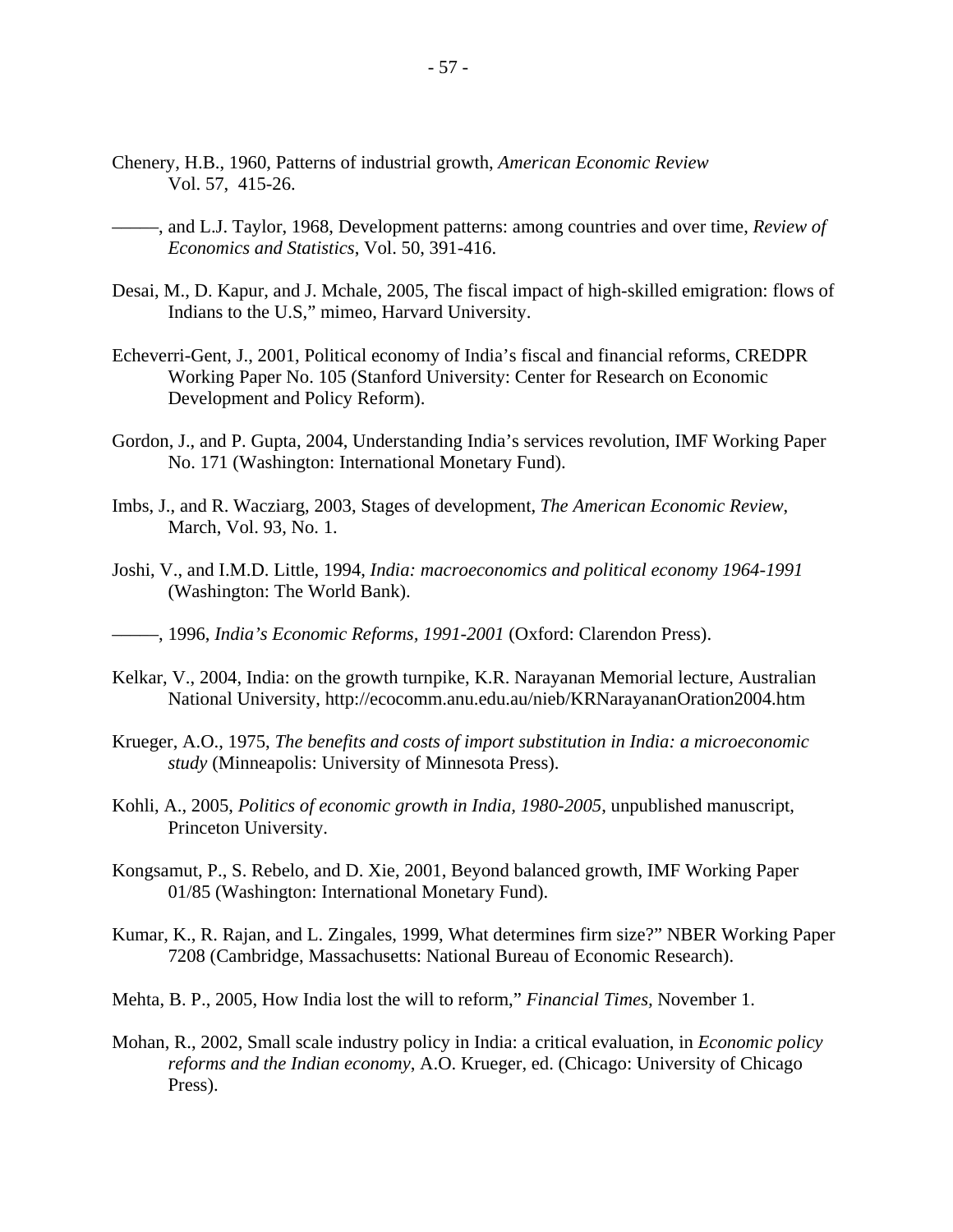- Rajan, R., and A. Subramanian, 2005, What undermines aid's impact on growth? IMF Working Paper 05/126 (Washington: International Monetary Fund).
- Rajan, R. and J.Wulf, 2004, Are perks purely managerial excess? NBER Working Paper No. 10494 (Cambridge, Massachusetts: National Bureau of Economic Research).
- Rajan, R. and L. Zingales, 1998, Financial dependence and growth, *American Economic Review*, Vol. 88, No. 3.
- Rodrik, D. and A. Subramanian, 2004, Why India can growth at seven percent a year or more? projections and reflections, *Economic and Political Weekly*.
- $-$ , 2005, From 'Hindu growth' to productivity surge: the mystery of the Indian growth transition, *IMF Staff Papers*, Vol. 52, No. 2, pp. 193-228.
- Srinivasan, T.N, 2003, India's statistical system: critiquing the report of the National Statistical Commission, *Economic and Political Weekly*, January 25.
- Topalova, P., 2004, Factor immobility and regional impacts of trade liberalization: evidence on poverty and inequality from India, unpublished manuscript, Department of Economics, Massachusetts Institute of Technology.
- Virmani, A., 2005, Policy regimes, growth and poverty in India: lessons of government failure and entrepreneurial success, ICRIER Working Paper No. 170 (New Delhi: Indian Council for Research on International Economic Relations).
- Visaria, L., and P. Visaria, 2003, Long term population projections for major states, 1991-2101, *Economic and Political Weekly*, November.
- Wiener, Myron, 1991, *The child and the state in India* (Princeton: Princeton University Press).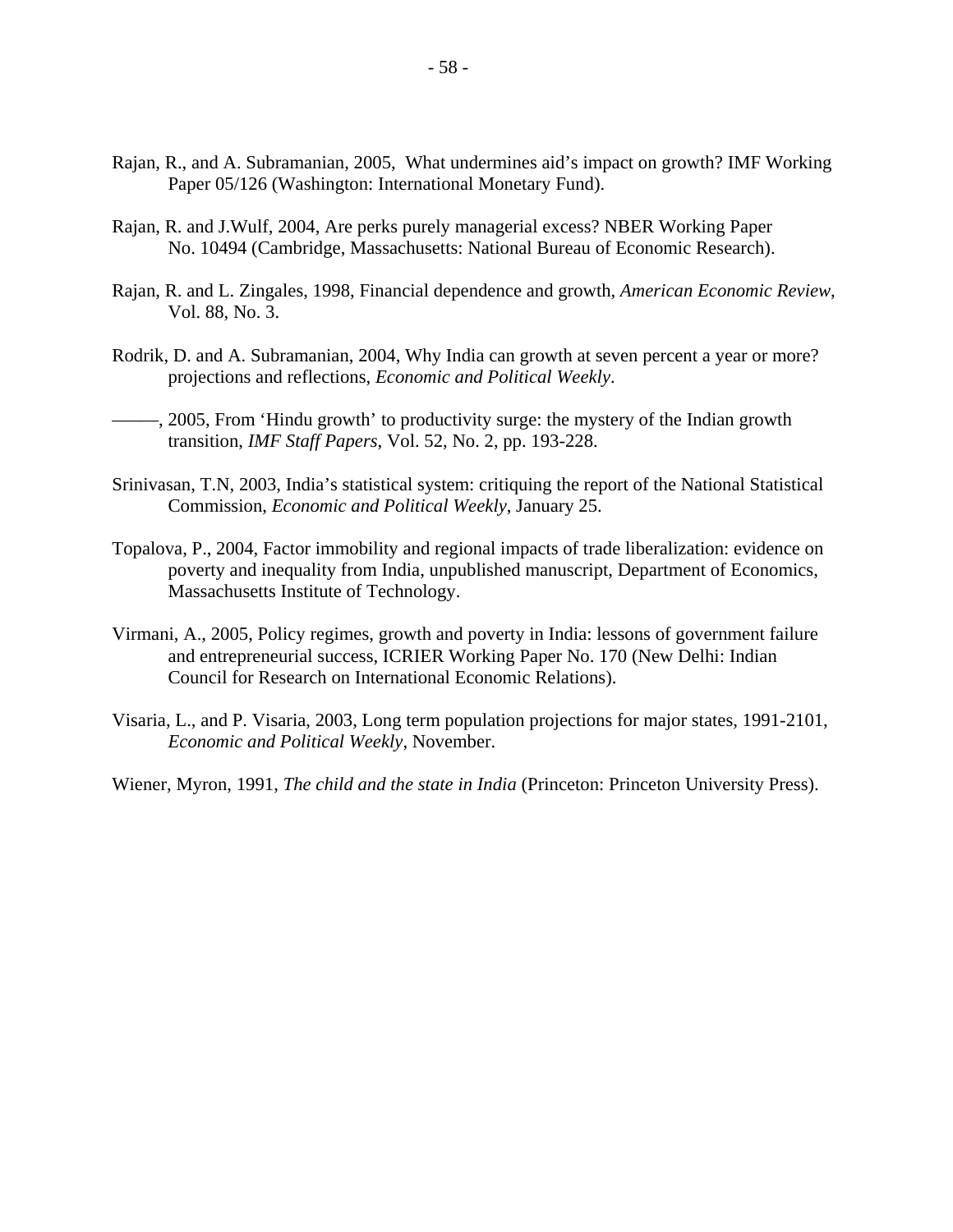|                     |             |                               |          |              |             | Employment in Sector as<br>Percent |          |
|---------------------|-------------|-------------------------------|----------|--------------|-------------|------------------------------------|----------|
|                     |             | Value Added as Percent of GDP |          |              |             | of Total Employment                |          |
|                     | (1)         | (2)                           | (3)      | (4)          | (5)         | (6)                                | (7)      |
|                     | Agriculture | Manufacturing                 | Industry | Services     | Agriculture | Industry                           | Services |
|                     |             |                               |          |              |             |                                    |          |
| India               | 38.9        | 16.3                          | 24.5     | 1980<br>36.6 | 68.1        | 13.9                               | 18.6     |
| <b>Brazil</b>       | 11.0        | 33.5                          | 43.8     | 45.2         | 29.3        | 24.7                               | 46.1     |
| China               | 30.1        | 40.5                          | 48.5     | 21.4         | 68.7        | 18.2                               | 11.7     |
| Indonesia           | 24.0        | 13.0                          | 41.7     | 34.3         | 55.9        | 13.2                               | 30.2     |
| Korea               | 15.1        | 28.6                          | 40.5     | 44.4         | 34.0        | 29.0                               | 37.0     |
| Malaysia            | 22.6        | 21.6                          | 41.0     | 36.3         | 37.2        | 24.1                               | 38.7     |
| Mexico              | 9.0         | 22.3                          | 33.6     | 57.4         | 23.5        | 26.5                               | 49.0     |
| Thailand            | 23.2        | 21.5                          | 28.7     | 48.1         | 70.8        | 10.3                               | 18.9     |
| Turkey              | 26.4        | 14.3                          | 22.2     | 51.4         | 43.0        | 34.9                               | 22.1     |
| Low income          | 36.4        | 14.8                          | 24.4     | 39.2         | 74.6        | 8.7                                | 16.5     |
| Lower middle income | 21.5        | 29.1                          | 41.7     | 36.8         | 64.0        | 18.5                               | 16.4     |
|                     |             |                               |          | 2000         |             |                                    |          |
| India               | 24.6        | 15.9                          | 26.6     | 48.8         | 59.3        | 18.2                               | 22.4     |
| <b>Brazil</b>       | 7.3         | 17.1                          | 28.0     | 64.7         | 24.2        | 19.3                               | 56.5     |
| China               | 16.4        | 34.7                          | 50.2     | 33.4         | 46.9        | 23.0                               | 29.9     |
| Indonesia           | 17.2        | 24.9                          | 46.1     | 36.7         | 45.3        | 17.3                               | 37.3     |
| Korea               | 4.3         | 26.1                          | 36.2     | 59.5         | 10.9        | 28.0                               | 61.0     |
| Malaysia            | 8.8         | 32.6                          | 50.7     | 40.5         | 18.4        | 32.2                               | 49.5     |
| Mexico              | 4.2         | 20.3                          | 28.0     | 67.8         | 17.5        | 26.9                               | 55.2     |
| Thailand            | 9.0         | 33.6                          | 42.0     | 49.0         | 48.8        | 19.0                               | 32.2     |
| Turkey              | 15.4        | 15.7                          | 25.3     | 59.4         | 34.5        | 24.5                               | 40.9     |
| Low Income          | 27.3        | 14.1                          | 26.6     | 46.1         | 64.5        | 12.3                               | 23.2     |
| Lower Middle Income | 12.5        | 24.2                          | 38.3     | 49.1         | 43.2        | 18.5                               | 38.3     |

## Table 1. Sectoral Shares in Value-Added and Employment

Sources: World Bank, World Development Indicators 2005, except Korea, OECD-Structural Analysis Database, and India, National Accounts Statistics, Indiastat.com.

Notes: For the low income, and lower middle income groups as classified by the World Bank, we report the respective averages. Employment shares are reported for the years indicated, except India (1983), Brazil (1981 and 1999), and Turkey (1982). Employment shares for the low-income group for 2000 are estimates.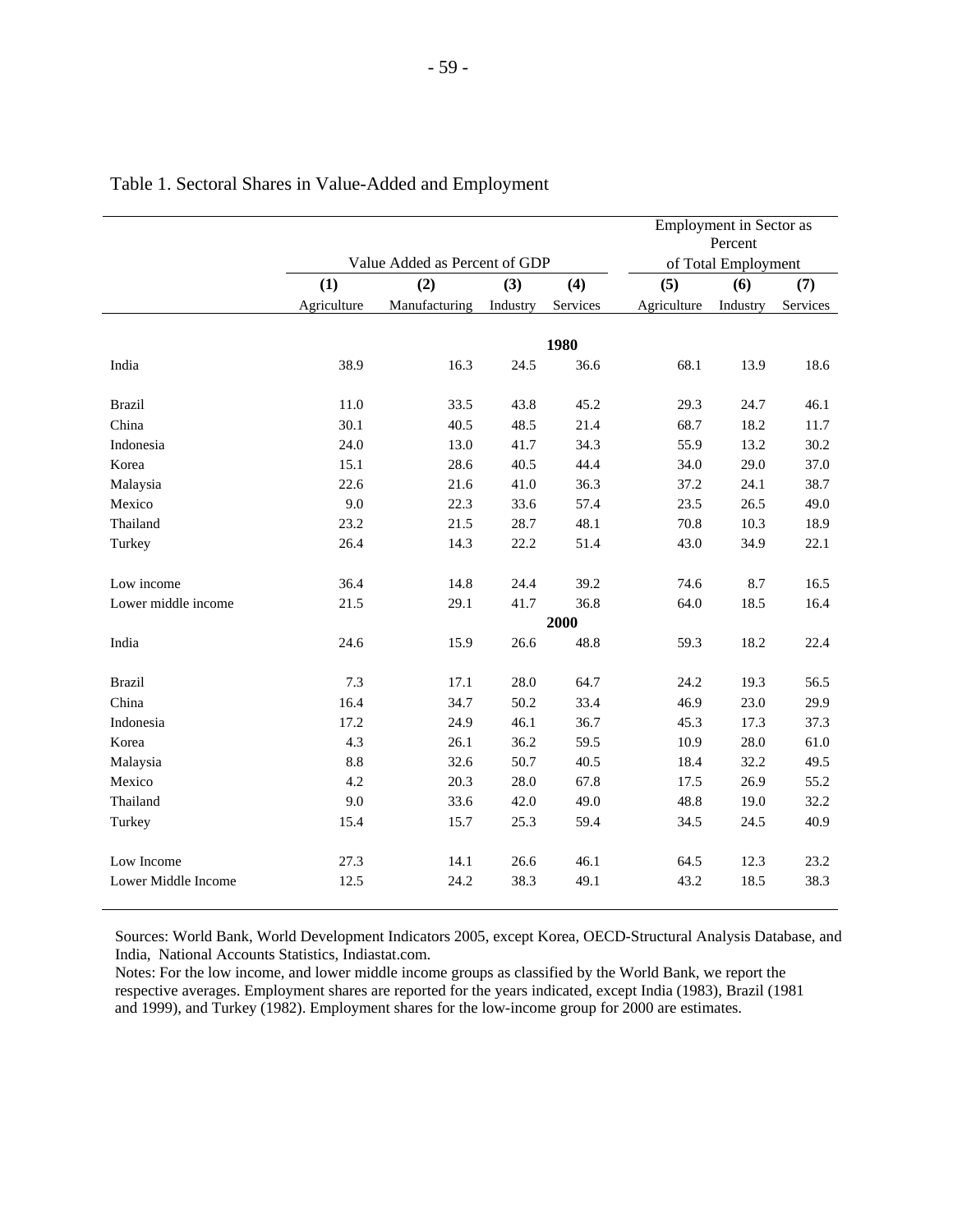|                          |                         |                         | Share of Output (1981)      |                         |                        |                        | Share of Employment (1983) |                             |
|--------------------------|-------------------------|-------------------------|-----------------------------|-------------------------|------------------------|------------------------|----------------------------|-----------------------------|
|                          | Manufacturing           |                         | <b>Services</b>             |                         | Industry               |                        |                            | <b>Services</b>             |
| Log GDP per capita       | (1)<br>15.37<br>(14.58) | (2)<br>21.58<br>(13.75) | (3)<br>$36.27**$<br>(17.01) | (4)<br>27.81<br>(17.79) | (5)<br>26.76<br>(20.8) | (6)<br>22.09<br>(20.8) | (7)<br>$66.5**$<br>(29.07) | (8)<br>$67.20**$<br>(30.07) |
| Log GDP per capita       | $-0.73$<br>(0.88)       | $-1.09$<br>(0.83)       | $-1.95*$<br>(1.03)          | $-1.46$<br>(1.08)       | $-1.17$<br>(1.2)       | $-0.92$<br>(1.2)       | $-3.15*$<br>(1.71)         | $-3.19*$<br>(1.76)          |
| India indicator          | $4.58***$<br>(1.25)     | 2.33<br>(1.76)          | $-6.50***$<br>(1.3)         | $-3.55**$<br>(1.61)     | $-0.260$<br>(2.52)     | 0.560<br>(2.82)        | $-7.41**$<br>(3.27)        | $-7.53**$<br>(3.63)         |
| Control for country size | N <sub>0</sub>          | Yes                     | N <sub>o</sub>              | <b>Yes</b>              | N <sub>0</sub>         | Yes                    | N <sub>0</sub>             | Yes                         |
| <b>Observations</b>      | 101                     | 101                     | 122                         | 122                     | 44                     | 44                     | 43                         | 43                          |

Table 2. India in the Cross Section: Share of Manufacturing and Services, Early 1980s

Notes: Robust standard errors are reported in parentheses.

\*\*\*represents significance at 1 percent, \*\*represents significance at 5 percent, \*represents significance at 10 percent levels. Country size is measured by area in square kilometers.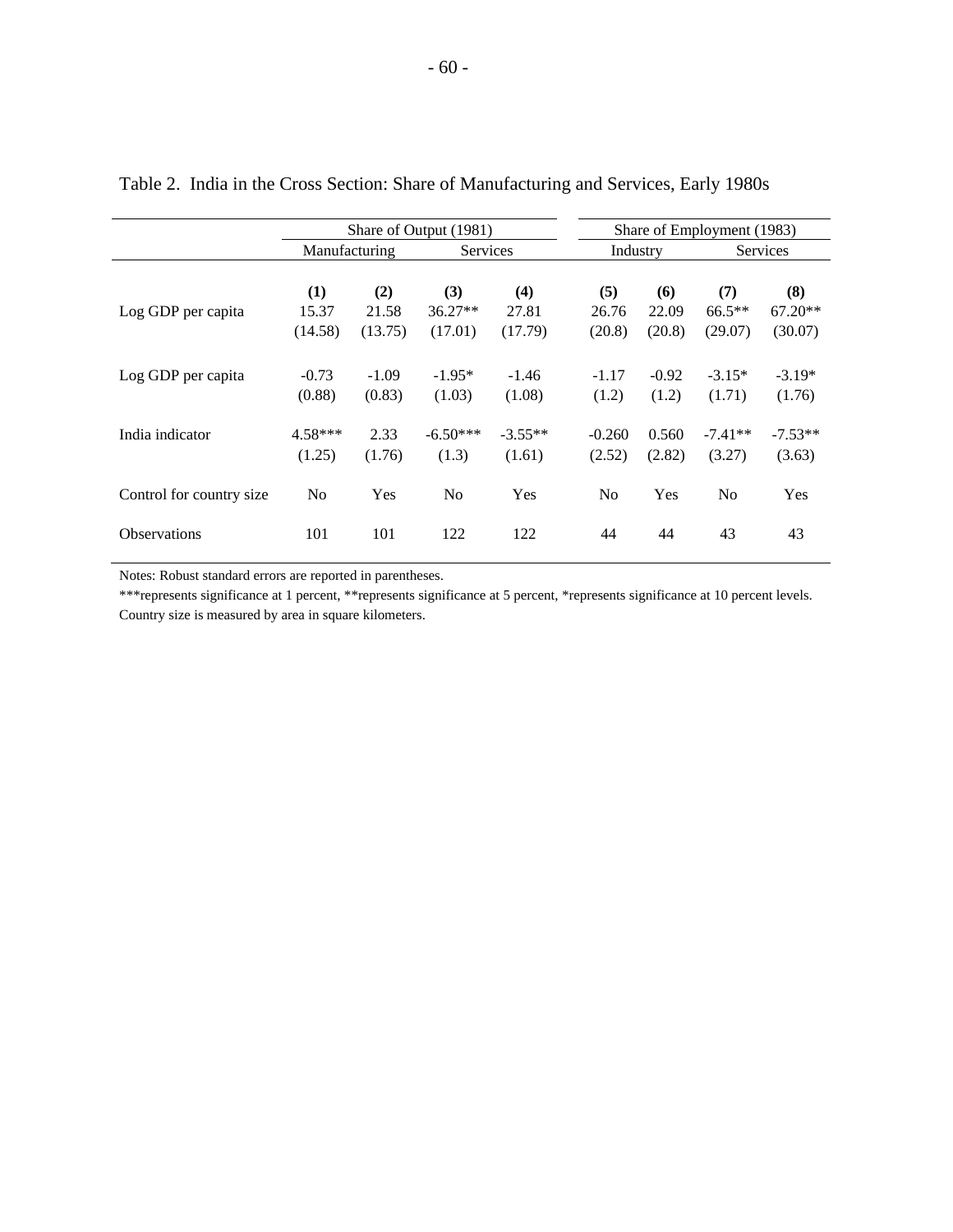|          | Table 3. Classification of Industries by Labor Intensity, Size and Skill Intensity |                  |                                                   |            |                                       |  |
|----------|------------------------------------------------------------------------------------|------------------|---------------------------------------------------|------------|---------------------------------------|--|
|          |                                                                                    |                  |                                                   |            |                                       |  |
|          | <b>BY LABOR INTENSITY</b>                                                          |                  | <b>BY RELATIVE SIZE</b>                           |            | <b>BY SKILL INTENSITY</b>             |  |
|          | <b>INDUSTRY DESCRIPTION</b><br><b>ISIC Code</b>                                    | <b>ISIC Code</b> | <b>INDUSTRY DESCRIPTION</b>                       |            | ISIC Code INDUSTRY DESCRIPTION        |  |
|          |                                                                                    |                  |                                                   |            |                                       |  |
|          | 322 Wearing apparel                                                                | 353              | <b>Petroleum Refineries</b>                       | 353        | <b>Petroleum Refineries</b>           |  |
| A        | 342 Printing & Publishing                                                          | 314              | Tobacco                                           | 342        | Printing & Publishing                 |  |
| B        | 382 Machinery except electric                                                      | 371              | Iron & steel                                      | 352        | Other chemicals                       |  |
| $\Omega$ | 332 Furniture, except metal                                                        | 351              | Industrial chemicals                              | 385        | Professional and scientific equipment |  |
| V        | 324 Footwear, except rubber or plastic                                             | 313              | <b>Beverages</b>                                  | 383        | Machinery, electric                   |  |
| E        | 321 Textiles                                                                       | 372              | Non-ferrous metals                                | 384        | <b>Transport Equipment</b>            |  |
|          | 331 Wood products, except furniture                                                | 352              | Other chemicals                                   | 382        | Machinery except electric             |  |
| M        | 384 Transport Equipment                                                            | 354              | Misc Petroleum and coal pdts                      | 351        | Industrial chemicals                  |  |
| E        | 361 Pottery, China, earthenware                                                    | 341              | Paper and products                                | 332        | Furniture, except metal               |  |
| D        | 323 Leather products                                                               | 383              | Machinery, electric                               | 381        | Fabricated Metal products             |  |
|          | 381 Fabricated Metal products                                                      | 384<br>362       | <b>Transport Equipment</b>                        | 371<br>390 | Iron & steel                          |  |
| A<br>N   | 362 Glass and products                                                             | 361              | Glass and products<br>Pottery, China, earthenware | 356        | Other manufacturing products          |  |
|          | 385 Professional and scientific equipment<br>390 Other manufacturing products      | 385              | Professional and scientific equipment             | 355        | Plastic products<br>Rubber products   |  |
|          |                                                                                    |                  |                                                   |            |                                       |  |
|          | 355 Rubber products                                                                | 355              | Rubber products                                   | 314        | Tobacco                               |  |
| B        | 341 Paper and products                                                             | 324              | Footwear, except rubber or plastic                | 354        | Misc. Petroleum and coal products     |  |
| E        | 371 Iron & steel                                                                   | 356              | Plastic products                                  | 313        | <b>Beverages</b>                      |  |
| L        | 383 Machinery, electric                                                            | 311              | Food products                                     | 311        | Food products                         |  |
| $\Omega$ | 369 Other non-metallic mineral products                                            | 321              | <b>Textiles</b>                                   | 369        | Other non-metallic mineral products   |  |
| W        | 311 Food products                                                                  | 369              | Other non-metallic mineral pdts                   | 322        | Wearing apparel                       |  |
|          | 352 Other chemicals                                                                | 382              | Machinery except electric                         | 372        | Non-ferrous metals                    |  |
| M        | 356 Plastic products                                                               | 342              | Printing & Publishing                             | 321        | <b>Textiles</b>                       |  |
| Е        | 351 Industrial chemicals                                                           | 323              | Leather products                                  | 341        | Paper and products                    |  |
| D        | 372 Non-ferrous metals                                                             | 322              | Wearing apparel                                   | 324        | Footwear, except rubber or plastic    |  |
|          | 354 Misc. Petroleum and coal products                                              | 381              | Fabricated Metal products                         | 362        | Glass and products                    |  |
| A        | 313 Beverages                                                                      | 390              | Other manufacturing products                      | 323        | Leather products                      |  |
| N        | 314 Tobacco                                                                        | 331              | Wood products, except furniture                   | 331        | Wood products, except furniture       |  |
|          | 353 Petroleum Refineries                                                           | 332              | Furniture, except metal                           | 361        | Pottery, China, earthenware           |  |

|                 |                 | Correlation     |                 | Rank Correlation |  |  |  |
|-----------------|-----------------|-----------------|-----------------|------------------|--|--|--|
|                 | Labor Intensity | Skill Intensity | Labor Intensity | Skill Intensity  |  |  |  |
| Skill Intensity | 0.10            |                 | 0.01            |                  |  |  |  |
| p-value         | (0.63)          |                 | (0.97)          |                  |  |  |  |
| observations    | 26              |                 | 26              |                  |  |  |  |
| Relative size   | $-0.59***$      | $-0.01$         | $-0.74***$      | 0.13             |  |  |  |
| p-value         | (0.00)          | (0.94)          | (0.00)          | (0.53)           |  |  |  |
| observations    | 28              | 26              | 28              | 26               |  |  |  |

Sources: Labor intensity, Rajan and Subramanian, (2005), Relative Size (as defined in text), UNIDO, 2003, Skill intensity, South Africa's National Accounts.<br>Notes: In each subgroup, the industries are ranked by descending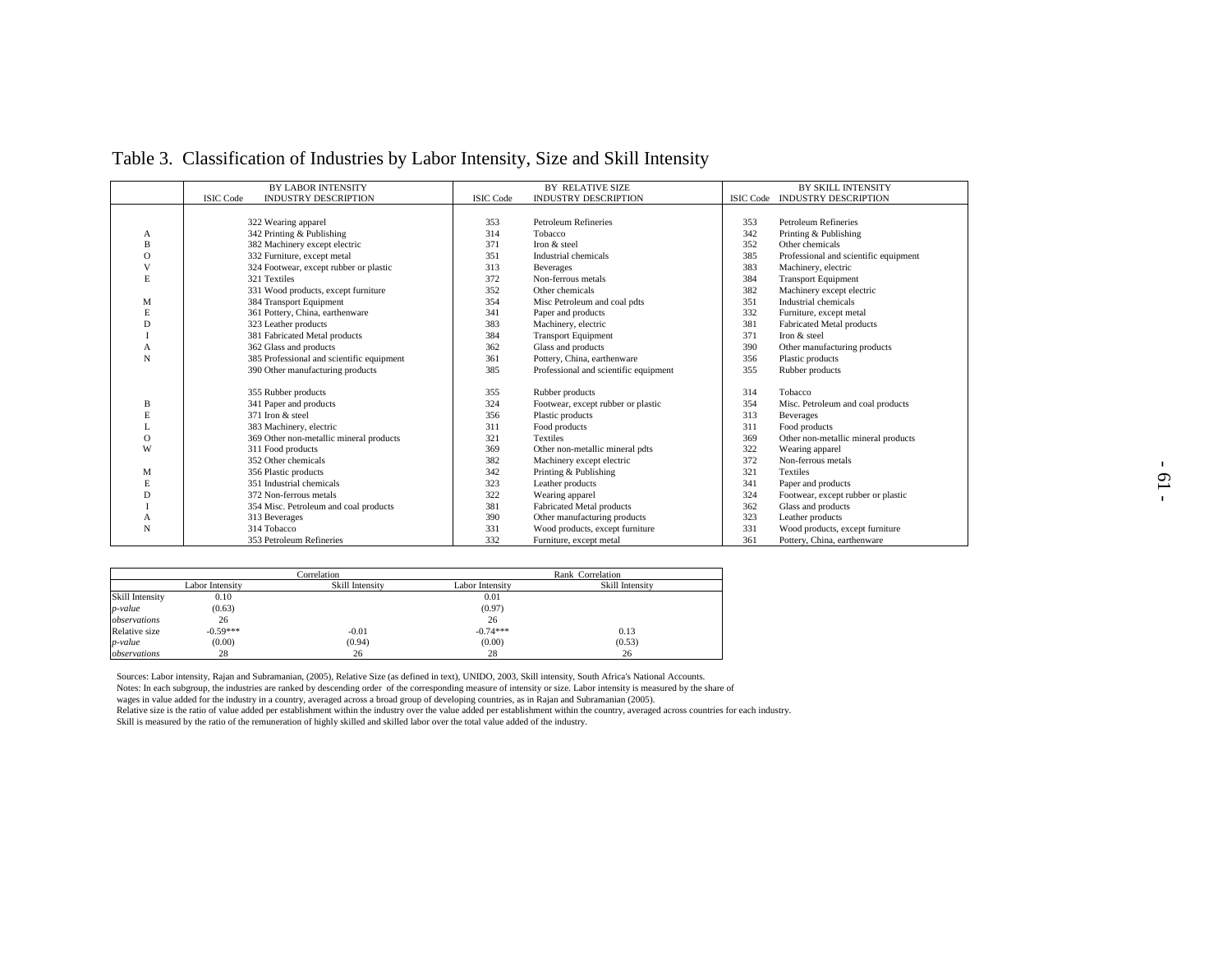|                         |                        | A. Ratio of value added in above median sectors to below median sectors            |              | <b>Concentration Index</b>   |  |
|-------------------------|------------------------|------------------------------------------------------------------------------------|--------------|------------------------------|--|
|                         | <b>Labor Intensity</b> | <b>Skill Intensity</b>                                                             | <b>Scale</b> | <b>Based on valued added</b> |  |
| Log GDP per capita      | $-0.77$                | $-3.89***$                                                                         | 0.33         | $-0.02***$                   |  |
|                         | (1.13)                 | (1.35)                                                                             | (1.39)       | (0.01)                       |  |
| Log GDP per capita $^2$ | 0.04                   | $0.26***$                                                                          | $-0.01$      | $0.001**$                    |  |
|                         | (0.07)                 | (0.08)                                                                             | (0.08)       | (0.0004)                     |  |
| <b>India Dummy</b>      | 0.17                   | $1.28***$                                                                          | $0.47***$    | $-0.07***$                   |  |
|                         | (0.13)                 | (0.2)                                                                              | (0.14)       | (0.02)                       |  |
| <b>Control for size</b> | Yes                    | Yes                                                                                | Yes          | Yes                          |  |
| <b>Observations</b>     | 80                     | 80                                                                                 | 80           | 80                           |  |
|                         |                        | B. Ratio of employment in above median sectors to below median sectors             |              | <b>Concentration Index</b>   |  |
|                         | <b>Labor Intensity</b> | <b>Skill Intensity</b>                                                             | <b>Scale</b> | <b>Based on employment</b>   |  |
| Log GDP per capita      | $-0.60$                | $-4.27***$                                                                         | $-1.44$      | $-0.02***$                   |  |
|                         | (1.03)                 | (1.30)                                                                             | (0.96)       | (0.006)                      |  |
| Log GDP per capita $^2$ | 0.04                   | $0.28***$                                                                          | $0.1*$       | $0.001***$                   |  |
|                         | (0.06)                 | (0.08)                                                                             | (0.06)       | (0.0003)                     |  |
| <b>India Dummy</b>      | $-0.18$                | 0.25                                                                               | $0.31***$    | $-0.06***$                   |  |
|                         | (0.13)                 | (0.16)                                                                             | (0.09)       | (0.02)                       |  |
| <b>Control for size</b> | Yes                    | Yes                                                                                | Yes          | Yes                          |  |
| <b>Observations</b>     | 81                     | 81                                                                                 | 81           | 81                           |  |
|                         |                        | C. Ratio of value added per worker in above median sectors to below median sectors |              |                              |  |
|                         | <b>Labor Intensity</b> | <b>Skill Intensity</b>                                                             | <b>Scale</b> |                              |  |
| Log GDP per capita      | $-1.53***$             | 0.48                                                                               | $4.06***$    |                              |  |
|                         | (0.59)                 | (0.91)                                                                             | (1.49)       |                              |  |
| Log GDP per capita $^2$ | $0.09***$              | $-0.04$                                                                            | $-0.26***$   |                              |  |
|                         | (0.03)                 | (0.05)                                                                             | (0.09)       |                              |  |
| <b>India Dummy</b>      | $0.17**$               | $1.08***$                                                                          | $-0.26$      |                              |  |
|                         | (0.08)                 | (0.12)                                                                             | (0.23)       |                              |  |
| <b>Control for size</b> | Yes                    | Yes                                                                                | Yes          |                              |  |
| <b>Observations</b>     | 74                     | 74                                                                                 | 74           |                              |  |

Notes: For the concentration indices, GDP per capita and area are not in log terms and GDP per capita<sup>2</sup> is the square of GDP per capita

Area measured in sq km is used as measure of size

Concentration Index is measured by Herfindahl Index

Robust standard errors are reported in parentheses

\*\*\*represents significance at 1%, \*\*represents significance at 5%, \*represents significance at 10%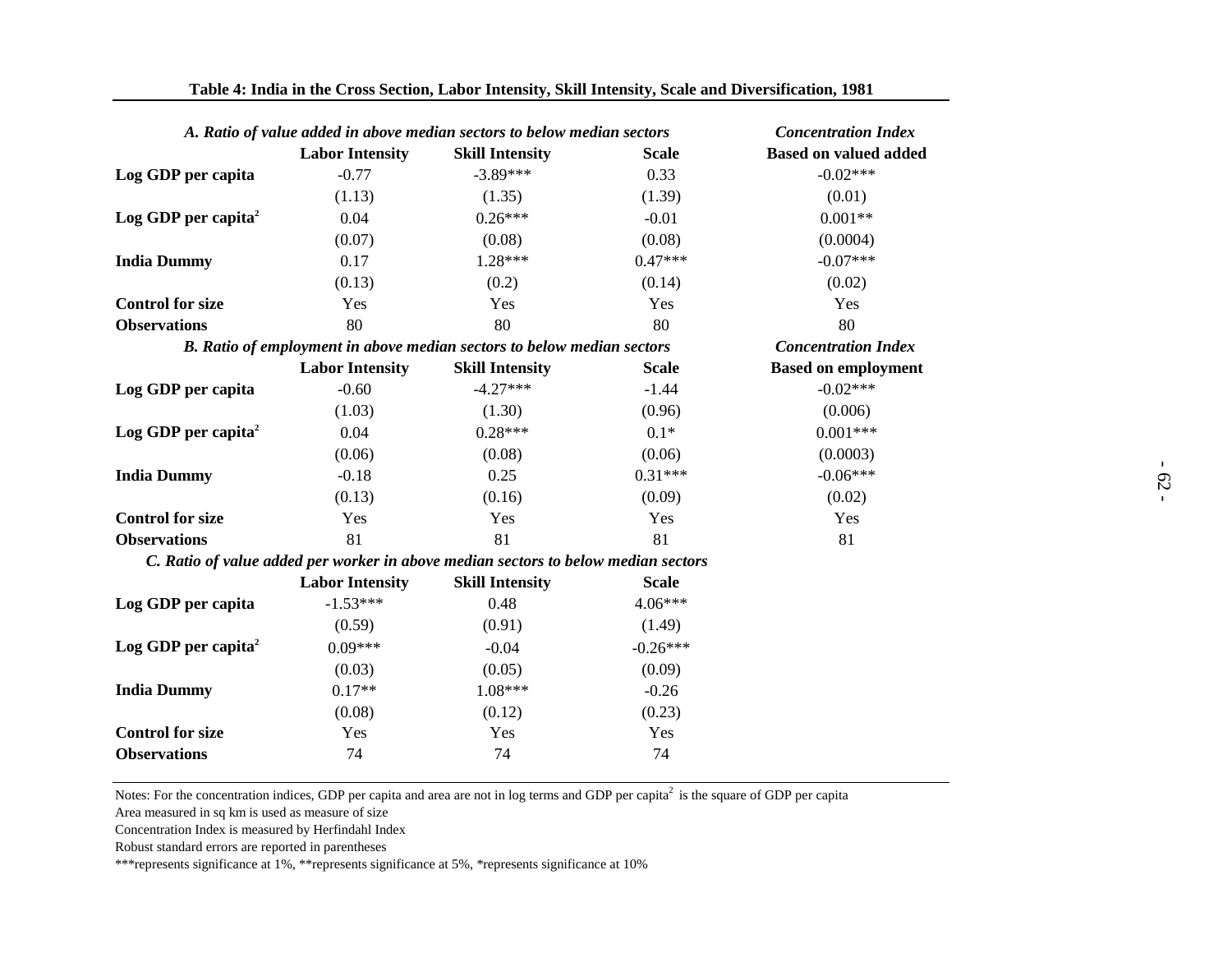| Panel A<br>Share of output<br>Share of employment<br>Manufacturing<br>Services<br>Industry<br>Services<br>(4)<br>(8)<br>(1)<br>(3)<br>(5)<br>(6)<br>(2)<br>(7)<br>15.41**<br>51.79***<br>39.69*<br>Log GDP per capita<br>13.18**<br>10.88<br>8.01<br>52.4***<br>38.99<br>(6.41)<br>(6.38)<br>(10.34)<br>(10.3)<br>(11.28)<br>(11.23)<br>(23.91)<br>(23.83)<br>Log GDP per capita<br>$-2.71***$<br>$-0.610$<br>$-0.72*$<br>$-0.040$<br>$-2.67***$<br>$-0.19$<br>$-1.49$<br>$-1.54$<br>(0.12)<br>(0.38)<br>(0.6)<br>(0.6)<br>(0.62)<br>(0.63)<br>(1.31)<br>(1.3)<br>$2.4***$<br>$-0.05$<br>$3.77**$<br>$-17.22***$<br>$-16.57***$<br>India indicator<br>0.26<br>0.56<br>1.13<br>(3.03)<br>(0.73)<br>(1.11)<br>(1.17)<br>(1.46)<br>(1.17)<br>(1.36)<br>(3.78)<br>Control for size<br>N <sub>o</sub><br>Yes<br>No<br>Yes<br>N <sub>o</sub><br>Yes<br>No<br>Yes<br>Observations<br>149<br>149<br>156<br>156<br>76<br>76<br>74<br>74<br>Panel B<br>Change in share of output (1981-2000)<br>Change in share of employment (1983-2000)<br>Services<br>Services<br>Manufacturing<br>Industry<br>(1)<br>(2)<br>(3)<br>(4)<br>$-1.91***$<br>3.96***<br>$-3.37***$<br>$2.91**$<br>Log initial GDP per capita<br>(0.92)<br>(0.66)<br>(0.77)<br>(1.39)<br>$0.7**$<br>Average annual growth rate<br>0.41<br>0.47<br>$-0.18$<br>(0.33)<br>(0.53)<br>(0.6)<br>(0.64)<br>9.87***<br>0.94<br>India indicator<br>$-2.57*$<br>1.70<br>(1.37)<br>(1.63)<br>(2.05)<br>(3.59)<br>Observations<br>93<br>39<br>38<br>116<br>Notes: Robust standard errors are reported in parentheses<br>*** represents significance at 1 percent, ** represents significance at 5 percent, *represents significance at 10 percent<br>Country size is measured by area in square killometers. | Table 5. India in the Cross Section: Shares of Manufacturing and Services, 2000 |  |  |  |  |  |  |  |  |
|------------------------------------------------------------------------------------------------------------------------------------------------------------------------------------------------------------------------------------------------------------------------------------------------------------------------------------------------------------------------------------------------------------------------------------------------------------------------------------------------------------------------------------------------------------------------------------------------------------------------------------------------------------------------------------------------------------------------------------------------------------------------------------------------------------------------------------------------------------------------------------------------------------------------------------------------------------------------------------------------------------------------------------------------------------------------------------------------------------------------------------------------------------------------------------------------------------------------------------------------------------------------------------------------------------------------------------------------------------------------------------------------------------------------------------------------------------------------------------------------------------------------------------------------------------------------------------------------------------------------------------------------------------------------------------------------------------------------------------------------------|---------------------------------------------------------------------------------|--|--|--|--|--|--|--|--|
|                                                                                                                                                                                                                                                                                                                                                                                                                                                                                                                                                                                                                                                                                                                                                                                                                                                                                                                                                                                                                                                                                                                                                                                                                                                                                                                                                                                                                                                                                                                                                                                                                                                                                                                                                      |                                                                                 |  |  |  |  |  |  |  |  |
|                                                                                                                                                                                                                                                                                                                                                                                                                                                                                                                                                                                                                                                                                                                                                                                                                                                                                                                                                                                                                                                                                                                                                                                                                                                                                                                                                                                                                                                                                                                                                                                                                                                                                                                                                      |                                                                                 |  |  |  |  |  |  |  |  |
|                                                                                                                                                                                                                                                                                                                                                                                                                                                                                                                                                                                                                                                                                                                                                                                                                                                                                                                                                                                                                                                                                                                                                                                                                                                                                                                                                                                                                                                                                                                                                                                                                                                                                                                                                      |                                                                                 |  |  |  |  |  |  |  |  |
|                                                                                                                                                                                                                                                                                                                                                                                                                                                                                                                                                                                                                                                                                                                                                                                                                                                                                                                                                                                                                                                                                                                                                                                                                                                                                                                                                                                                                                                                                                                                                                                                                                                                                                                                                      |                                                                                 |  |  |  |  |  |  |  |  |
|                                                                                                                                                                                                                                                                                                                                                                                                                                                                                                                                                                                                                                                                                                                                                                                                                                                                                                                                                                                                                                                                                                                                                                                                                                                                                                                                                                                                                                                                                                                                                                                                                                                                                                                                                      |                                                                                 |  |  |  |  |  |  |  |  |
|                                                                                                                                                                                                                                                                                                                                                                                                                                                                                                                                                                                                                                                                                                                                                                                                                                                                                                                                                                                                                                                                                                                                                                                                                                                                                                                                                                                                                                                                                                                                                                                                                                                                                                                                                      |                                                                                 |  |  |  |  |  |  |  |  |
|                                                                                                                                                                                                                                                                                                                                                                                                                                                                                                                                                                                                                                                                                                                                                                                                                                                                                                                                                                                                                                                                                                                                                                                                                                                                                                                                                                                                                                                                                                                                                                                                                                                                                                                                                      |                                                                                 |  |  |  |  |  |  |  |  |
|                                                                                                                                                                                                                                                                                                                                                                                                                                                                                                                                                                                                                                                                                                                                                                                                                                                                                                                                                                                                                                                                                                                                                                                                                                                                                                                                                                                                                                                                                                                                                                                                                                                                                                                                                      |                                                                                 |  |  |  |  |  |  |  |  |
|                                                                                                                                                                                                                                                                                                                                                                                                                                                                                                                                                                                                                                                                                                                                                                                                                                                                                                                                                                                                                                                                                                                                                                                                                                                                                                                                                                                                                                                                                                                                                                                                                                                                                                                                                      |                                                                                 |  |  |  |  |  |  |  |  |
|                                                                                                                                                                                                                                                                                                                                                                                                                                                                                                                                                                                                                                                                                                                                                                                                                                                                                                                                                                                                                                                                                                                                                                                                                                                                                                                                                                                                                                                                                                                                                                                                                                                                                                                                                      |                                                                                 |  |  |  |  |  |  |  |  |
|                                                                                                                                                                                                                                                                                                                                                                                                                                                                                                                                                                                                                                                                                                                                                                                                                                                                                                                                                                                                                                                                                                                                                                                                                                                                                                                                                                                                                                                                                                                                                                                                                                                                                                                                                      |                                                                                 |  |  |  |  |  |  |  |  |
|                                                                                                                                                                                                                                                                                                                                                                                                                                                                                                                                                                                                                                                                                                                                                                                                                                                                                                                                                                                                                                                                                                                                                                                                                                                                                                                                                                                                                                                                                                                                                                                                                                                                                                                                                      |                                                                                 |  |  |  |  |  |  |  |  |
|                                                                                                                                                                                                                                                                                                                                                                                                                                                                                                                                                                                                                                                                                                                                                                                                                                                                                                                                                                                                                                                                                                                                                                                                                                                                                                                                                                                                                                                                                                                                                                                                                                                                                                                                                      |                                                                                 |  |  |  |  |  |  |  |  |
|                                                                                                                                                                                                                                                                                                                                                                                                                                                                                                                                                                                                                                                                                                                                                                                                                                                                                                                                                                                                                                                                                                                                                                                                                                                                                                                                                                                                                                                                                                                                                                                                                                                                                                                                                      |                                                                                 |  |  |  |  |  |  |  |  |
|                                                                                                                                                                                                                                                                                                                                                                                                                                                                                                                                                                                                                                                                                                                                                                                                                                                                                                                                                                                                                                                                                                                                                                                                                                                                                                                                                                                                                                                                                                                                                                                                                                                                                                                                                      |                                                                                 |  |  |  |  |  |  |  |  |
|                                                                                                                                                                                                                                                                                                                                                                                                                                                                                                                                                                                                                                                                                                                                                                                                                                                                                                                                                                                                                                                                                                                                                                                                                                                                                                                                                                                                                                                                                                                                                                                                                                                                                                                                                      |                                                                                 |  |  |  |  |  |  |  |  |
|                                                                                                                                                                                                                                                                                                                                                                                                                                                                                                                                                                                                                                                                                                                                                                                                                                                                                                                                                                                                                                                                                                                                                                                                                                                                                                                                                                                                                                                                                                                                                                                                                                                                                                                                                      |                                                                                 |  |  |  |  |  |  |  |  |
|                                                                                                                                                                                                                                                                                                                                                                                                                                                                                                                                                                                                                                                                                                                                                                                                                                                                                                                                                                                                                                                                                                                                                                                                                                                                                                                                                                                                                                                                                                                                                                                                                                                                                                                                                      |                                                                                 |  |  |  |  |  |  |  |  |
|                                                                                                                                                                                                                                                                                                                                                                                                                                                                                                                                                                                                                                                                                                                                                                                                                                                                                                                                                                                                                                                                                                                                                                                                                                                                                                                                                                                                                                                                                                                                                                                                                                                                                                                                                      |                                                                                 |  |  |  |  |  |  |  |  |
|                                                                                                                                                                                                                                                                                                                                                                                                                                                                                                                                                                                                                                                                                                                                                                                                                                                                                                                                                                                                                                                                                                                                                                                                                                                                                                                                                                                                                                                                                                                                                                                                                                                                                                                                                      |                                                                                 |  |  |  |  |  |  |  |  |
|                                                                                                                                                                                                                                                                                                                                                                                                                                                                                                                                                                                                                                                                                                                                                                                                                                                                                                                                                                                                                                                                                                                                                                                                                                                                                                                                                                                                                                                                                                                                                                                                                                                                                                                                                      |                                                                                 |  |  |  |  |  |  |  |  |
|                                                                                                                                                                                                                                                                                                                                                                                                                                                                                                                                                                                                                                                                                                                                                                                                                                                                                                                                                                                                                                                                                                                                                                                                                                                                                                                                                                                                                                                                                                                                                                                                                                                                                                                                                      |                                                                                 |  |  |  |  |  |  |  |  |
|                                                                                                                                                                                                                                                                                                                                                                                                                                                                                                                                                                                                                                                                                                                                                                                                                                                                                                                                                                                                                                                                                                                                                                                                                                                                                                                                                                                                                                                                                                                                                                                                                                                                                                                                                      |                                                                                 |  |  |  |  |  |  |  |  |
|                                                                                                                                                                                                                                                                                                                                                                                                                                                                                                                                                                                                                                                                                                                                                                                                                                                                                                                                                                                                                                                                                                                                                                                                                                                                                                                                                                                                                                                                                                                                                                                                                                                                                                                                                      |                                                                                 |  |  |  |  |  |  |  |  |
|                                                                                                                                                                                                                                                                                                                                                                                                                                                                                                                                                                                                                                                                                                                                                                                                                                                                                                                                                                                                                                                                                                                                                                                                                                                                                                                                                                                                                                                                                                                                                                                                                                                                                                                                                      |                                                                                 |  |  |  |  |  |  |  |  |
|                                                                                                                                                                                                                                                                                                                                                                                                                                                                                                                                                                                                                                                                                                                                                                                                                                                                                                                                                                                                                                                                                                                                                                                                                                                                                                                                                                                                                                                                                                                                                                                                                                                                                                                                                      |                                                                                 |  |  |  |  |  |  |  |  |
|                                                                                                                                                                                                                                                                                                                                                                                                                                                                                                                                                                                                                                                                                                                                                                                                                                                                                                                                                                                                                                                                                                                                                                                                                                                                                                                                                                                                                                                                                                                                                                                                                                                                                                                                                      |                                                                                 |  |  |  |  |  |  |  |  |
|                                                                                                                                                                                                                                                                                                                                                                                                                                                                                                                                                                                                                                                                                                                                                                                                                                                                                                                                                                                                                                                                                                                                                                                                                                                                                                                                                                                                                                                                                                                                                                                                                                                                                                                                                      |                                                                                 |  |  |  |  |  |  |  |  |
|                                                                                                                                                                                                                                                                                                                                                                                                                                                                                                                                                                                                                                                                                                                                                                                                                                                                                                                                                                                                                                                                                                                                                                                                                                                                                                                                                                                                                                                                                                                                                                                                                                                                                                                                                      |                                                                                 |  |  |  |  |  |  |  |  |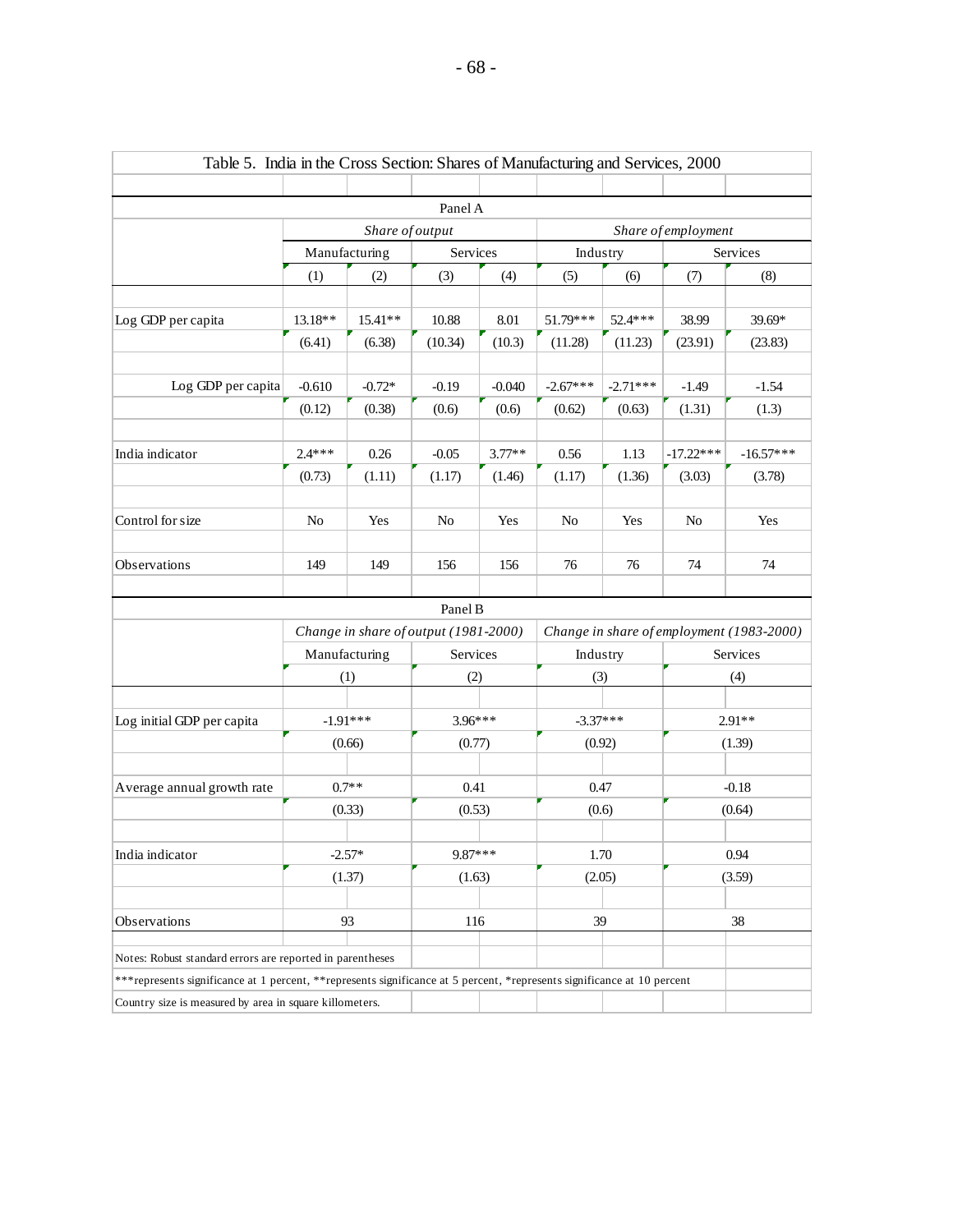|                         |                        | A. Ratio of value added in above median sectors to below median sectors            |              | <b>Concentration Index</b>   |
|-------------------------|------------------------|------------------------------------------------------------------------------------|--------------|------------------------------|
|                         | <b>Labor Intensity</b> | <b>Skill Intensity</b>                                                             | <b>Scale</b> | <b>Based on valued added</b> |
| Log GDP per capita      | $-1.87$                | $-1.14$                                                                            | 0.79         | $-0.003$                     |
|                         | (1.60)                 | (1.70)                                                                             | (0.84)       | (0.003)                      |
| Log GDP per capita $^2$ | 0.12                   | 0.11                                                                               | $-0.04$      | 0.0001                       |
|                         | (0.09)                 | (0.10)                                                                             | (0.05)       | (0.0001)                     |
| <b>India Dummy</b>      | 0.69                   | $0.88***$                                                                          | $0.32***$    | $-0.05***$                   |
|                         | (0.46)                 | (0.21)                                                                             | (0.11)       | (0.01)                       |
| <b>Control for size</b> | Yes                    | Yes                                                                                | Yes          | Yes                          |
| <b>Observations</b>     | 47                     | 47                                                                                 | 47           | 47                           |
|                         |                        | B. Ratio of employment in above median sectors to below median sectors             |              | <b>Concentration Index</b>   |
|                         | <b>Labor Intensity</b> | <b>Skill Intensity</b>                                                             | <b>Scale</b> | <b>Based on employment</b>   |
| Log GDP per capita      | 2.49                   | $-1.22$                                                                            | $-0.17$      | $-0.01**$                    |
|                         | (4.99)                 | (0.85)                                                                             | (0.47)       | (0.004)                      |
| Log GDP per capita $^2$ | $-0.14$                | $0.10**$                                                                           | 0.02         | $0.0003**$                   |
|                         | (0.30)                 | (0.05)                                                                             | (0.03)       | (0.001)                      |
| <b>India Dummy</b>      | $-0.06$                | $-0.01$                                                                            | $0.21***$    | $-0.09***$                   |
|                         | (1.04)                 | (0.12)                                                                             | (0.07)       | (0.02)                       |
| <b>Control for size</b> | Yes                    | Yes                                                                                | Yes          | Yes                          |
| <b>Observations</b>     | 61                     | 60                                                                                 | 60           | 61                           |
|                         |                        | C. Ratio of value added per worker in above median sectors to below median sectors |              |                              |
|                         | <b>Labor Intensity</b> | <b>Skill Intensity</b>                                                             | <b>Scale</b> |                              |
| Log GDP per capita      | $-1.05*$               | 1.12                                                                               | $2.70*$      |                              |
|                         | (0.58)                 | (0.77)                                                                             | (1.40)       |                              |
| Log GDP per capita $^2$ | $0.07**$               | $-0.07$                                                                            | $-0.17**$    |                              |
|                         | (0.03)                 | (0.05)                                                                             | (0.08)       |                              |
| <b>India Dummy</b>      | $0.21***$              | $0.95***$                                                                          | $-0.62***$   |                              |
|                         | (0.07)                 | (0.13)                                                                             | (0.19)       |                              |
| <b>Control for size</b> | Yes                    | Yes                                                                                | Yes          |                              |
| <b>Observations</b>     | 47                     | 47                                                                                 | 47           |                              |

| Table 6: India in the Cross Section, Labor Intensity, Skill Intensity, Scale and Diversification, 2000 |  |  |  |  |
|--------------------------------------------------------------------------------------------------------|--|--|--|--|
|                                                                                                        |  |  |  |  |

Notes: For the concentration indices, GDP per capita and area are not in log terms and GDP per capita<sup>2</sup> is the square of GDP per capita Area measured in sq km is used as measure of size

Concentration Index is measured by Herfindahl Index

Robust standard errors are reported in parentheses

\*\*\*represents significance at 1%, \*\*represents significance at 5%, \*represents significance at 10%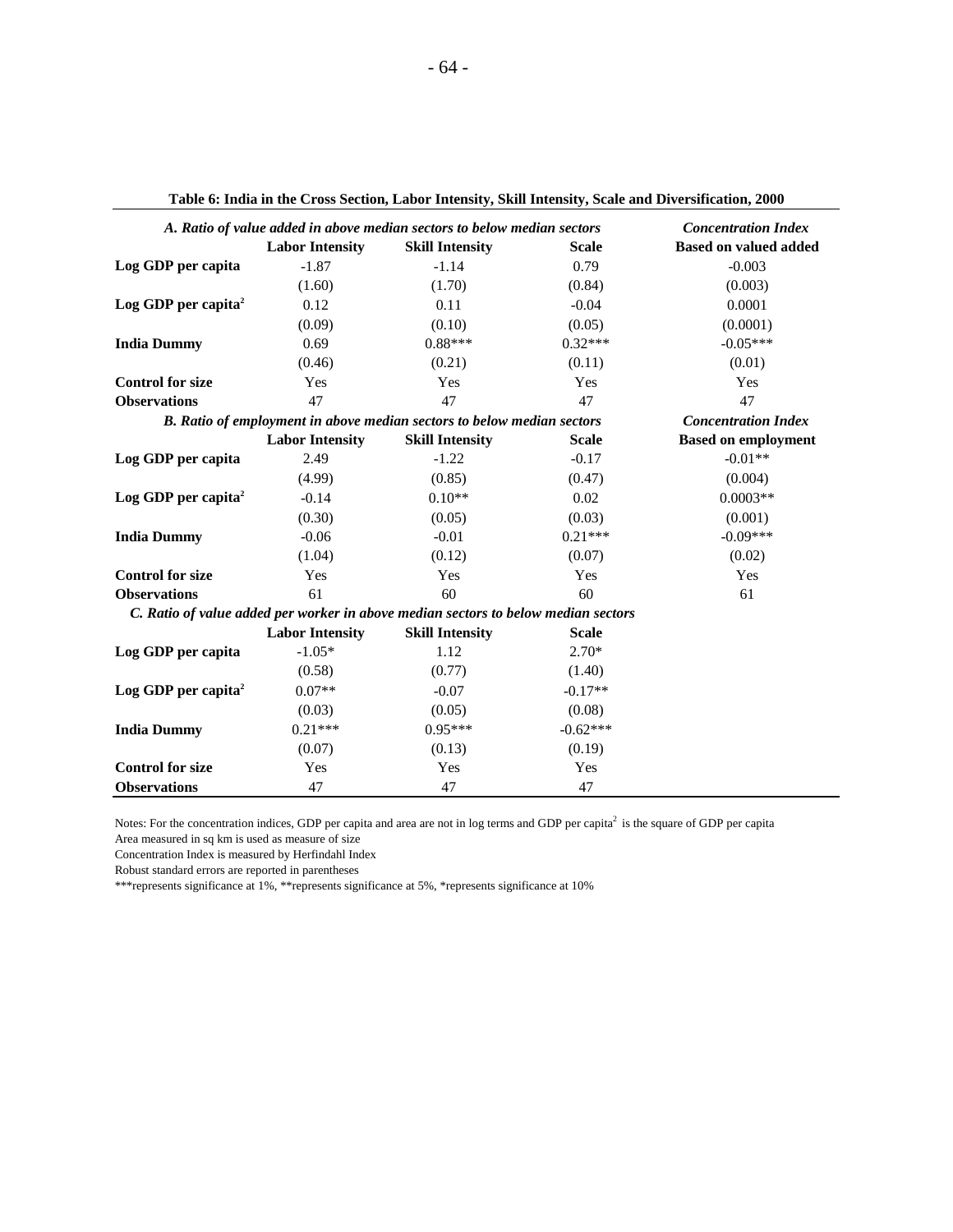| Table 7. Indian States: Diversification and Growth |           |           |         |                                        |             |            |                                        |           |        |           |            |           |
|----------------------------------------------------|-----------|-----------|---------|----------------------------------------|-------------|------------|----------------------------------------|-----------|--------|-----------|------------|-----------|
|                                                    |           |           |         | 10 year state growth rates (1960-2000) |             |            | 20 year state growth rates (1960-2000) |           |        |           |            |           |
|                                                    | (1)       | (2)       | (3)     | (4)                                    | (5)         | (6)        | (7)                                    | (8)       | (9)    | (10)      | (11)       | (12)      |
| HI* Dummy for 1970s                                | $4.77*$   | $5.31*$   | 4.01    | 0.83                                   | 0.80        | 0.79       |                                        |           |        |           |            |           |
|                                                    | (2.57)    | (2.77)    | (2.56)  | (2.98)                                 | (2.39)      | (2.20)     |                                        |           |        |           |            |           |
| HI* Dummy for 1980s                                | $-2.14$   | $-2.17$   | $-0.42$ | $-4.59$                                | $-3.28$     | $-2.49$    |                                        |           |        |           |            |           |
|                                                    | (2.96)    | (3.10)    | (3.07)  | (3.09)                                 | (2.68)      | (2.27)     |                                        |           |        |           |            |           |
| HI* Dummy for 1990s                                | $-8.73**$ | $-8.26**$ | $-7.3*$ | $-16.29***$                            | $-14.65***$ | $-11.29**$ |                                        |           |        |           |            |           |
|                                                    | (3.44)    | (3.69)    | (4.10)  | (5.63)                                 | (5.04)      | (4.76)     |                                        |           |        |           |            |           |
| HI* Dummy for 1980-2000                            |           |           |         |                                        |             |            | $-7.81***$                             | $-7.97**$ | 5.47*  | $-8.72**$ | $-6.75***$ | $-5.77**$ |
|                                                    |           |           |         |                                        |             |            | (2.41)                                 | (2.65)    | (2.57) | (3.48)    | (2.55)     | (2.38)    |
| Observations                                       | 67        | 63        | 63      | 63                                     | 63          | 59         | 33                                     | 31        | 31     | 31        | 31         | 29        |

Columns (3) and (9) include the Besley Burgess Index (2004), and its interaction with the decadal dummies and twenty year period dummies respectively.<br>Columns (4) and (10) include the Besley Burgess Index (2004),its intera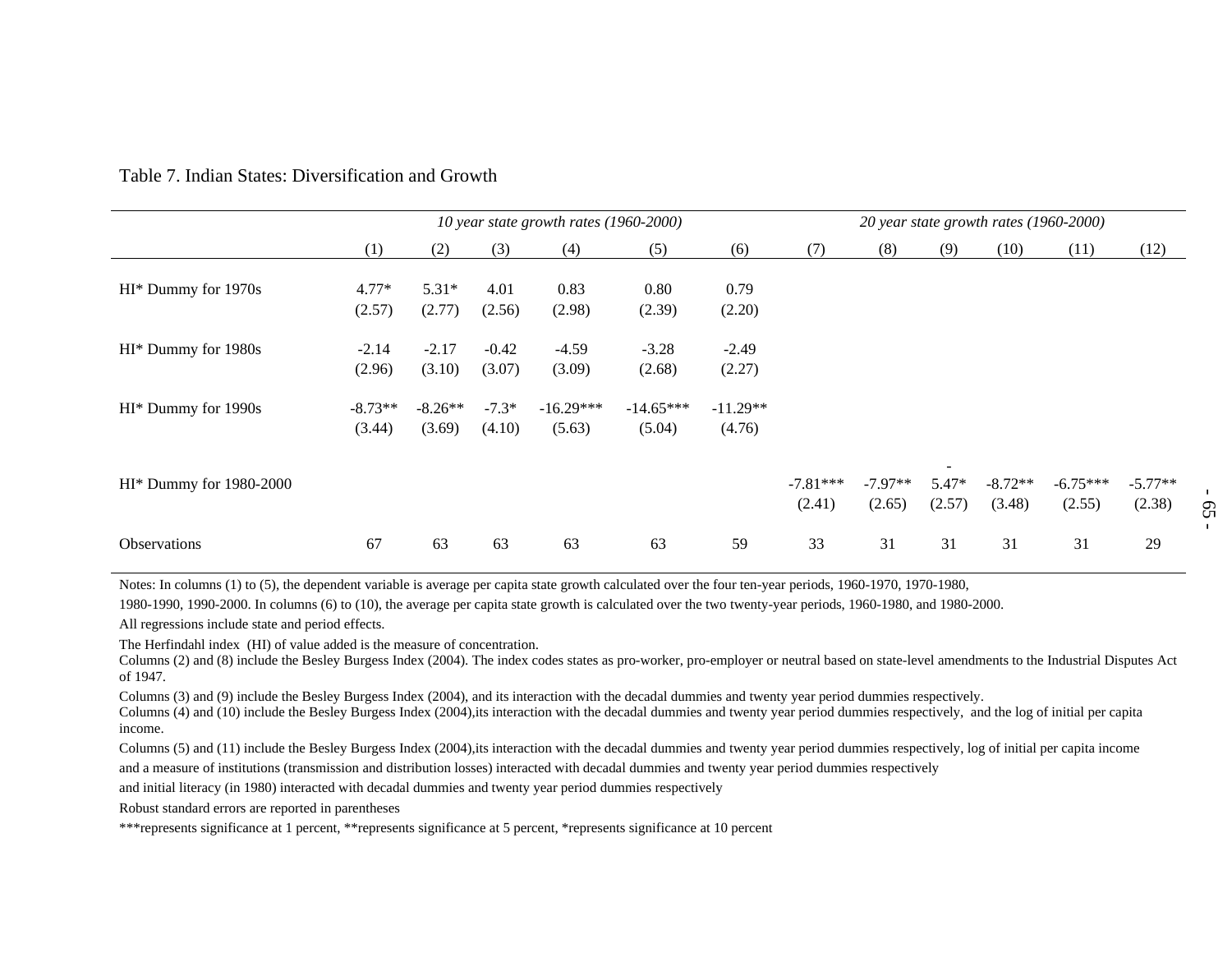|                                         | Unconditional |            | Conditional          |                          |
|-----------------------------------------|---------------|------------|----------------------|--------------------------|
|                                         | 1960-2000     | 1960-2000  | 1960-2000            | 1960-2000                |
|                                         | (1)           | (2)        | (3)                  | (4)                      |
| <b>Estimation</b> procedure             | <b>OLS</b>    | <b>OLS</b> | System<br><b>GMM</b> | Difference<br><b>GMM</b> |
| Log Initial NSDP per capita             | $0.94**$      | $-6.99***$ | 0.51                 | $-8.37$                  |
|                                         | (0.37)        | (2.22)     | (0.76)               | (6.42)                   |
| Log Initial NSDP per capita*1970s dummy | $-0.03$       | $-0.16$    | $-0.03$              | 0.11                     |
|                                         | (0.04)        | (0.71)     | (0.04)               | (0.09)                   |
| Log Initial NSDP per capita*1980s dummy | $0.16***$     | 0.43       | $0.17***$            | $0.4**$                  |
|                                         | (0.04)        | (0.78)     | (0.04)               | (0.17)                   |
| Log Initial NSDP per capita*1990s dummy | $0.17***$     | $2.3**$    | $0.19***$            | $0.69**$                 |
|                                         | (0.06)        | (1.05)     | (0.07)               | (0.34)                   |
| Observations                            | 79            | 79         | 79                   | 58                       |